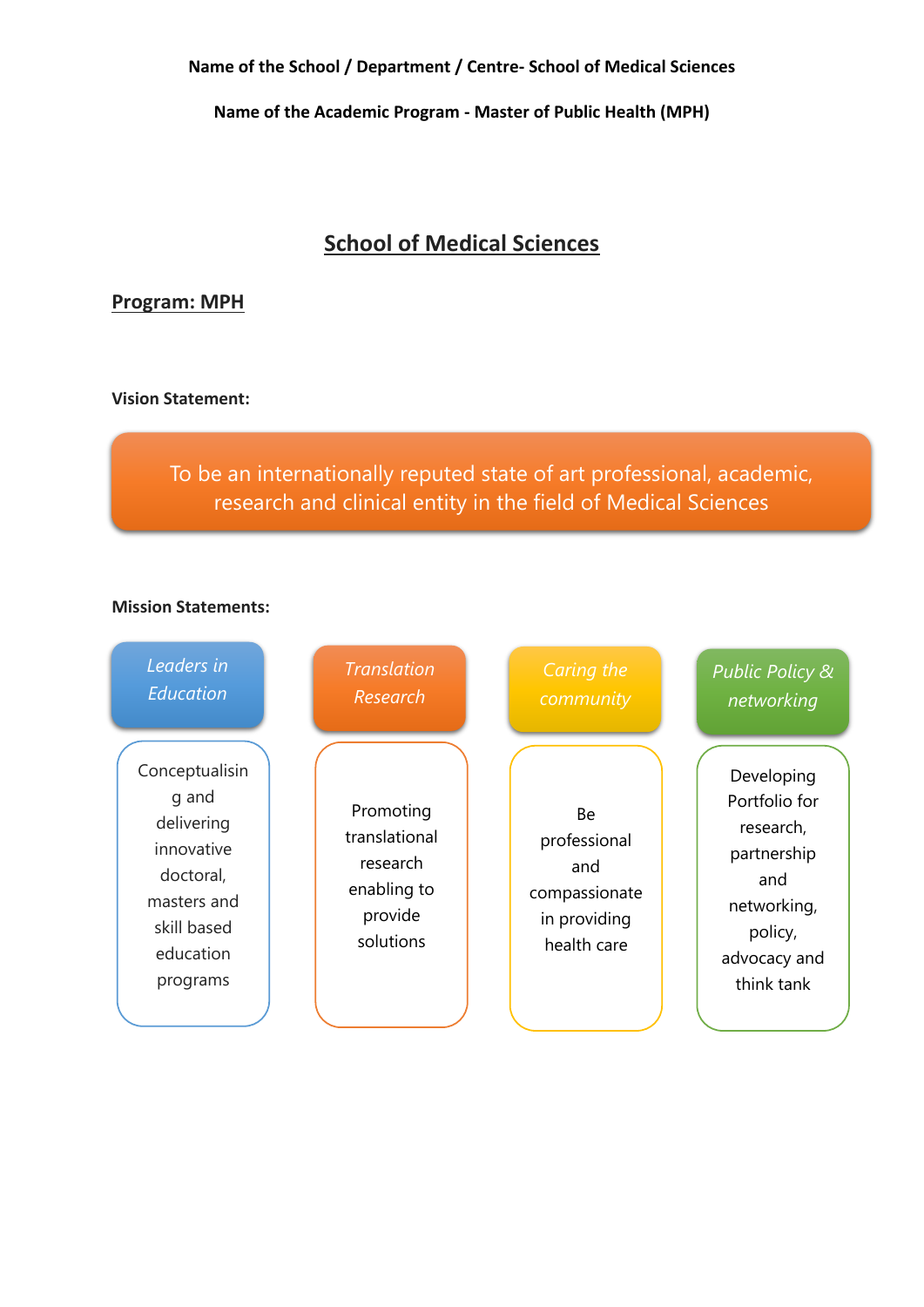## **Name of the Academic Program - Master of Public Health (MPH)**

# **Name of the Academic Program: MPH**

#### **Qualification Descriptors (QDs)**

After the completion of the Master of Public Health program, the students should be able to

QD-1: Apply knowledge of public health in socially, culturally and economically diverse

populations by being attentive to needs of vulnerable and disadvantaged groups.

QD-2: Promote public health research in gender sensitive approach at Institutional and field settings for Health Advocacy

QD-3: Work effectively in program organization and management, problem solving and critical thinking in public health domain

QD-4: Take up the leadership roles and effectively use communication skills for health advocacy

QD-5: Build partnership and networking for public Health and Take public health related responsibilities in NGOs/Public health Institutions.

QD-6: Engage in lifelong learning and design engendered and ethical solutions for public health challenges in compliance to social needs

|        | $MS-1$ | $MS-2$ | $MS-3$ | $MS-4$ |
|--------|--------|--------|--------|--------|
| $QD-1$ |        |        |        |        |
| $QD-2$ |        |        |        |        |
| $QD-3$ |        |        |        |        |
| $QD-4$ |        |        |        |        |
| $QD-5$ | 3      |        |        |        |
| $QD-6$ |        |        |        |        |

#### **Mapping Qualification Descriptors (QDs) with Mission Statements (MS)**

'3' in the box for 'High-level' mapping, 2 for 'Medium-level' mapping, 1 for 'Low-level' mapping.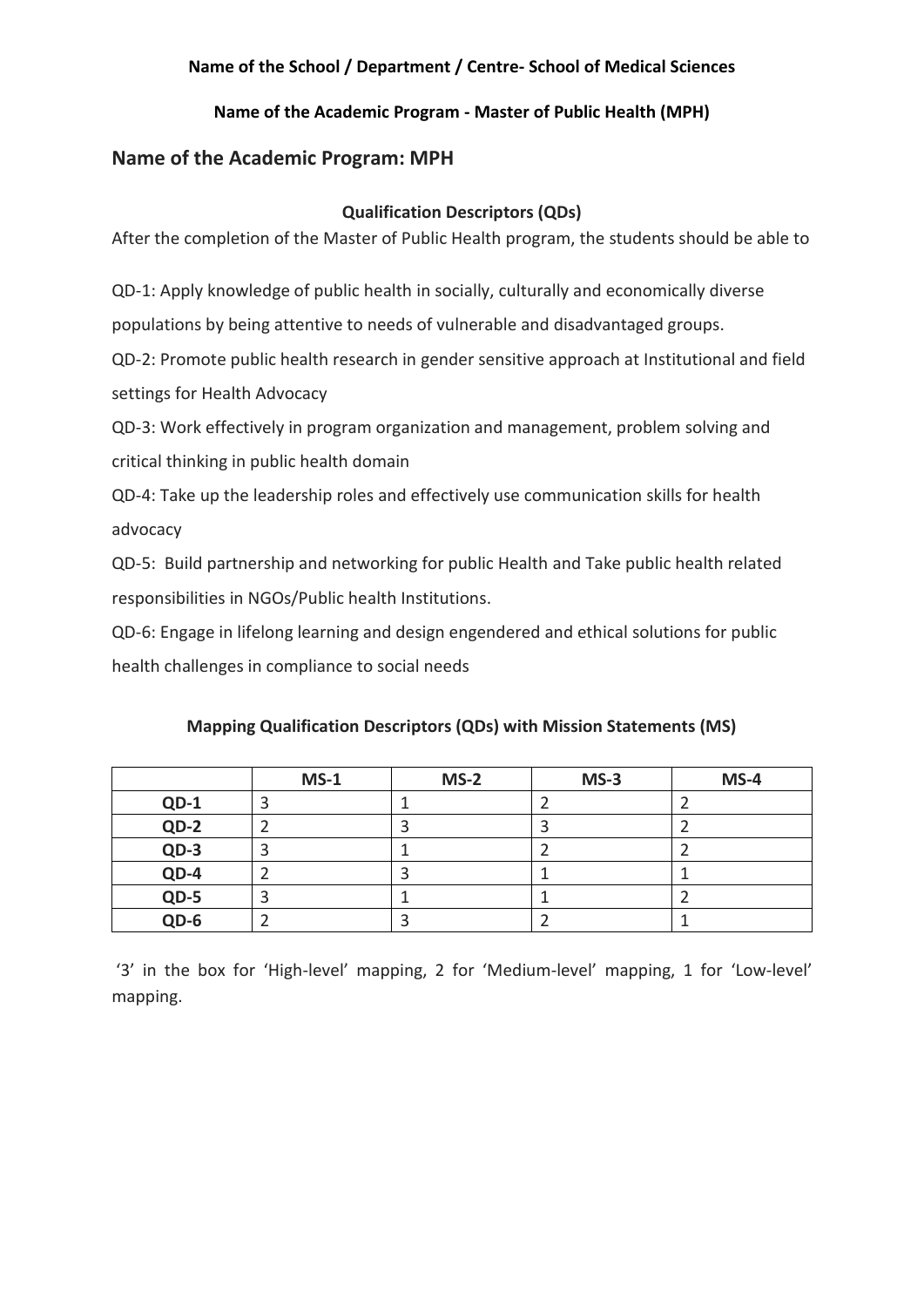**Name of the Academic Program - Master of Public Health (MPH)**

# **Program Learning Outcomes (PLOs) (10 to 12)**

# **After completing the Master of Public Health program successfully, the students should be able to**

PLO-1 Demonstrate comprehensive knowledge and skills in all the domains of public health PLO-2 Demonstrate Analytical and assessment skills for collecting and interpreting information

PLO-3 Demonstrate Policy planning and development skills to address public health challenges and issues

PLO-4 Demonstrate Communication skills for advocacy, dissemination and evaluation of public health data and information

PLO-5 Demonstrate ability to define problems, formulate hypothesis, test hypothesis, analyze, interpret, and draw conclusions from the data.

PLO-6 Conduct critically the situational analysis and develop action plan for identified public health issues

PLO-7 Demonstrate an understanding of the epidemiological transitions of programs specific

to each state within the country to prioritize public health challenges for policy making

PLO-8 Demonstrate the capacity to apply conceptual framework to understand policy

processes in health care and competency to manage health systems at different levels.

PLO-9 Demonstrate an understanding to facilitate intersectoral coordination, collaboration,

and Public private partnership

PLO-10 Demonstrate the ability to identify ethical issues related to one's work, avoid

unethical behavior such as committing plagiarism

PLO-11 Be open to lifelong learning

PLO-12 Demonstrate Leadership skills, social accountability, and responsibility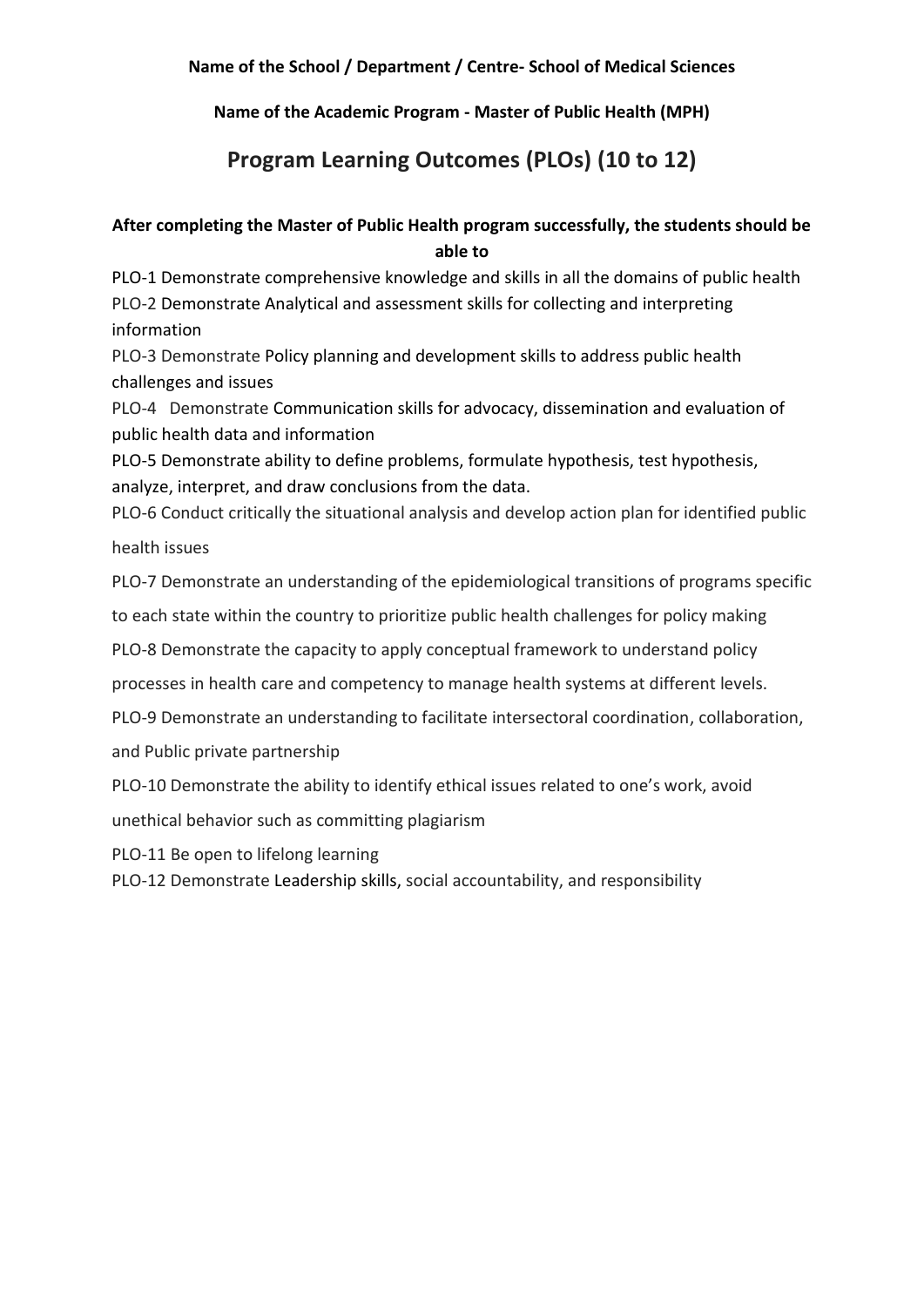## **Name of the Academic Program - Master of Public Health (MPH)**

|               | $QD-1$         | $QD-2$         | $QD-3$         | QD-4           | QD-5           | QD-6           |
|---------------|----------------|----------------|----------------|----------------|----------------|----------------|
| <b>PLO-1</b>  | 3              | 3              | 3              | $\overline{2}$ | $\overline{2}$ | $\overline{2}$ |
| <b>PLO-2</b>  | 3              | 3              | 3              | 3              | $\overline{2}$ | $\overline{2}$ |
| PLO-3         | 3              | 3              | 3              | 3              | $\overline{2}$ | $\overline{2}$ |
| PLO-4         | 3              | 3              | $\overline{2}$ | 3              | 3              | $\overline{2}$ |
| PLO-5         | 3              | 3              | 3              | $\overline{2}$ | $\overline{2}$ | $\overline{2}$ |
| PLO-6         | 3              | $\overline{2}$ | 3              | $\overline{2}$ | $\overline{2}$ | $\overline{2}$ |
| PLO-7         | 3              | $\overline{2}$ | 3              | $\overline{2}$ | $\overline{2}$ | $\overline{2}$ |
| <b>PLO-8</b>  | 3              | 3              | 3              | $\overline{2}$ | 3              | $\overline{2}$ |
| PLO-9         | $\overline{2}$ | $\overline{2}$ | 3              | 3              | 3              | $\overline{2}$ |
| <b>PLO-10</b> | $\overline{2}$ | 3              | 3              | $\overline{2}$ | $\overline{2}$ | $\overline{2}$ |
| <b>PLO-11</b> | $\overline{2}$ | $\overline{2}$ | $\overline{2}$ | $\overline{2}$ | $\overline{2}$ | 3              |
| <b>PLO-12</b> | $\overline{2}$ | $\overline{2}$ | 3              | 3              | 3              | $\overline{2}$ |

**Mapping of Program Learning Outcomes (PLOs) with Qualification Descriptors (QDs)**

'3' in the box for 'High-level' mapping, 2 for 'Medium-level' mapping, 1 for 'Low-level' mapping.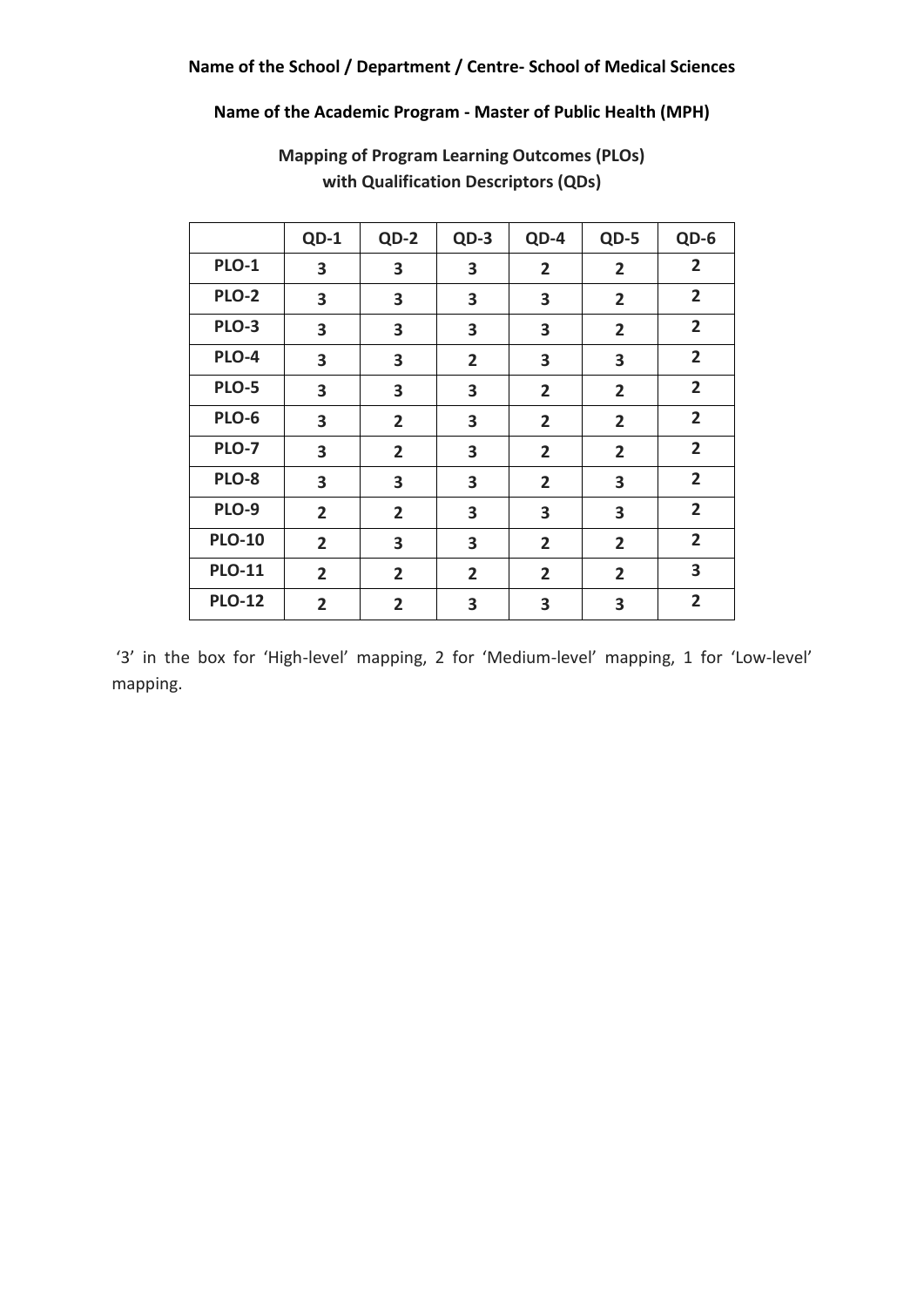### **Name of the Academic Program - Master of Public Health (MPH)**

### **Course Structure:**

|                       |                                                                     |                | YEAR 1         |                                                              |                |
|-----------------------|---------------------------------------------------------------------|----------------|----------------|--------------------------------------------------------------|----------------|
|                       | <b>SEMESTER 1 (20 CREDITS)</b>                                      |                |                | <b>SEMESTER 2 (20 CREDITS)</b>                               |                |
|                       |                                                                     |                |                |                                                              |                |
| <b>Course</b><br>Code | <b>Course Title</b>                                                 | Credits        | Course<br>Code | <b>Course Title</b>                                          | Credits        |
| <b>PU401</b>          | Introduction to<br><b>Public Health</b><br>and Health<br>Governance | $\overline{4}$ | <b>PU452</b>   | <b>Quantitative Research</b><br>Methods & Data<br>Management | $\overline{4}$ |
| <b>PU402</b>          | <b>Health Care</b><br>Policy and<br><b>Delivery Systems</b>         | 4              | <b>PU454</b>   | Work, Environment &<br><b>Health Ethics</b>                  | 4              |
| <b>PU403</b>          | <b>Biostatistics</b>                                                | $\overline{4}$ | <b>PU451</b>   | Sociology of Health,<br>Sickness & Healing                   | $\overline{4}$ |
| <b>PU405</b>          | <b>Basic</b><br>Epidemiology                                        | 4              | <b>PU453</b>   | <b>Advanced Epidemiology</b>                                 | 4              |
| <b>PU455</b>          | Gender, Body &<br>Health                                            | $\overline{4}$ | <b>PU527</b>   | Ageing and Health                                            | $\overline{4}$ |
|                       |                                                                     |                | <b>YEAR 2</b>  |                                                              |                |
|                       | <b>SEMESTER 3 (18 CREDITS)</b>                                      |                |                | <b>SEMESTER 4 (14 CREDITS)</b>                               |                |
| Course<br>Code        | <b>Course Title</b>                                                 | Credits        | Course<br>Code | <b>Course Title</b>                                          | Credits        |
| <b>PU 501</b>         | <b>Public Health</b><br>Nutrition                                   | 4              | <b>PU551</b>   | Project Work                                                 | $\overline{4}$ |
| <b>PU 502</b>         | Health<br>Economics                                                 | $\overline{4}$ | <b>PU571</b>   | <b>Health Project</b><br>Management                          | 4              |
| <b>PU 528</b>         | Introduction to<br><b>Bioethics</b>                                 | $\overline{2}$ | <b>PU578</b>   | <b>NCD Epidemiology</b>                                      | $\overline{2}$ |
| <b>PU 522</b>         | <b>Public Health</b><br>Disability                                  | $\overline{4}$ | <b>PU577</b>   | <b>Public Health Practice</b>                                | $\overline{4}$ |
| <b>PU 524</b>         | Qualitative<br>Research                                             | $\overline{4}$ |                |                                                              |                |

**Teaching methods**: Didactic, Interactive, Problem based Teaching-Learning methods, Case discussions, self-directed reading, and learning. Class Presentations, collective discussions and critical appraisal of published reports and articles.

**Assessment and Evaluation:** Formative as different methods of internal assessments – quiz, assignments, presentations and summative as written end semester examination.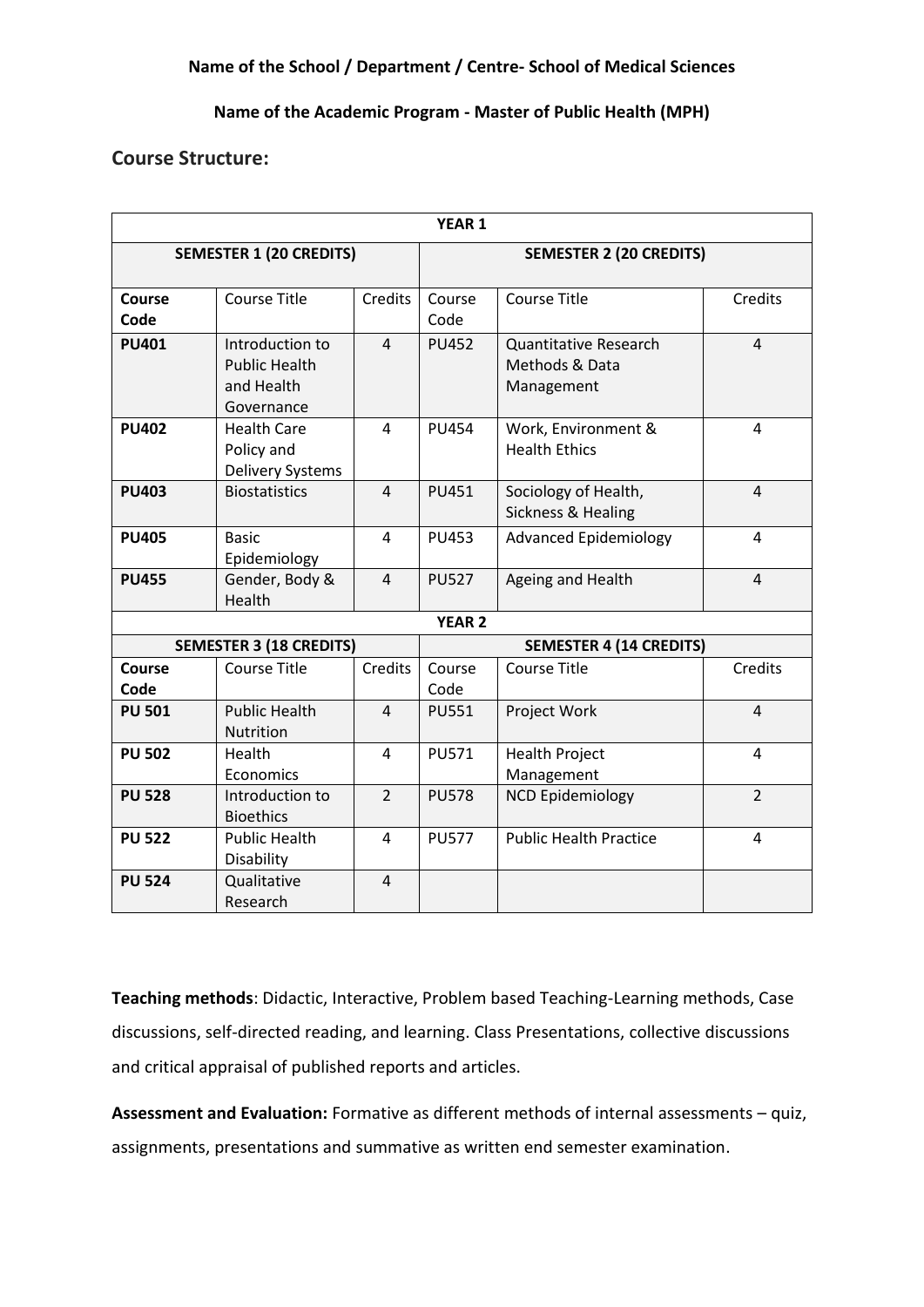**Name of the Academic Program - Master of Public Health (MPH)**

| <b>Course Code: PU 402</b> | Title of the Course: Public Health Planning and Management - 2 |
|----------------------------|----------------------------------------------------------------|
| $L$ -T-P – Theory          | Semester I/Credits: 4                                          |

**Prerequisite Course / Knowledge (If any): Introduction to Public Health first few classes** 

**CLO 1:** Impart a general understanding of the logic and process of public policy-making in health

**CLO 2:** Introduce d ifferent types of health systems existing in the world, their merits and demerits

**CLO 3:** Familiarize with concepts relating to health systems such as coverage, financing, quality of care, regulation, and insurance

**CLO 4:** Enable to undertake preliminary analysis and comparison of health policy issues and decisions based on this understanding

**CLO 5:** Introduce students to some analytical tools used in policy studies.

**E CLO 6:** Enable students to understand the role of advocacy and consultancy in the policy process, with emphasis on the value of communication skills.

**Mapping of Course Learning Outcomes (CLOs) with Program Learning Outcomes (PLOs) and Program Specific Outcomes (PSOs)**

|                  | <b>PLO</b>     | <b>PLO</b>     | <b>PLO</b>              | <b>PLO</b>     | <b>PLO</b>     | <b>PLO</b>     | <b>PLO</b>     | <b>PLO</b> | <b>PLO</b>     | <b>PLO</b>   | <b>PLO</b>     | <b>PLO</b>     |
|------------------|----------------|----------------|-------------------------|----------------|----------------|----------------|----------------|------------|----------------|--------------|----------------|----------------|
|                  | $\mathbf{1}$   | $\overline{2}$ | $\overline{\mathbf{3}}$ | $\overline{a}$ | 5              | 6              | 7              | 8          | 9              | 10           | 11             | 12             |
| CLO <sub>1</sub> | 3              | 3              | 3                       | 3              | $\mathbf{1}$   | 3              | 2              | 3          | $\mathbf{1}$   | 3            | $\mathbf{1}$   | 3              |
| CLO <sub>2</sub> | $\overline{2}$ | 1              | 3                       | 3              | 1              | 3              | 3              | 3          | $\overline{2}$ | 3            | $\overline{2}$ | 3              |
| CLO <sub>3</sub> | 3              | $\overline{2}$ | 3                       | 3              | $\overline{3}$ | 3              | $\overline{2}$ | 3          | 3              | 3            | 2              | $\overline{3}$ |
| CLO <sub>4</sub> | $\overline{2}$ | 3              | 3                       | 3              | $\overline{3}$ | 3              | 3              | 3          | 3              | 3            | $\mathbf{1}$   | 3              |
| CLO <sub>5</sub> | $\mathbf{1}$   | $\overline{2}$ | $\overline{3}$          | $\overline{2}$ | $\mathbf{1}$   | $\overline{2}$ | 1              | 2          | 1              | $\mathbf{1}$ | 1              | 1              |
| CLO <sub>6</sub> | 2              | 3              | 3                       | 3              | $\overline{2}$ | 3              | 3              | 3          | 3              | 3            | 1              | 3              |

Each Course Learning Outcome (CLOs) may be mapped with one or more Program Learning Outcomes (PLOs). Write '3' in the box for 'High-level' mapping, 2 for 'Medium-level' mapping, 1 for 'Low-level' mapping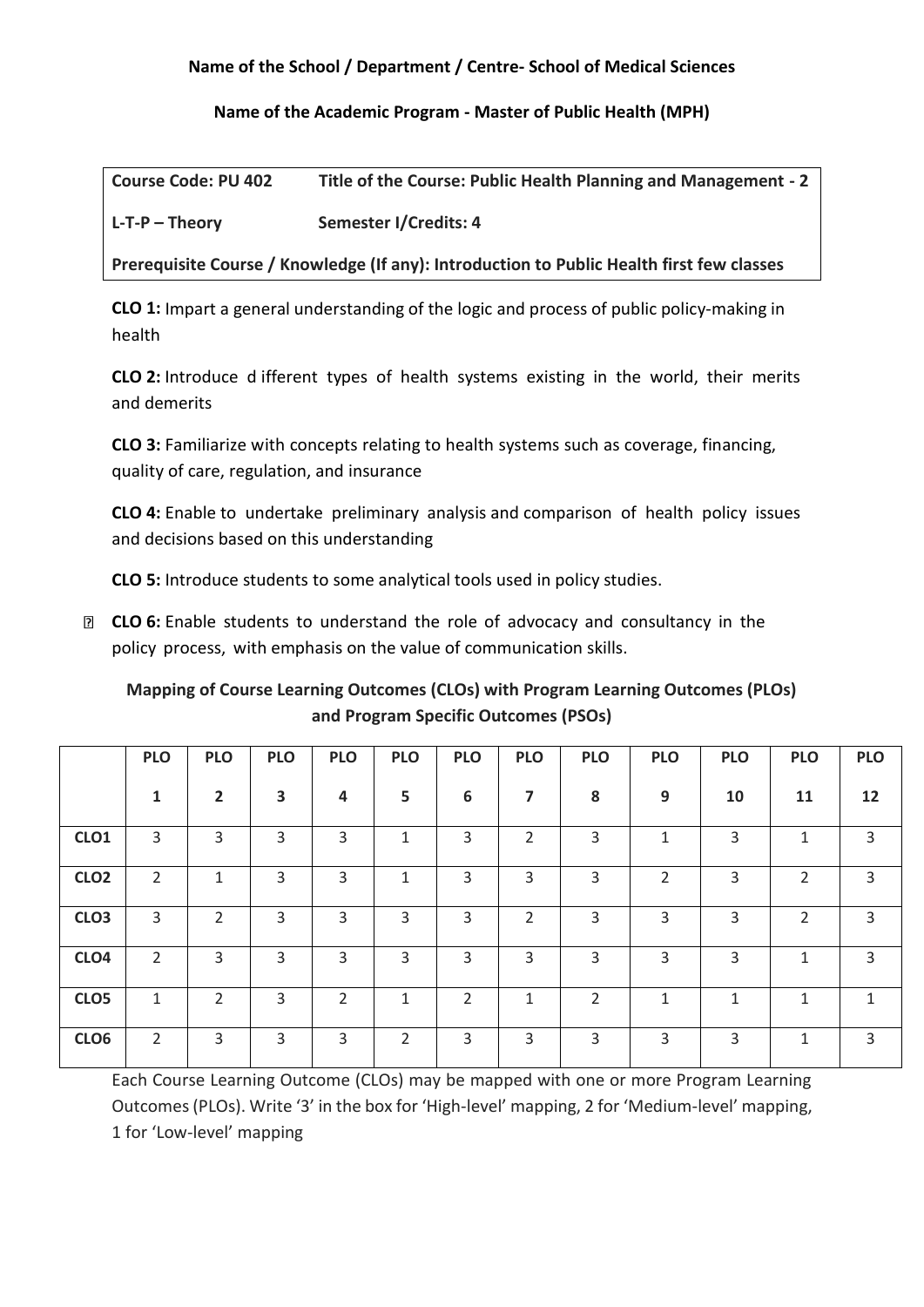#### **Name of the Academic Program - Master of Public Health (MPH)**

#### **Detailed Syllabus**

#### **Unit 1. Health Policy**

- Introducing Health Policy
- Evidence Based Health Policy

## **Unit 2. Policy making**

- Foundations of health policy making
- Theories of policy process
- Equity, Access and Quality
- Policy Analysis
- Policy Brief
- Writing a Policy Brief

# **Unit 3. Health Care Delivery Systems**

- Health Services overview
- Globalization and Health
- Contemporary themes in National Health
- Private Sector and Health

## **Unit 4. Health Systems Approach**

- Service Delivery
- Human Resources in Health
- Leadership and Governance
- Health Financing
- Information and communication technology
- Access to medicines, vaccines and devices

# **Unit 5. Health Policies and Programs in India**

- National Health Policy
- National Health Programs
- Universal Health Coverage

# **Unit 6. Health Sector Reforms and Regulations**

- Regulating Pvt Health Sector
- Health Sector Reforms
- Legislations for Health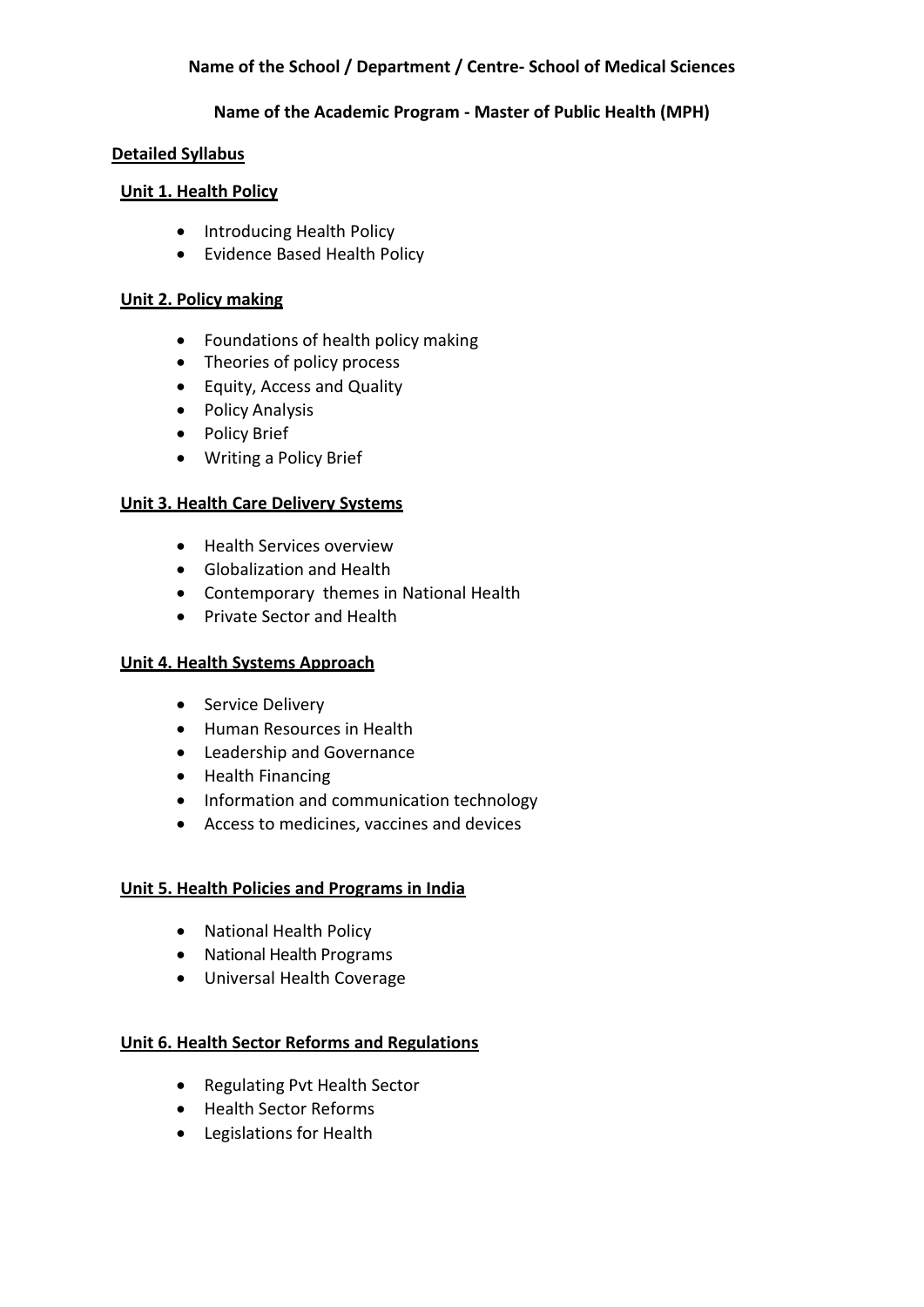#### **Name of the Academic Program - Master of Public Health (MPH)**

#### **Unit 7. International Health**

- Comparative Health Systems
- International health actors and processes

#### **Unit 8. Communicating Health**

- Advocacy in Health
- Communication for Policy and Advocacy

## **Reference Books:**

- 1. IAPSM's Textbook of Community Medicine Paperback Mar 2019, A. M Kadri (Author)
- 2. Lee, Kenneth and Mills, Anne "Policy making and planning in health Sector" 1987, OUP.
- 3. Priorities in Health, World Bank Publications, 2006
- 4. An Introduction to Social Policy, Peter Dwyer & Sandra Shaw 9eds), SAGE, 15-Mar-2013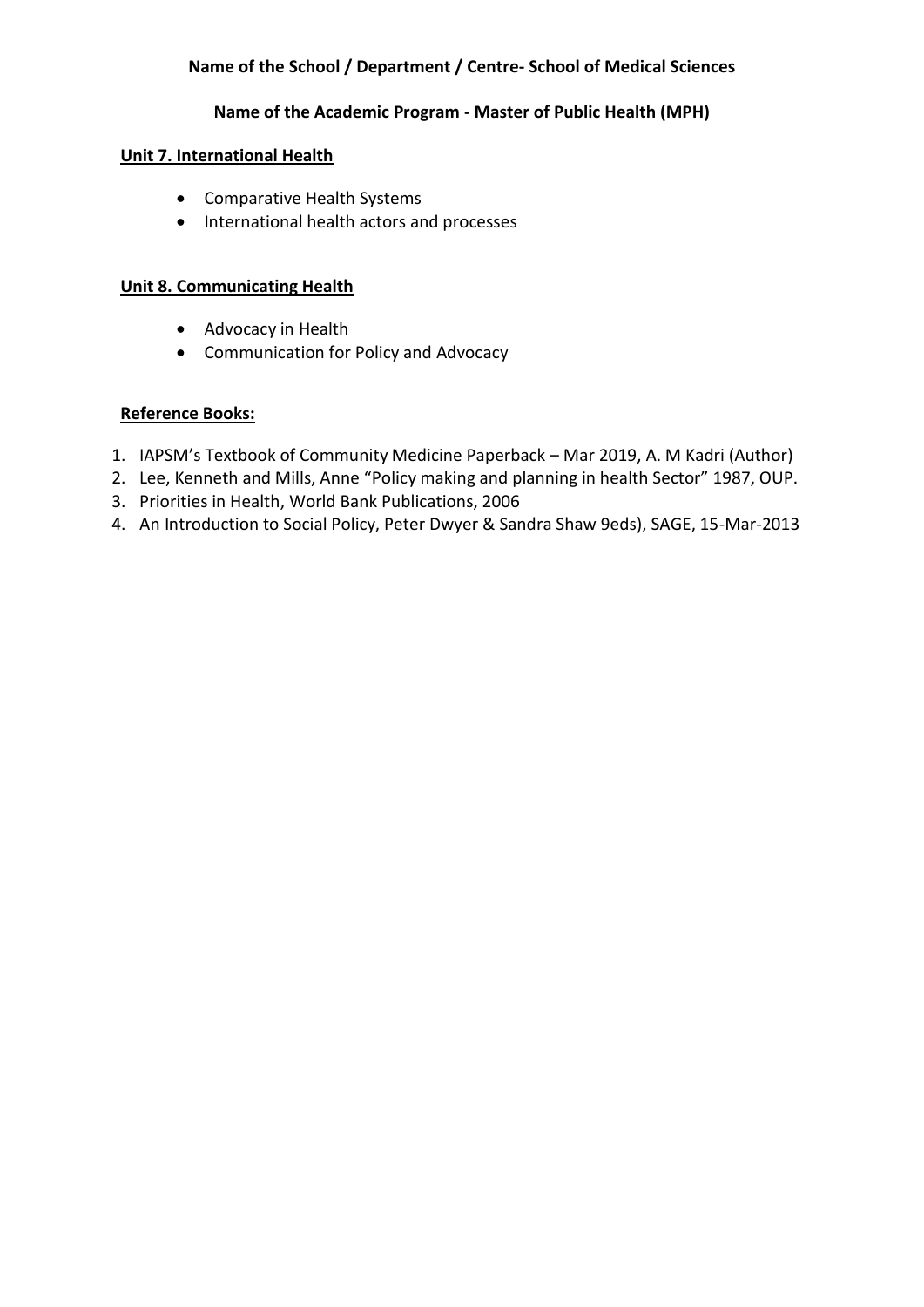#### **Name of the Academic Program - Master of Public Health (MPH)**

| <b>Course Code: MPH- PU 455</b> | Title of the Course: Gender and Health                                              |
|---------------------------------|-------------------------------------------------------------------------------------|
| L-T-P: Theory                   | Semester I/ Credits 4                                                               |
|                                 | Prerequisite Course / Knowledge (If any): As per the course eligibility requirement |

# **Course Learning Outcomes (CLOs) (5 to 8)**

# **After completion of this course successfully, the students will be able to……**

CLO-1. Distinguish between sex and gender, define and describe the social construction of gender, and apply gender theories to public health issues

CLO-2. Compare how women, men and transgender individuals are impacted differently in a wide variety of settings and issues and be able to discuss gender discrimination and contemporary gender issues in an informed manner

CLO-3. Synthesize contemporary issues from a gender perspective to assess how gender contributes to the differential structuring of health experiences for women, men, gender nonconforming or gender queer individuals, trans individuals, and gender minorities

CLO-4. Develop gender analysis framework for the health research to apply in an intersectional lens to health and social inequities

CLO-5. Evaluate the underlining factors in inequities at the intersection of sex, gender, gender identity, sexual orientation, disability, ethnicity, and income status

CLO-6. Analyze gender theories in an interdisciplinary way, to case studies of contemporary national and international health issues

CLO-7. Integrate multiple and varying perspectives on a research question and respond to social and research inquiries

CLO-8. Evaluate the health programs and policies in reference to inequities and social needs.

**Mapping of Course Learning Outcomes (CLOs)with Program Learning Outcomes (PLOs) and Program Specific Outcomes (PSOs)**

|                  | <b>PLO</b>    | <b>PLO</b> | <b>PLO</b> | <b>PLO</b> | <b>PLO</b> | <b>PLO</b> | <b>PLO</b> | <b>PLO</b> | <b>PLO</b> | <b>PLO</b> | <b>PLO</b> | <b>PLO</b> |
|------------------|---------------|------------|------------|------------|------------|------------|------------|------------|------------|------------|------------|------------|
|                  |               |            |            | 4          | 5          | 6          |            | 8          | 9          | 10         | 11         | 12         |
| CLO <sub>1</sub> |               |            |            | 3          |            |            |            |            |            |            |            |            |
| CLO <sub>2</sub> | $\mathcal{D}$ |            | ◀          | 3          |            |            | ∍          |            | ำ          |            |            |            |
| CLO <sub>3</sub> | 3             |            |            |            |            | 3          |            |            | ำ          |            |            |            |
| CLO <sub>4</sub> | 3             |            |            | 3          | 3          | 3          | 3          |            |            |            |            |            |
| CLO <sub>5</sub> | 3             |            | ำ          | 3          | 3          |            | 3          |            | ◠          |            |            |            |
| CLO <sub>6</sub> | 3             |            |            |            | 3          |            | 3          |            |            |            |            |            |
| CLO7             | 3             |            |            |            | 3          | 3          | 3          |            |            |            |            |            |
| CLO <sub>8</sub> | 3             |            |            |            |            |            |            |            |            |            |            |            |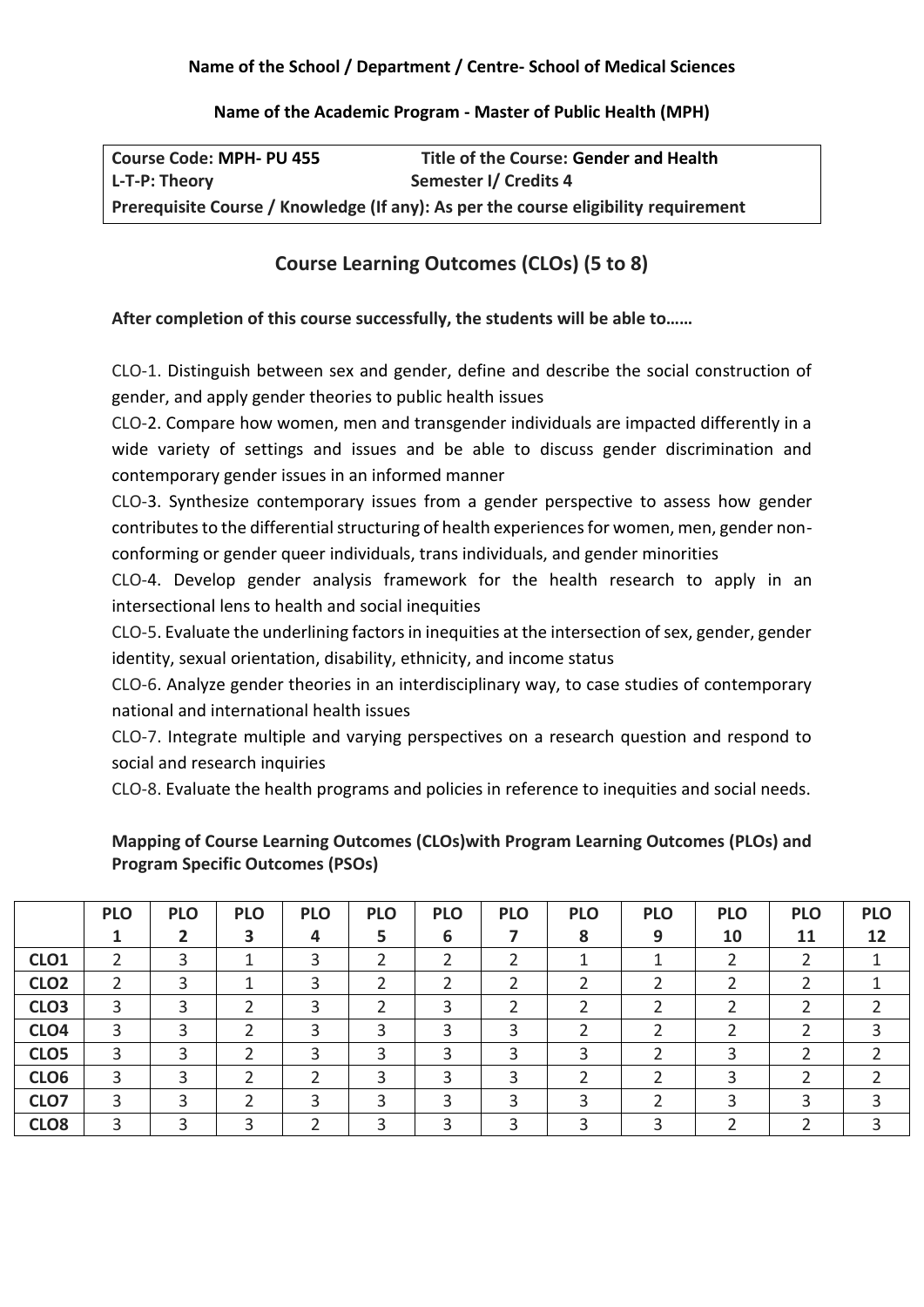## **Name of the Academic Program - Master of Public Health (MPH)**

Each Course Learning Outcome (CLOs) may be mapped with one or more Program Learning Outcomes (PLOs). Write '3' in the box for 'High-level' mapping, 2 for 'Medium-level'mapping, 1 for 'Low-level'mapping.

# **Detailed Syllabus:**

**Unit 1**: Overview of the course;

- 1.1. Introduction to the concepts of Sex and Gender.
- 1.2. Conceptualizing Gender;
- 1.3. Understanding sex and gender and how these variables are affected by social-cultural variables.

**Unit 2:** Understanding Feminism,

- 2.1. History of Feminism
- 2.2. Feminism in India;

2.3. Theories of Feminism LGBT challenges, gender Discrimination, gender transformation and gender based violence

**Unit. 3:** Gender, Body and Society

- 3.1. The concept of Embodiment;
- 3.2. Bodies Perceived and Depicted;
- 3.3. The Gendered Body.

**Unit 4:** Intersectionality and Health Inequities.

- 4.1. Inter- sectionalism between gender and social exclusion/inclusion.
- 4.2. Gender experiences in accessing health services, intersectoral coordination
- 4.3. Factors associated in accessing, on uptake and utilization of health services.

**Unit 5:** Gender as a Determinant of Health;

- 5.1. Gender as a vital determinant of Health
- 5.2. Health Policy and Women:
- 5.3. Gender analysis of Public health programs, Health policies and advocacy.

# **Unit 6:** Gender and Health.

- 6.1. Sexual and Reproductive rights.
- 6.2. History of Women's Health.

6.3. Reproductive Justice: Birth Control, Pregnancy, and Delivery. Mothering and Reproductive Structuring.

**Unit 7:** Gender, Disability, Mental Health and Aging:

- 7.1. Gender and Disability
- 7.2. Gender and Mental health
- 7.3.Gender and Ageing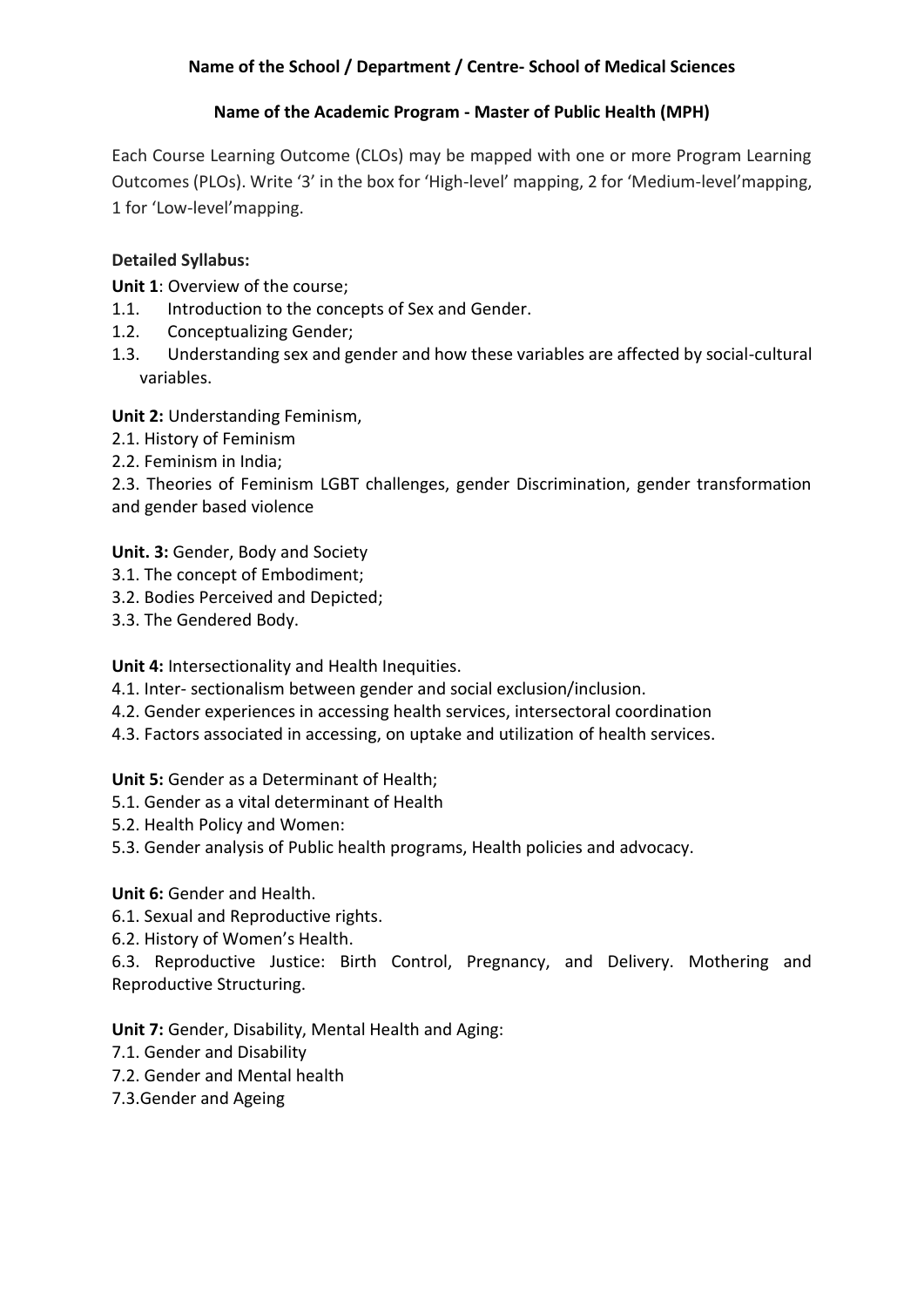#### **Name of the Academic Program - Master of Public Health (MPH)**

**Unit 8:** Gender and Ethics; Age sensitive Health policies; How well do the Sustainable Development Goals Support Gender Equality; Case studies, seminars, debates, discussions on Issues of Gender main streaming. .

**Teaching methods**: Didactic, Interactive, Problem based Teaching-Learning methods, Case study discussions and self-directed reading and learning. Class Presentations and critical appraisal of policies, published reports and articles.

**Assessment and Evaluation:** Formative as different methods of internal assessments and summative as written end semester examination.

#### **References:**

- 1. Krieger, Nancy, "Genders, sexes, and health: what are the connections and why does it matter?" *International Journal of Epidemiology* 32 (2003): 652-657.
- 2. Krieger, Nancy and Elizabeth Fee, "Man-Made Medicine and Women's Health: The Biopolitics of Sex/Gender and Race/Ethnicity," *International Journal of Health Services* 24(2) (1994): 265- 283.
- 3. Connell, Raewyn, "Gender, health and theory: Conceptualizing the issue, in local and world perspective," *Social Science & Medicine* 74 (2012): 1675-1683.
- 4. Denton, Margaret, Steven Prus, and Vivienne Walters, "Gender differences in health: a Canadian study of the psychosocial, structural, and behavioural determinants of health," *Social Science & Medicine* 58 (2004): 2585-2600.
- 5. Courtenay, Will, "Constructions of masculinity and their influence on men's well-being: a theory of gender and health," *Social Science & Medicine* 50 (2000): 1385-1401.
- 6. Bowleg, Lisa, "The Problem With the Phrase *Women and Minorities*: Intersectionality an Important Theoretical Framework for Public Health," *American Journal of Public Health* 102(7) (2012): 1267-1273.
- 7. Samuels-Dennis, Joan et. al., "Intersectionality Model of Trauma and Post-Traumatic Stress Disorder," in *Health Inequities in Canada: Intersectional Frameworks and Practices*, ed. Olena Hankivsky, UBC Press: 2011, 274-288.
- 8. M. Pilar Sánchez-LópezRosaLimiñana-Gras, The Psychology of Gender and Health, 1st edition 3rd January 2017,Academic Press
- 9. Jasmine Gideon, "Handbook on Gender and Health" Publication Date: 2016 ISBN: 978 1 78471 085 9
- 10. Annandale Kuhlmann Annandale Kuhlmann,The Palgrave Handbook of Gender and Healthcare,2 New edition 2012, Palgrave MacMillan
- 11. Purohit, Brijesh C, "Inequity in Indian Health Care", 1st edition 2017 Hardcover ISBN 978-981- 10-5043-5, Springer Singapore
- 12. K.S. James Arvind Pandey, Dhananjay W. BansodLekhaSubaiya, "Population, Gender and Health in India: Methods, Processes and Policies",Academic Foundation (2010)
- 13. Manoranjan Pal, PremanandaBharati, Bholanath Ghosh, and T.S. Vasulu, "Gender and Discrimination Health, Nutritional Status, and Role of Women in India", Published: 10 November 2011,Oxford University Press 2017
- 14. KeertyNakray ,"Gender-based Violence and Public Health: International perspectives on budgets and policies" 1 edition (16 June 2017), Routledge
- 15. Chloe E. Bird, " Gender and Health: The Effects of Constrained Choices and Social Policies" edition (January 28, 2008) , Cambridge University Press;
- 16. Judith Lorber and Lisa Jean Moore, Gender and the Social Construction of Illness (Gender Lens) 2 edition (August 15, 2002), AltaMira Press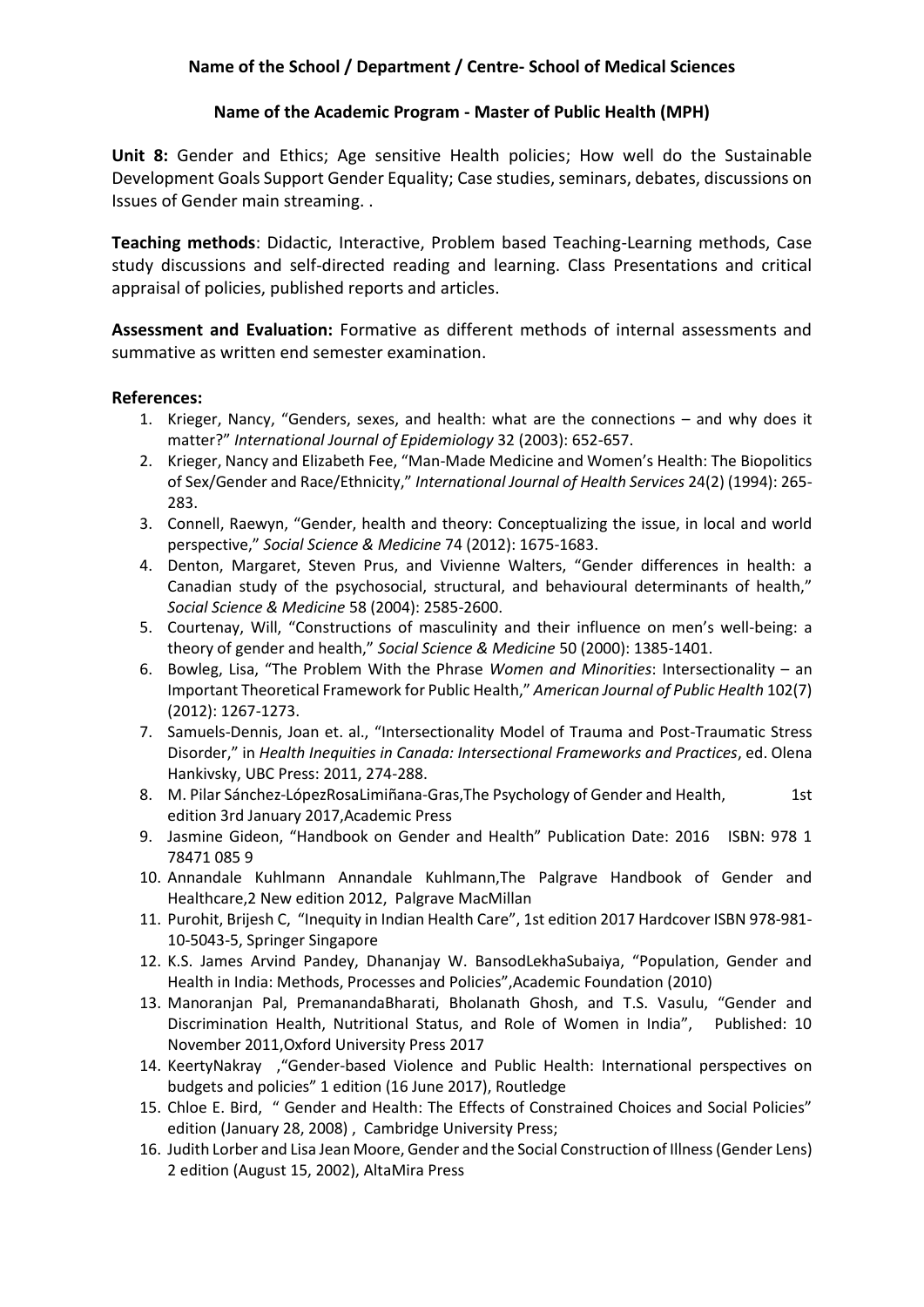#### **Name of the Academic Program - Master of Public Health (MPH)**

- 17. Steele, Linda and Leanne Dowse, "Gender, Disability Rights and Violence Against Medical Bodies," *Australian Feminist Studies* 31(88) (2016): 187-202.
- 18. Fish, Rebecca and Chris Hatton, "Gendered experiences of physical restraint on locked wards for women," *Disability & Society* 32(6) (2017): 790-809.
- 19. Day et al. Integrating and evaluating sex and gender in health research. Health Research Policy and Systems. 2016, 4(1):75.
- 20. Tanenbaum et al. Why sex and gender matter in implementation research. BMC Medical Research Methodologies. 2016,16(1):145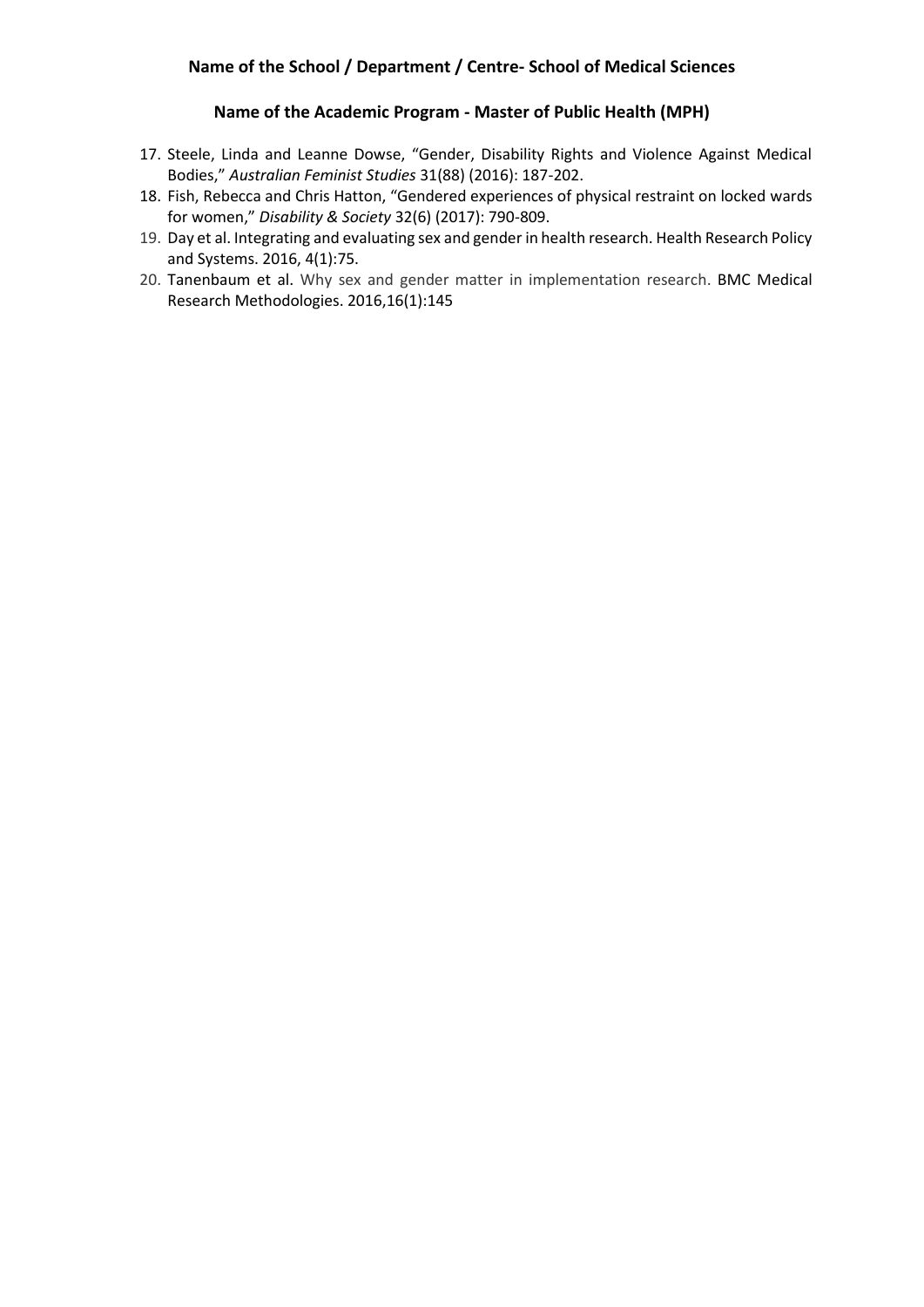## **Name of the Academic Program - Master of Public Health (MPH)**

**Course Code: PU 405 Title of the Course: Basic Epidemiology L-T-P – Theory Semester I/ Credits: 4 Prerequisite Course / Knowledge (If any): As per the course eligibility requirement**

# **Course Learning Outcomes (CLOs) (5 to 8)**

**After completion of this course successfully, the students will be able to……**

- 1. CLO-1 Explain the basic principles of epidemiology
- 2. CLO-2 Identify key sources of population health data
- 3. CLO-3 Calculate and interpret measures of disease morbidity and mortality
- 4. CLO-4 Interpret validity and reliability of screening and diagnostic tests in the context of screening.
- 5. CLO-5 Describe the basic epidemiologic study designs and discuss the advantages and disadvantages of each design
- 6. CLO-6- Define major sources of error and bias in epidemiologic research, assess the implications and identify approaches to minimise their impact
- 7. CLO-7- Use epidemiological reasoning to Interpret measures of association
- 8. CLO-8- Use epidemiological reasoning to evaluate causal inference in epidemiological studies

# **Mapping of Course Learning Outcomes (CLOs) with Program Learning Outcomes (PLOs) and Program Specific Outcomes (PSOs)**

|                  | <b>PLO</b> | <b>PLO</b> | <b>PLO</b> | <b>PLO</b> | <b>PLO</b> | <b>PLO</b> | <b>PLO</b> | <b>PLO</b> | <b>PLO</b> | <b>PLO</b> | <b>PLO</b> | <b>PLO</b> |
|------------------|------------|------------|------------|------------|------------|------------|------------|------------|------------|------------|------------|------------|
|                  |            |            | 3          | 4          | 5          | 6          |            | 8          | 9          | 10         | 11         | 12         |
| CLO <sub>1</sub> |            | 3          |            |            |            |            |            |            |            |            |            |            |
| CLO <sub>2</sub> |            | 3          |            |            |            | 3          |            |            |            |            | ∍          |            |
| CLO <sub>3</sub> |            | 3          |            |            |            | 3          | ∍          |            |            |            | ∍          |            |
| CLO <sub>4</sub> |            | っ<br>э     |            |            |            | ົ          |            |            |            |            |            |            |
| CLO5             |            | 3          |            |            |            |            |            |            |            |            |            |            |
| CLO6             |            | 3          |            |            |            |            |            |            |            |            | э          |            |
| CLO7             |            | 3          |            |            |            |            |            |            |            |            |            |            |
| CLO <sub>8</sub> |            | 3          |            |            |            |            |            |            |            |            |            |            |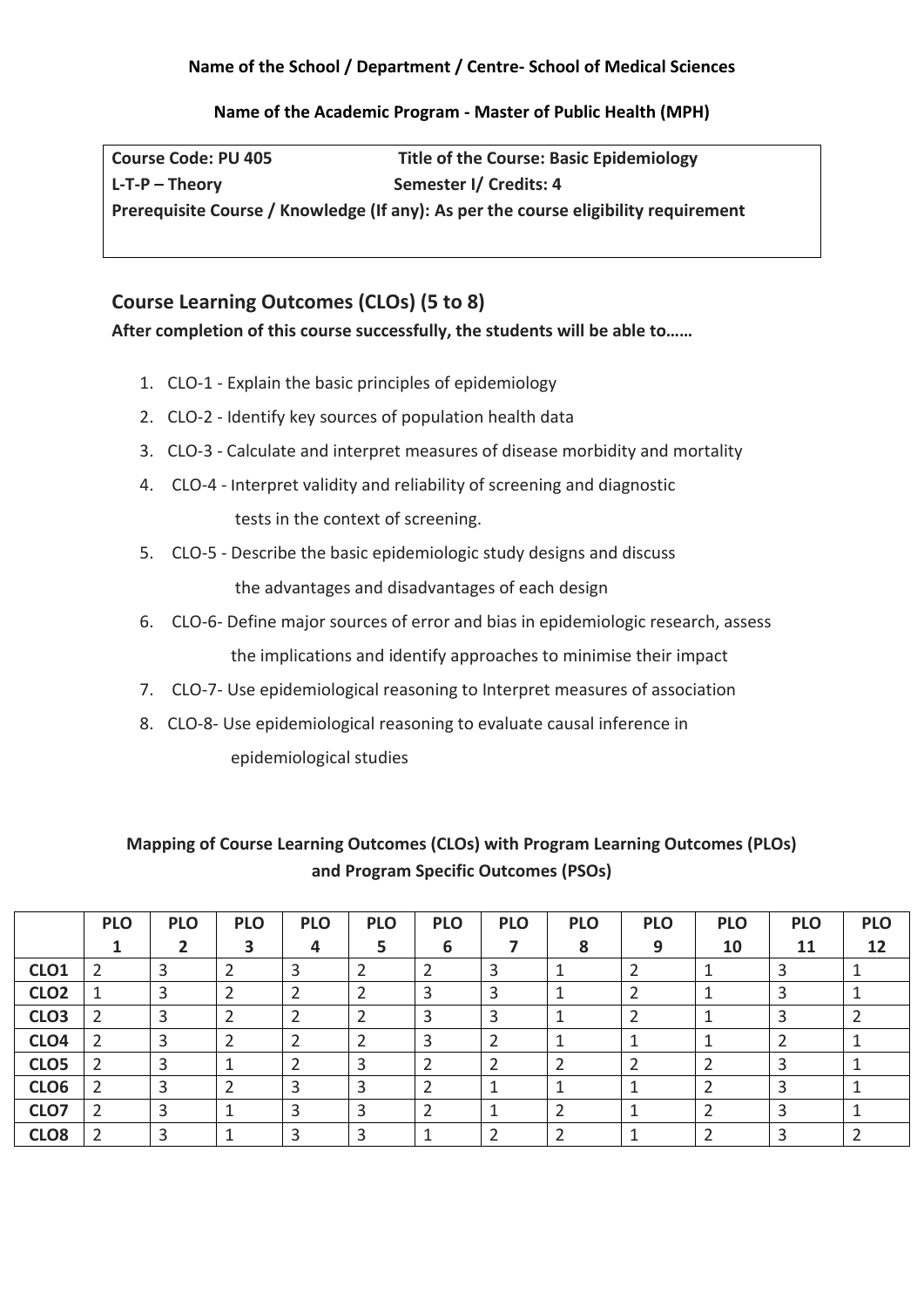# **Name of the Academic Program - Master of Public Health (MPH)**

Each Course Learning Outcome (CLOs) may be mapped with one or more Program Learning Outcomes (PLOs). Write '3' in the box for 'High-level' mapping, 2 for 'Medium-level' mapping, 1 for 'Low-level' mapping

# **Detailed Syllabus:**

## **Unit 1:**

- History and evolution of epidemiologic methods
- Definitions, Basic concepts and applications

# Unit 2:

- Sources of data
- Types of data collection methods
- Measurement of disease frequency
- Person-time exposure

## Unit 3:

- Measures of association and impact
- OR, RR, AR and PAR Preventable and prevented fractions
- Natural history of a disease and its application in disease control
- Levels of prevention and modes of intervention
- Formulation and Importance of a case definition
- Development of a case definition over time
- $\blacksquare$  Methods of data collection reliability and validity
- Sensitivity, specificity and predictive values

#### Unit 4

- Epidemiological study designs
- Overview of study designs
- Descriptive studies
- Ecological studies
- Case control
- Cohort
- Randomized control trials
- Systematic review and meta-analysis
- **E** Hybrid designs in epidemiology
- Community based epidemiologic studies

# Unit 5

- Estimating the risk- is there an association?
- Association to causation
- Causal inferences: Bias , confounding and interaction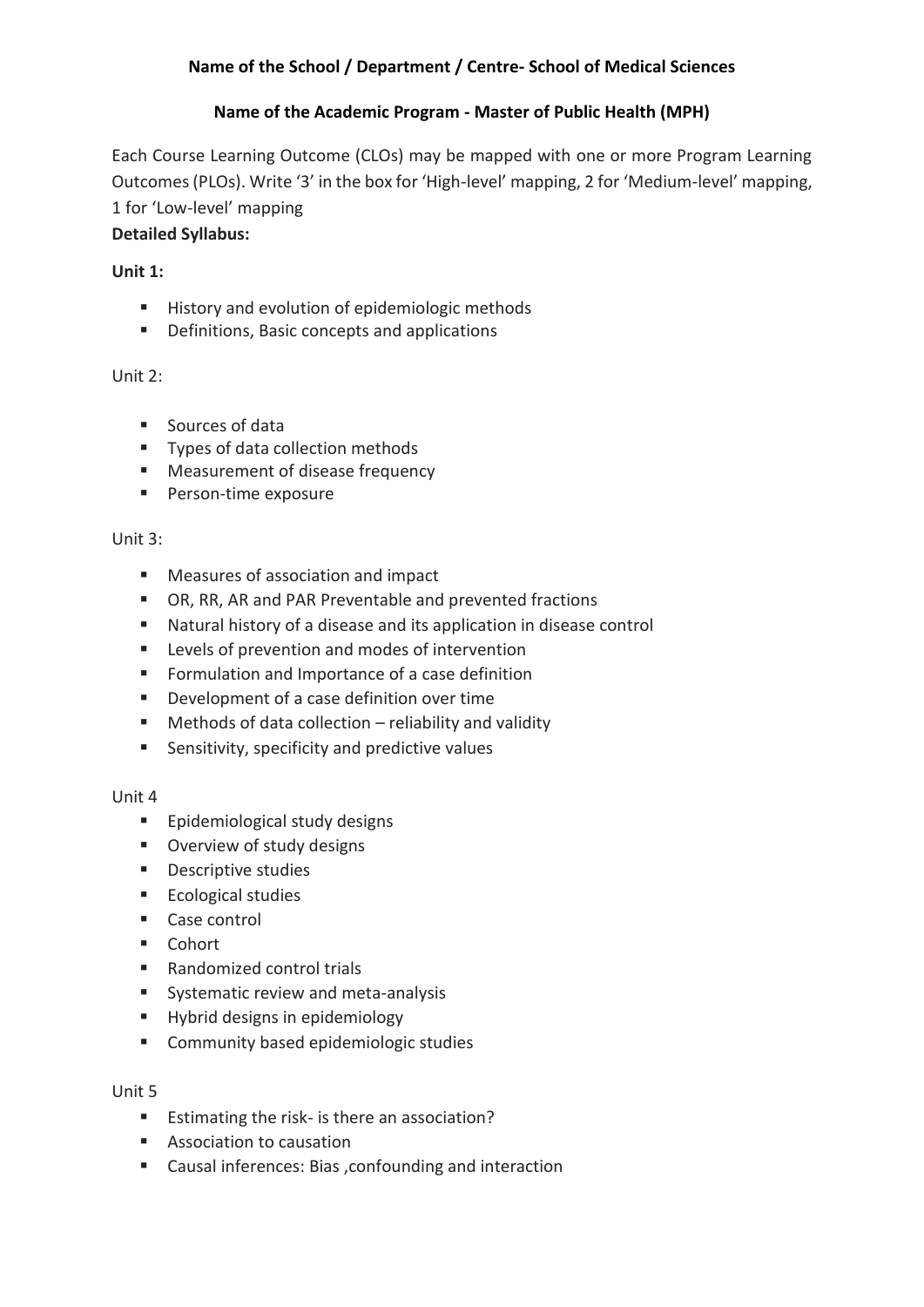#### **Name of the Academic Program - Master of Public Health (MPH)**

# **Reference Books:**

- 1. Gordis, L., 2014. Epidemiology. Elsevier Saunders, p.412
- 2. Centre for Disease Control and Prevention, 2006. Principles of epidemiology in public health practice: an introduction to applied epidemiology and biostatistics.p.511
- 3. Bonita, R., Beaglehole, R. and Kjellström, T., 2006. Basic epidemiology. World Health Organization.p.226
- 4. Rajvir, B., 2009. Text book of Public Health and Community Medicine. Pune: Department of community medicine, Armed Forces Medical College, pp.60-308.

**Course Code: PU 401 Title of the Course: Introduction to Public Health** 

L-T-P: Theory **Semester I** Credits: 4

**Prerequisite Course / Knowledge (If any): As per the course eligibility requirement**

# **Course Learning Outcomes (CLOs)**

**After completion of this course successfully, the students will be able to……**

CLO-1. Describe key features of the historical development of public health, including the most important achievements of public health.

CLO-2. Identify and describe core functions of public health

CLO-3. Identify the role and contributions of each of the core disciplines in public health

CLO-4. Describe the various components of the national, state, and local public health systems

CLO-5. Understand the determinants of health from a global perspective, including environmental, social, cultural, behavioral, and biological factors.

CLO-6. Outline the concepts of prevention, detection, and control of infectious and chronic diseases

CLO-7. Describe important public health problems facing society including health disparities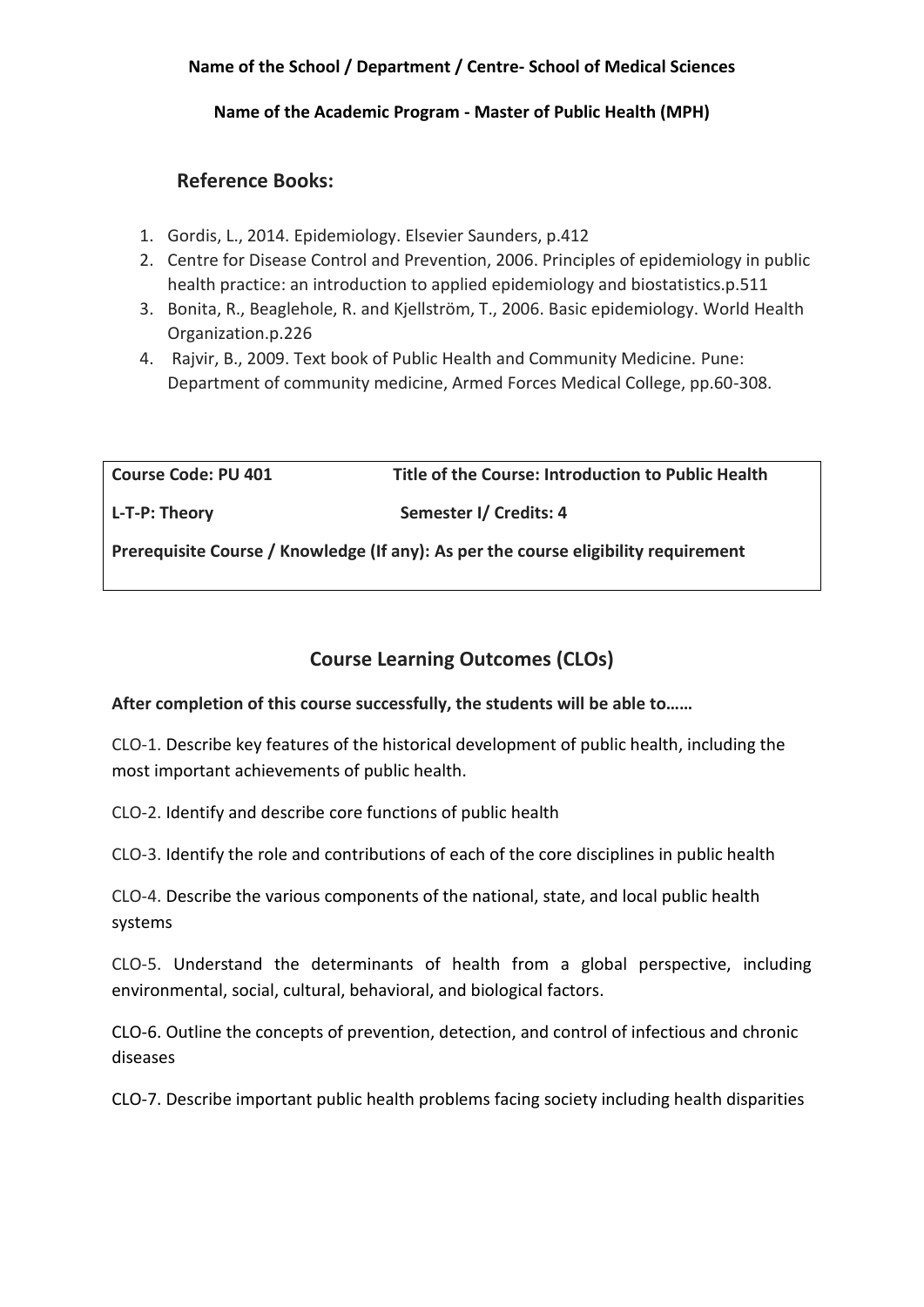#### **Name of the Academic Program - Master of Public Health (MPH)**

|                  | <b>PLO</b>     | <b>PLO</b>     | <b>PLO</b>     | <b>PLO</b>     | <b>PLO</b>     | <b>PLO</b>     | <b>PLO</b>              | <b>PLO</b>     | <b>PLO</b>     | <b>PLO</b>     | <b>PLO</b>     | <b>PLO</b>     |
|------------------|----------------|----------------|----------------|----------------|----------------|----------------|-------------------------|----------------|----------------|----------------|----------------|----------------|
|                  | $\mathbf{1}$   | $\overline{2}$ | 3              | 4              | 5              | 6              | $\overline{\mathbf{z}}$ | 8              | 9              | 10             | 11             | 12             |
| CLO <sub>1</sub> | $\overline{2}$ | $\overline{2}$ | $\overline{2}$ | $\overline{2}$ | $\overline{2}$ | $\overline{2}$ | $\overline{2}$          | $\overline{2}$ | $\overline{2}$ | $\overline{3}$ | 2              | $\overline{2}$ |
| CLO <sub>2</sub> | $\overline{2}$ | $\overline{2}$ | $\overline{2}$ | $\overline{2}$ | $\overline{2}$ | $\overline{2}$ | $\overline{2}$          | $\overline{2}$ | $\overline{2}$ | $\overline{2}$ | 3              | $\overline{2}$ |
| CLO <sub>3</sub> | $\overline{2}$ | $\overline{2}$ | $\overline{2}$ | $\overline{2}$ | $\overline{2}$ | $\overline{2}$ | $\overline{2}$          | $\overline{2}$ | $\overline{2}$ | $\overline{3}$ | $\overline{2}$ | $\overline{2}$ |
| CLO <sub>4</sub> | $\overline{2}$ | $\overline{2}$ | $\overline{2}$ | $\overline{2}$ | $\overline{2}$ | $\overline{2}$ | $\overline{2}$          | $\overline{2}$ | $\overline{2}$ | $\overline{2}$ | $\overline{3}$ | $\overline{2}$ |
| CLO <sub>5</sub> | $\overline{2}$ | $\overline{2}$ | $\overline{2}$ | $\overline{2}$ | $\overline{2}$ | 3              | $\overline{2}$          | $\overline{2}$ | $\overline{2}$ | $\overline{2}$ | $\overline{2}$ | $\overline{2}$ |
| CLO6             | $\overline{2}$ | $\overline{2}$ | $\overline{2}$ | $\overline{2}$ | $\overline{2}$ | $\overline{2}$ | 2                       | $\overline{2}$ | $\overline{2}$ | $\overline{3}$ | $\overline{2}$ | $\overline{2}$ |
| CLO7             | 3              | $\overline{2}$ | $\overline{2}$ | $\overline{2}$ | $\overline{2}$ | 3              | $\overline{2}$          | $\overline{2}$ | 3              | 3              | 3              | 3              |

# **Mapping of Course Learning Outcomes (CLOs) with Program Learning Outcomes (PLOs) and Program Specific Outcomes (PSOs)**

Each Course Learning Outcome (CLOs) may be mapped with one or more Program Learning Outcomes (PLOs). Write '3' in the box for 'High-level' mapping, 2 for 'Medium-level' mapping, 1 for 'Low-level' mapping

#### **Detailed Syllabus:**

#### **Unit I Introduction to Public Health**

- 1. Definition of Public Health and Associated Terms
- 2. Current Concerns in Public Health : Global and Local
- 3. Understanding of current public health challenges from their shared experiences or regions

#### **Unit II History and Evolution of Public Health**

- 1. Core functions of public health.
- 2. Scope of public health.
- 3. History of public health
- 4. Evolution of Public Health

#### **Unit III. Health and Determinants**

- 1. Concept of health and disease,
- 2. Natural history of disease,
- 3. Levels of prevention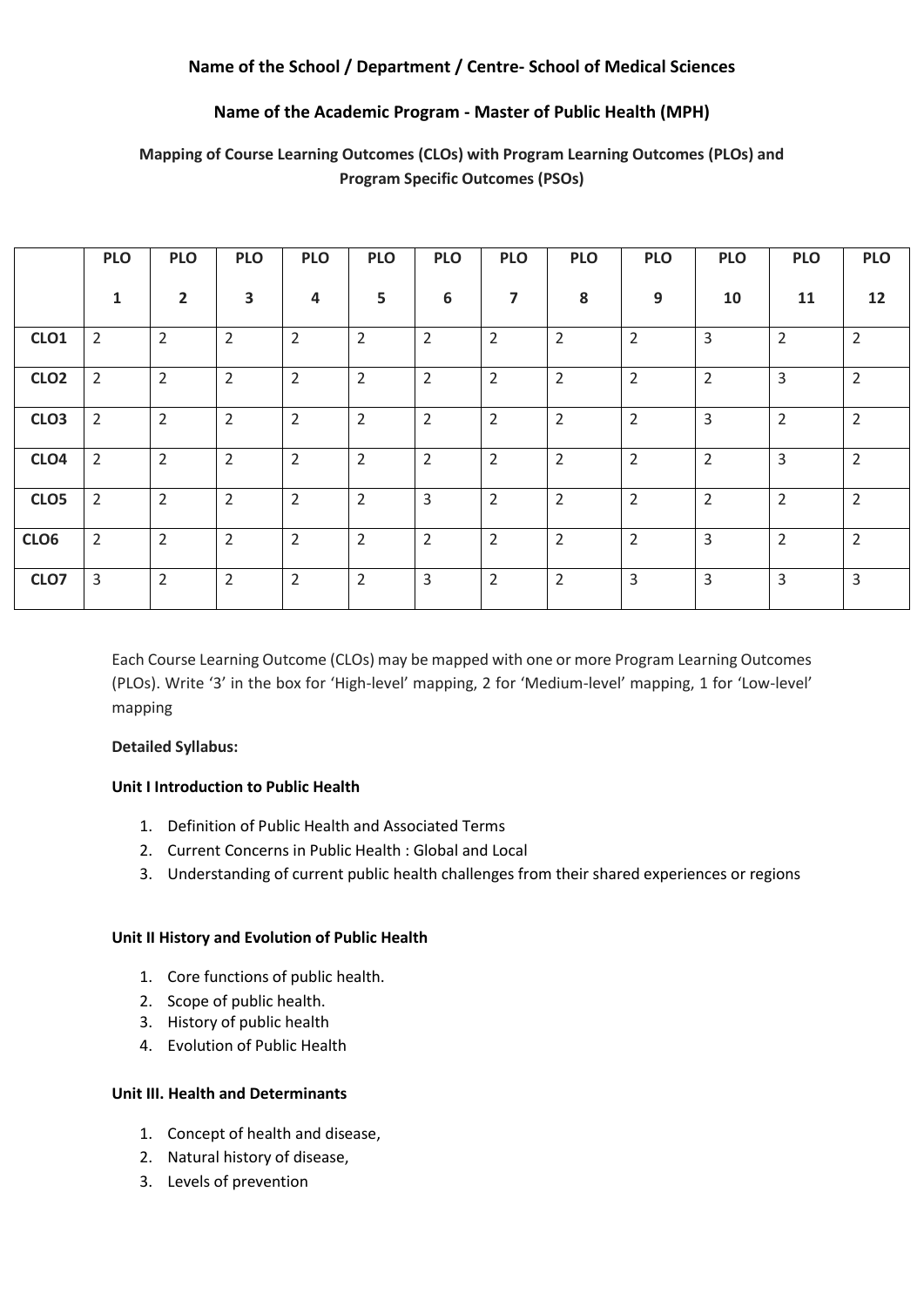#### **Name of the Academic Program - Master of Public Health (MPH)**

- 4. Determinants of health
- 5. Case study on social determinants of health

#### **Unit IV. Overview of health systems**

- 1. Indian Health Systems
- 2. Systems thinking in public health
- 3. Case study on health systems units and key functions
- 4. Health System Reforms (HSR)
- 5. Case study on HSR

#### **Unit V. Public Health Governance**

- 1. Good governance in Public Health: Issues , challenges and way forward
- 2. Introduction to Public Health Policy.
- 3. Introduction to Public health and management
- 4. Introduction to public health laws and Ethics.

#### **Reference Books:**

- 1. Social and Behavioral Foundations of Public Health 2<sup>nd</sup> Edition by M (Marie) Jeannine Coreil
- 2. Essentials of Health Behavior (Essential Public Health) 2<sup>nd</sup> Edition by Mark Edberg Integrating Behavioral and Social Sciences With Public Health Edited by Neil Schneiderman, PhD, Marjorie A. Speers, PhD, Julia M. Silva, Henry Tomes, PhD, and Jacquelyn H Gentry, PhD. ISBN: 978-1-55798-721
- 3. Public Health and Preventive Medicine (Maxcy-Rosenau-Last Public Health and Preventive Medicine) by Robert B. Wallace
- 4. Oxford Textbook of Public Health by Holland W, Detel R, Know G.
- 5. Essentials of Preventive medicine by Ghai OP
- 6. Mary-Jane Schneider, Introduction to Public Health, 2nd ed. Jones and Bartlett, 2006.
- 7. Essentials of Public Heath: BJ Turnock. Jones & Bartlett, 2007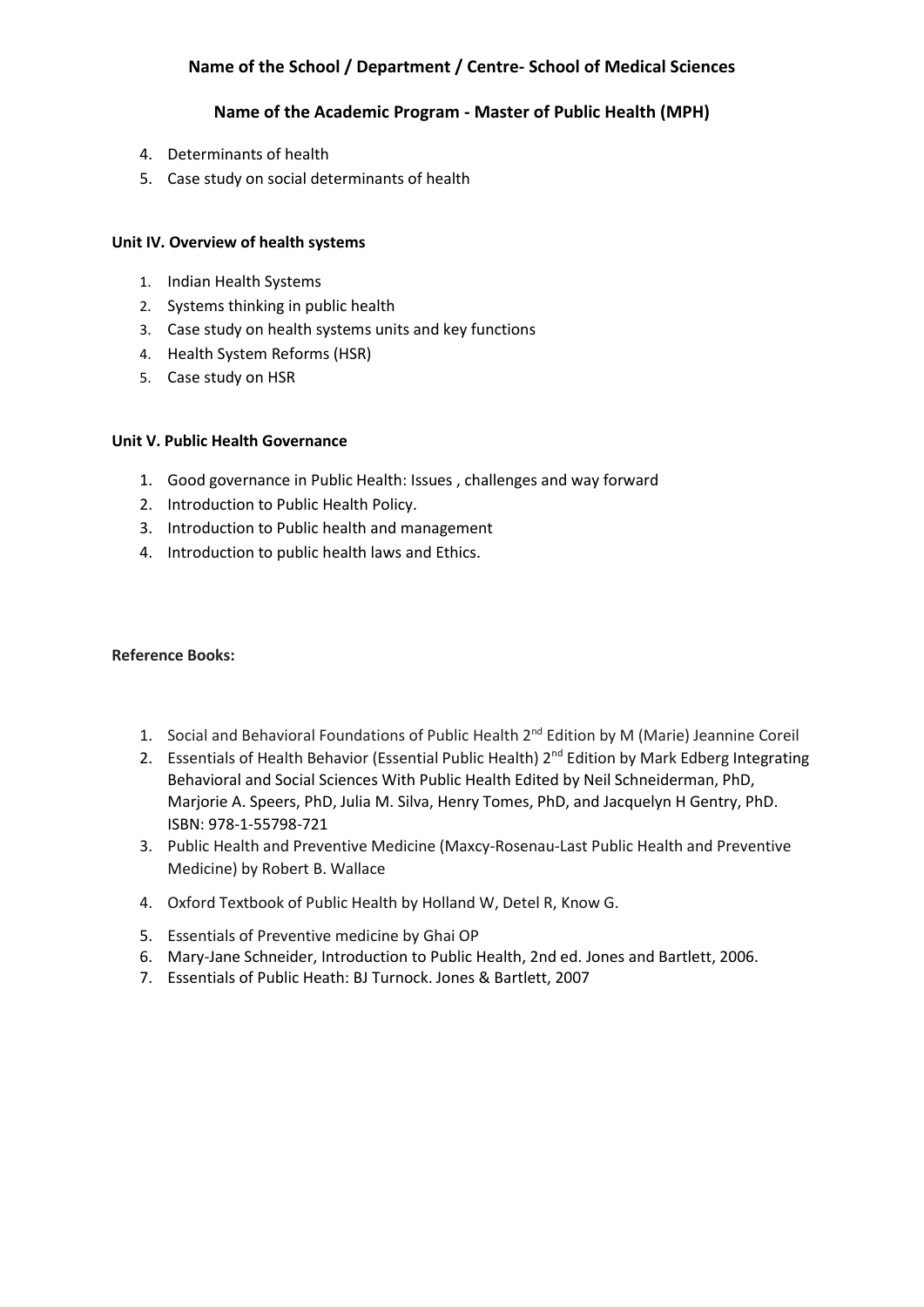#### **Name of the Academic Program - Master of Public Health (MPH)**

| <b>Course Code: PU 451</b> | <b>Title of the Course: Biostatistics</b>                                           |
|----------------------------|-------------------------------------------------------------------------------------|
| L-T-P: Theory              | Semester I/ Credits: 4                                                              |
|                            | Prerequisite Course / Knowledge (If any): As per the course eligibility requirement |

#### **OBJECTIVE:**

This course helps the students to understand and analyze statistical problems in a business framework. They shall be exposed to fundamental statistical techniques to solve real life problems in Biological Sciences, Medicine & Public health situations enable them to take better decisions.

| Course<br>objectives | Cognitive<br>abilities | Course outcomes                                                                                                      |
|----------------------|------------------------|----------------------------------------------------------------------------------------------------------------------|
| CO <sub>1</sub>      | Remember               | Define data, statistics, information and its<br>applicability in biological sciences                                 |
| CO <sub>2</sub>      | Understand             | Explain various methods statistical analysis:<br>Descriptive and Inferential statistics                              |
| CO <sub>3</sub>      | Understand             | Explain various statistical techniques like<br>probability and sampling distributions, Correlation<br>and Regression |
| CO <sub>4</sub>      | Apply                  | Calculate and apply various statistics using<br>empirical data and their applicability in statistical<br>models      |
| CO <sub>5</sub>      | Analyze                | Analyze various hypothesis testing situations and<br>regression analysis                                             |

# **Mapping of Course Learning Outcomes (CLOs) with Program Learning Outcomes (PLOs) and Program Specific Outcomes (PSOs)**

|                  | <b>PLO</b> | <b>PLO</b> | <b>PLO</b> | <b>PLO</b> | <b>PLO</b> | <b>PLO</b> | <b>PLO</b> | <b>PLO</b> | <b>PLO</b> | <b>PLO</b> | <b>PLO</b> | <b>PLO</b> |
|------------------|------------|------------|------------|------------|------------|------------|------------|------------|------------|------------|------------|------------|
|                  |            |            |            |            |            | ь          |            |            | 9          | 10         | 11         | 12         |
| CLO <sub>1</sub> |            | 3          |            |            |            |            |            |            |            |            |            |            |
| CLO <sub>2</sub> | 2          | З          |            |            |            |            |            |            |            |            |            |            |
| CLO <sub>3</sub> |            |            |            |            |            |            |            |            |            |            |            |            |
| CLO <sub>4</sub> | -2         | 2          |            |            |            |            |            |            |            |            |            |            |
| CLO <sub>5</sub> |            | ▴          |            |            |            |            |            |            |            |            |            |            |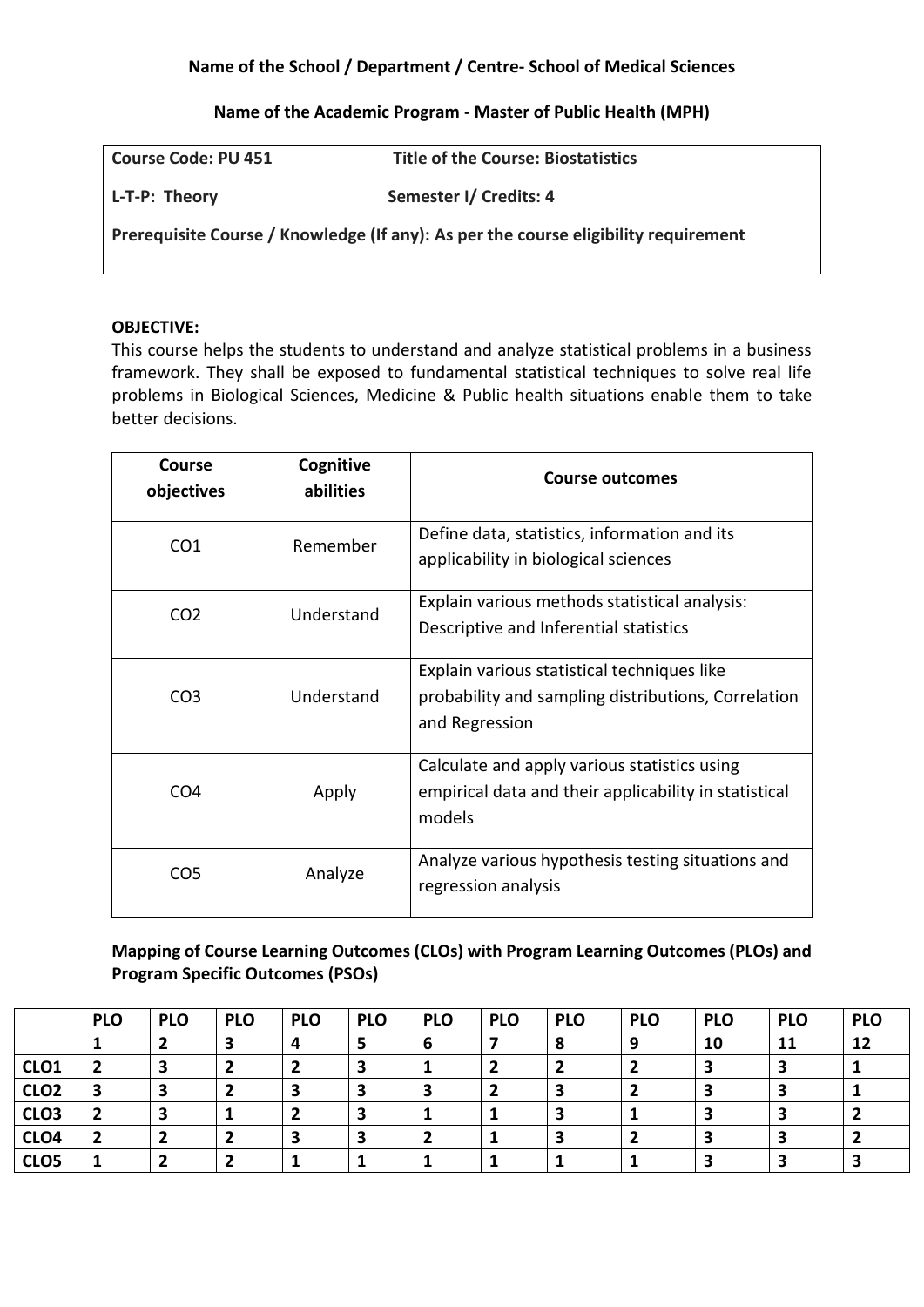#### **Name of the Academic Program - Master of Public Health (MPH)**

Each Course Learning Outcome (CLOs) may be mapped with one or more Program Learning Outcomes (PLOs). Write '3' in the box for 'High-level' mapping, 2 for 'Medium-level' mapping, 1 for 'Low-level' mapping

# **COURSE OUTLINE**: [Approximate number of lectures per topic]

Unit1 Introduction: History; Subdivisions within Statistics; Data collection, Editing, Classification, Tabulation, Diagrammatic and Graphical representation of data. [8]

Unit2 Measures of Central tendency and Dispersion: Arithmetic Mean, Geometric Mean, Harmonic Mean, Median, Mode, Mean Deviation, Quartile Deviation, Standard Deviation, Skewness, Kurtosis and Moments. [8]

Unit3 Probability and Probability Distributions: Introduction to Probability, Probability Rules, Probabilities under Conditions of Statistical Independence, Probabilities under Conditions of Statistical Dependence, Revising Prior Estimates of Probabilities, Bayes' Theorem, Random Variables, Use of Expected Value in Decision Making, Binomial Distribution, Poisson Distribution, Normal Distribution.[8]

Unit4 Correlation, Regression and Time Series: Correlation, Product moment correlation, Rank correlation, Bi-variate correlation, Regression, Simple linear Regression, Line of best fit, Time Series, Trend Analysis, Cyclical Variation, Seasonal Variation, Irregular Variation, Time Series Analysis in Forecasting.[8]

Unit5 Sampling and Estimation: Random Sampling, Introduction to Sampling Distributions, Relationship between Sample Size and Standard Error, Point Estimates, Interval Estimates, Confidence Intervals, Calculating Interval Estimates of the Mean from Large Samples, Testing of Hypothesis [8]

# **SUGGESTED READINGS:**

# **Textbooks:**

The following are list of suggested textbooks, although the course will initially be taught from a set of lecture notes.

- 1. Richard I. Levin & David S.Rubin, Statistics for Management, PHI.1999, New Delhi.
- 2. Kishor S. Trivedi, Probability and Statistics with Reliability, Queuing and Computer Science Applications, John Wiley & Sons, Singapore, 2002.
- 3. John E.Freund & Ronald E. Walpole, Mathematical statistics, PH, New Jersey, 1980.
- 4. E.L.Lehmann, Testing Statistical Hypotheses, John Wiley & Sons, New York, 1986.
- 5. S.P. Gupta, Statistical Methods, Sultan Chand &Sons, New Delhi 1998.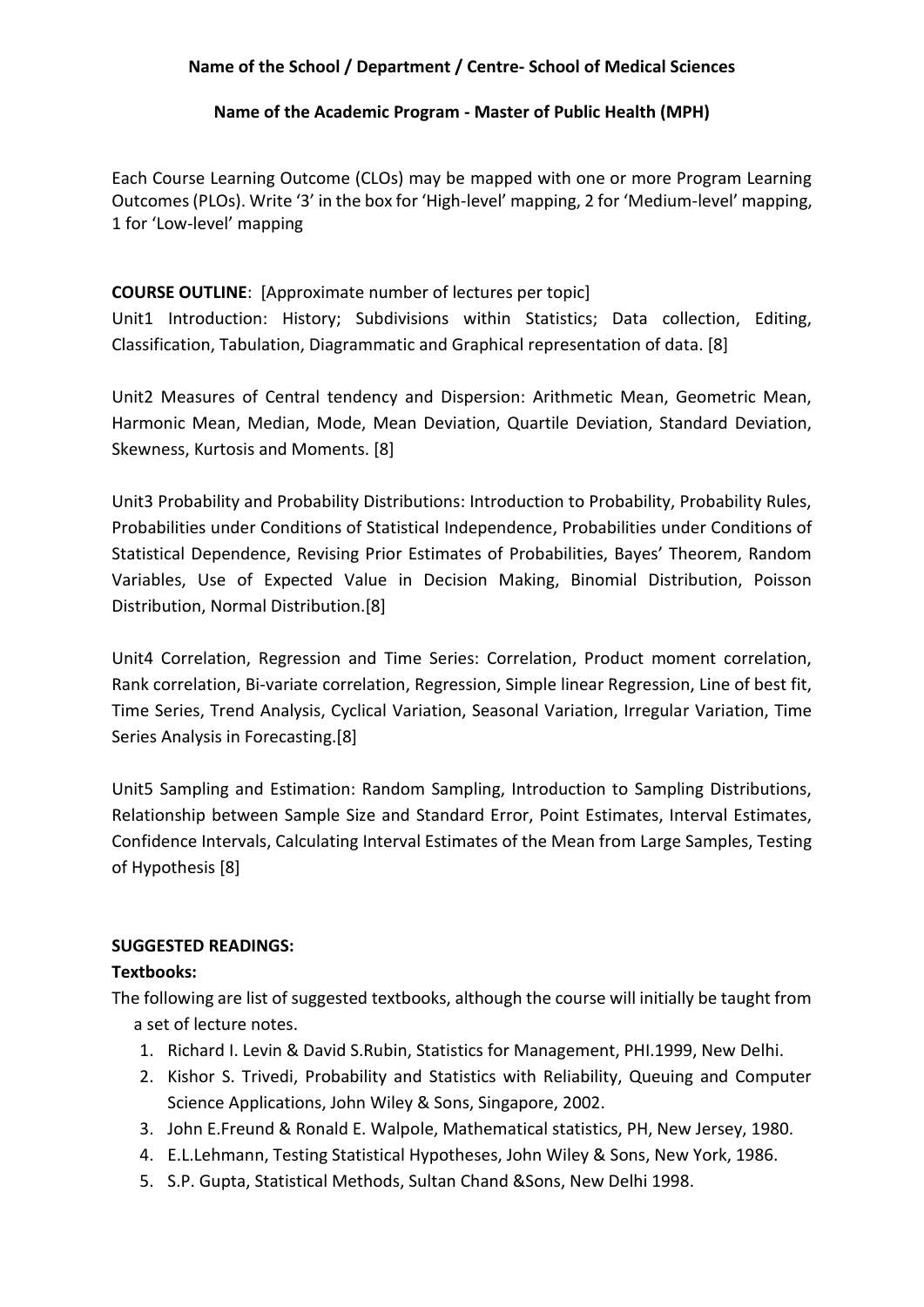## **Name of the Academic Program - Master of Public Health (MPH)**

- 6. Sundar Rao P.S.S, Richard J, Introduction to biostatistics A manual for students in Health Sciences, PHI Learning Pvt. Ltd. 1996, New Delhi.
- 7. Susan Miltan , Statistical METHODS IN THE Biological and Health Sciences,1999, McGraw-Hill
- 8. B. Burt Gerstman, Basic Biostatistics: Statistics for Public Health Practice, Jones & Bartlett Learning, 2008.
- 9. Wayne W. Danial, John Wiley, Biostatistics: A Foundation for analysis in the Health Sciences, New York.

--------------------------------------------------------

Internal Examinations and End-Semester Exam details and evaluation pattern

- *Internal Examinations: 30% (Average of the Best two)*
- Attendance and In-Class Contribution: 10%
- End Semester Examination: 60%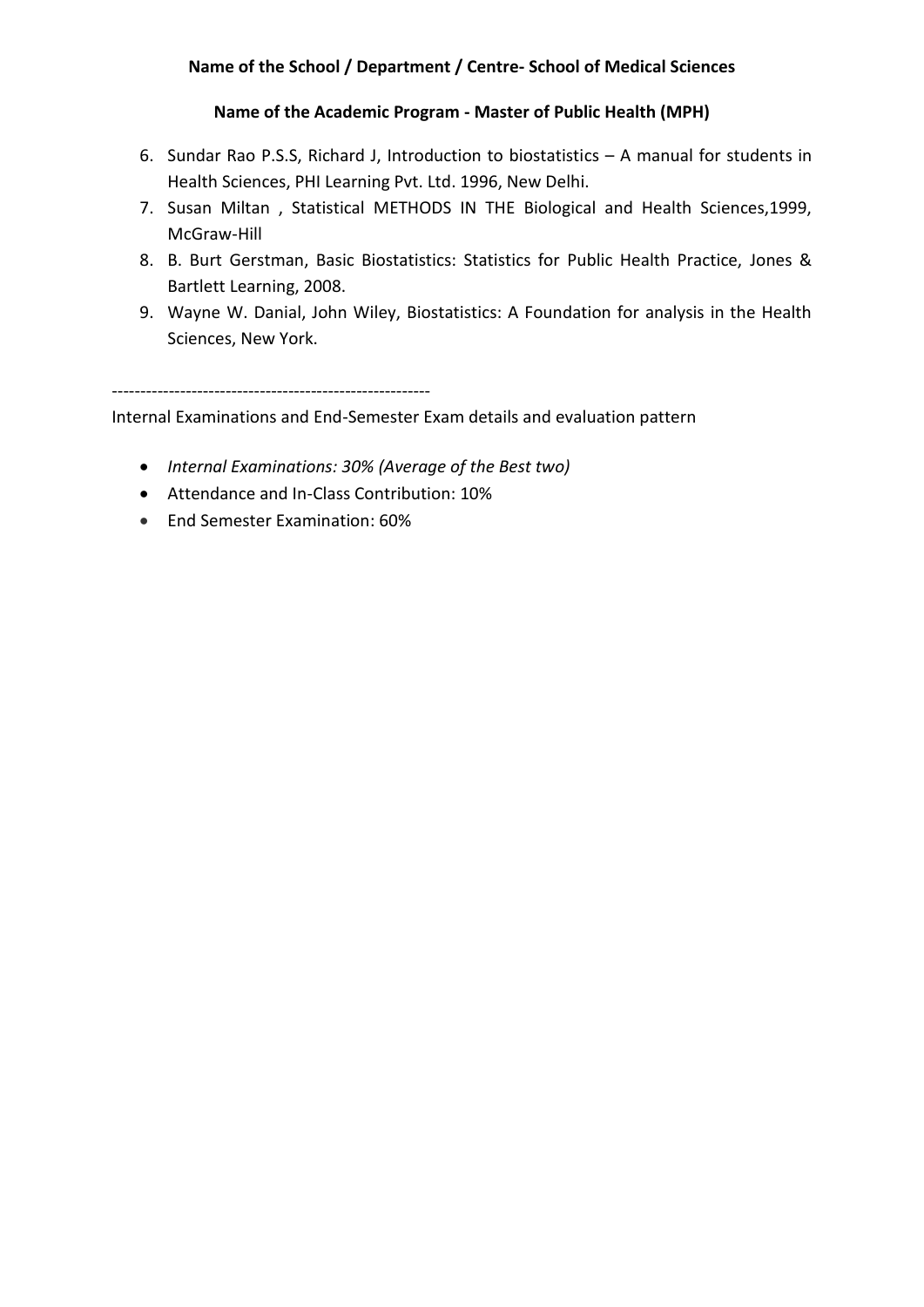### **Name of the Academic Program - Master of Public Health (MPH)**

| <b>Course Code: PU453</b> | <b>Title of the Course: Advanced Epidemiology</b>            |
|---------------------------|--------------------------------------------------------------|
| L-T-P: Theory             | Semester II/ Credits: 4                                      |
|                           | Prerequisite Course / Knowledge (If any): Basic Epidemiology |

# **Course Learning Outcomes (CLOs) (5 to 8)**

## **After completion of this course successfully, the students will be able to……**

CLO-1 Explain the various steps in the investigation of an outbreak

CLO-2 Apply various advanced epidemiologic methods to evaluate health services, public health programs and policies.

CLO-3 Examine how epidemiologic designs, such as studies of age of onset of a disease, family studies, and migrant studies can help clarify the roles of genetic and environmental factors in disease causation.

CLO-4 illustrate how the occurrence of disease reflects an interaction between environmental and genetic factors.

CLO-5 Evaluate critically the validity of proposed and completed studies, addressing potential sources of bias: selection (response) bias, information bias and confounding

CLO-6 discuss the advantages of stratification, matching, and statistical adjustment for control of confounding;

CLO-7 Explain the essential steps of performing a systematic review and meta-analysis addressing an epidemiologic or clinical research question

**Mapping of Course Learning Outcomes (CLOs) with Program Learning Outcomes (PLOs) and Program Specific Outcomes (PSOs)**

|                  | <b>PLO</b> | <b>PLO</b> | <b>PLO</b> | <b>PLO</b> | <b>PLO</b> | <b>PLO</b> | <b>PLO</b> | <b>PLO</b> | <b>PLO</b> | <b>PLO</b> | <b>PLO</b> | <b>PLO</b> |
|------------------|------------|------------|------------|------------|------------|------------|------------|------------|------------|------------|------------|------------|
|                  |            |            |            |            |            | b          |            | 8          | q          | 10         | 11         | 12         |
| CLO <sub>1</sub> |            |            |            |            |            |            |            |            |            |            |            |            |
| CLO <sub>2</sub> |            |            |            |            |            |            |            |            |            |            |            |            |
| CLO <sub>3</sub> |            |            |            |            |            |            |            |            |            |            |            |            |
| CLO <sub>4</sub> |            |            |            |            |            |            |            |            |            |            |            |            |
| CLO5             |            |            |            |            |            |            |            |            |            |            |            |            |
| CLO <sub>6</sub> |            | ာ          |            |            |            |            |            |            |            |            |            |            |
| CLO7             | з          |            |            |            |            |            |            |            |            |            |            |            |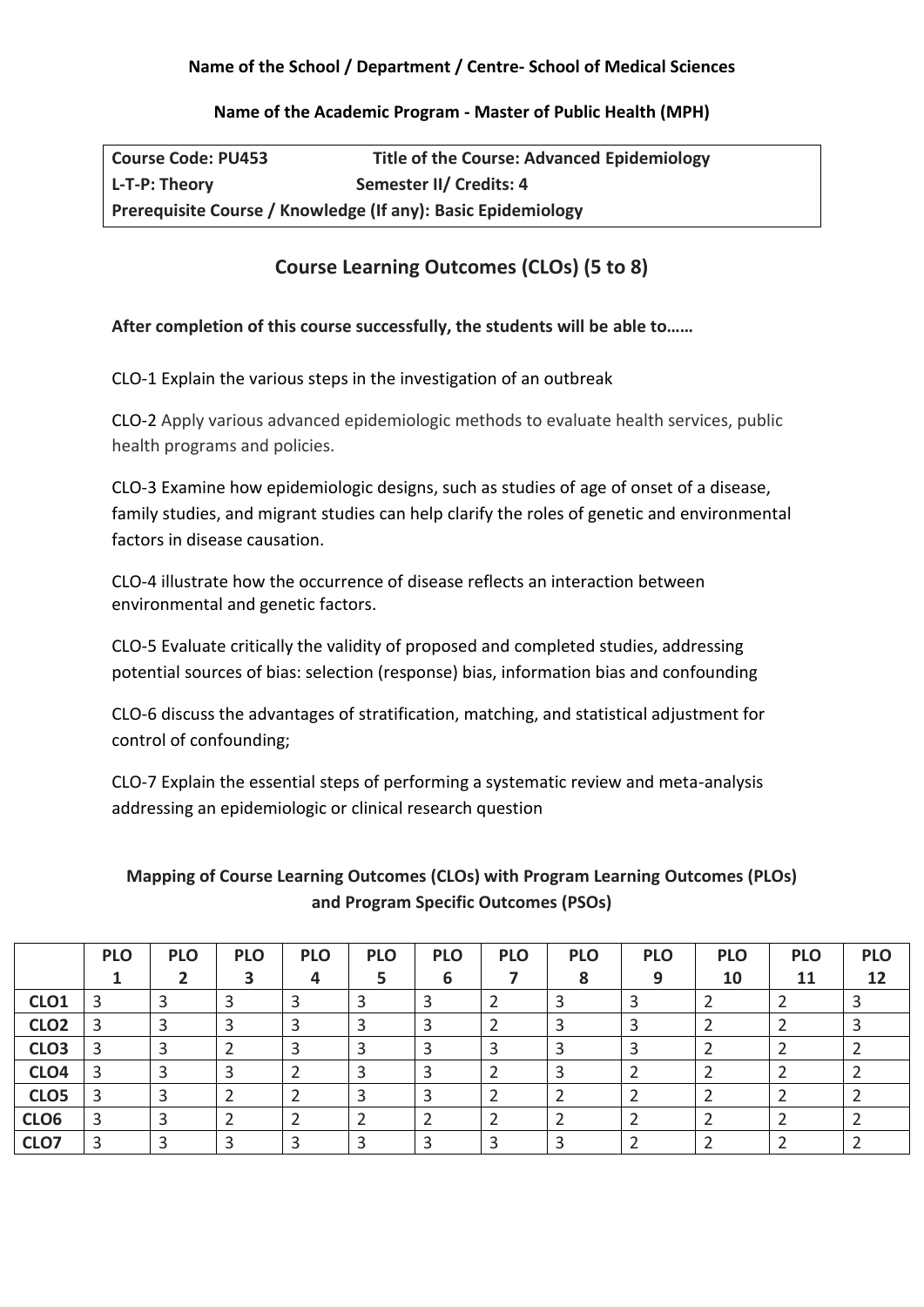# **Name of the Academic Program - Master of Public Health (MPH)**

Each Course Learning Outcome (CLOs) may be mapped with one or more Program Learning Outcomes (PLOs). Write '3' in the box for 'High-level' mapping, 2 for 'Medium-level' mapping, 1 for 'Low-level' mapping

## **Detailed Syllabus:**

**Unit 1:** Revision of Basic Epidemiology – Run down of Semester 1.

**Unit 2:** Identifying the Roles of Genetic and Environmental Factors in Disease Causation.

**Unit 3:** Using Epidemiology to evaluate health services

**Unit 4:** The Epidemiologic approach to screening programmes.

**Unit 5:** Epidemiology and Public Policy including Ethical and Professional Issues in it**.**

**Unit 6:** Designing a valid, reliable and responsive questionnaire**.**

**Unit 7:** Surveillance and Outbreak Investigations**.**

**Unit 8:** Burden of infectious, chronic and nutritional diseases in India

**Unit 9:** Critical Appraisal of Published articles in Epidemiology

**Unit 10:** Understanding and undertaking systematic reviews – an overview

#### **Reference Books:**

- 1. Leon Gordis (2019), Epidemiology, 6<sup>th</sup> Edition, Elsevier Publication.
- 2. R Beaglehole (2007), Basic Epidemiology, WHO.
- 3. Principles of Epidemiology in Public Health Practice (2012), 3rd Edition, CDC.
- 4. Rothman, Greenland and Lash (2008). Modern Epidemiology. (3rd Ed.) Lippincott Williams & Wilkins.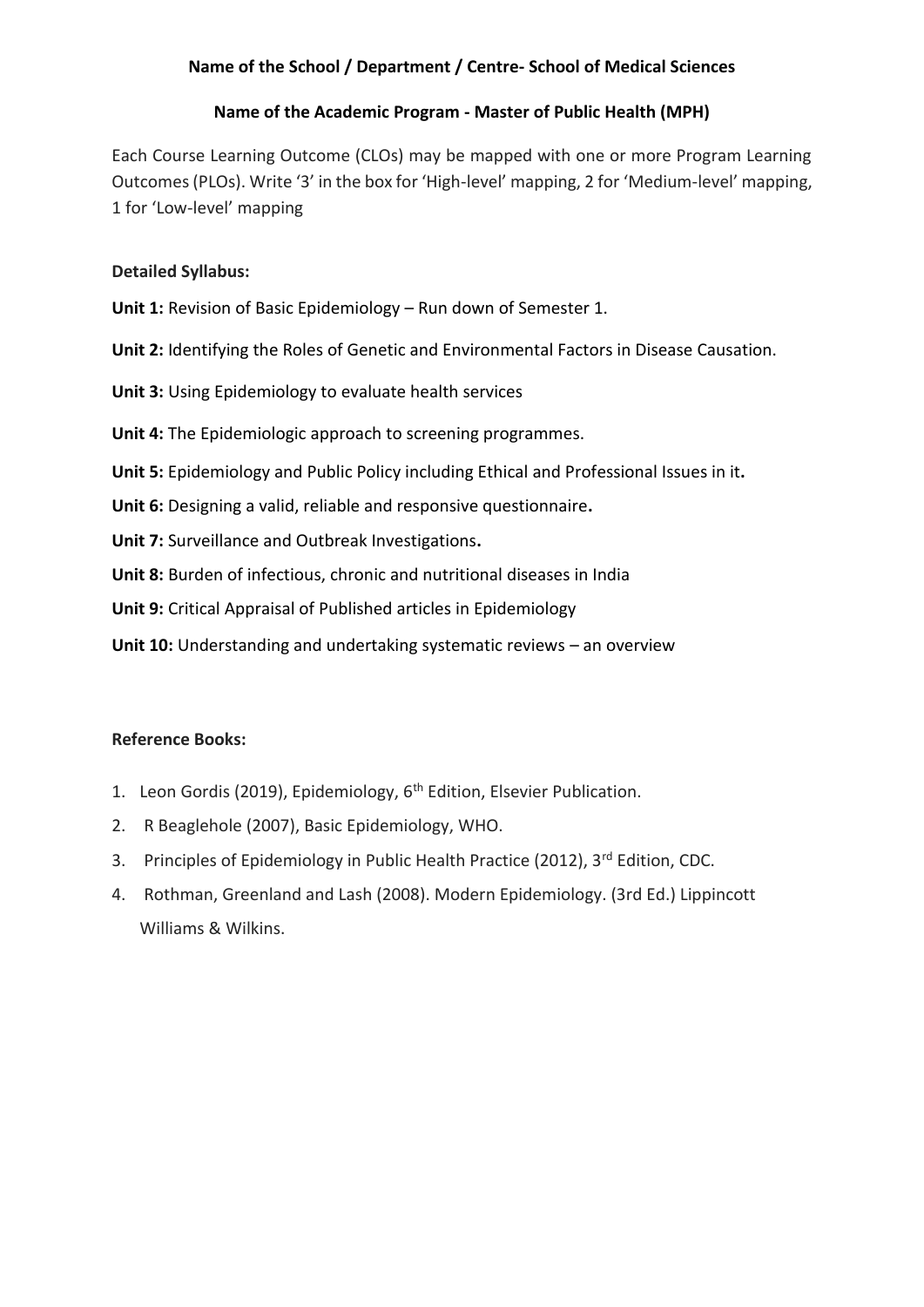## **Name of the Academic Program - Master of Public Health (MPH)**

**Course Code: PH 454 Title of the Course: Work, Environment and Health Ethics L-T-P…28-NA-12 Semester II/ Credits: 4 Prerequisite Course / Knowledge (If any): As per the course eligibility requirement**

# **Course Learning Outcomes (CLOs)**

**After completion of this course successfully, the students will be able to……**

CLO 1- have a clear understanding of the definition and history of Occupational health

CLO 2- health hazards of various occupations and its prevention

CLO 3- identify the key hazards at work place and have familiarity with environmental risk assessment.

CLO 4- To understand the concept and practical application of various measures such as: personal protective measures, pre-placement examination and periodic examination.

CLO 5- Ascertain causality between an exposure (at work place) and an outcome (disease) CLO 6- Familiarise with Indian Factories Act and Employees State Insurance Scheme (ESIC) and Environmental Laws

|                  | <b>PLO</b> | <b>PLO</b> | <b>PLO</b> | <b>PLO</b> | <b>PLO</b> | <b>PLO</b> | <b>PLO</b> | <b>PLO</b> | <b>PLO</b> | <b>PLO</b> | <b>PLO</b> | <b>PLO</b> |
|------------------|------------|------------|------------|------------|------------|------------|------------|------------|------------|------------|------------|------------|
|                  |            |            |            | 4          |            | 6          |            |            | 9          | 10         | 11         | 12         |
| CLO <sub>1</sub> | 3          |            |            |            |            |            |            |            |            |            |            |            |
| CLO <sub>2</sub> | 3          |            |            |            |            |            |            |            |            |            |            |            |
| CLO <sub>3</sub> | 3          |            |            |            |            |            |            |            |            |            |            |            |
| CLO <sub>4</sub> |            |            |            |            |            |            |            |            |            |            |            |            |
| CLO <sub>5</sub> | 3          |            |            |            |            |            |            |            |            |            |            |            |
| CLO <sub>6</sub> |            |            |            |            |            |            |            |            |            |            |            |            |

**Mapping of Course Learning Outcomes (CLOs) with Program Learning Outcomes (PLOs) and Program Specific Outcomes (PSOs)**

Each Course Learning Outcome (CLOs) may be mapped with one or more Program Learning Outcomes (PLOs). Write '3' in the box for 'High-level' mapping, 2 for 'Medium-level' mapping, 1 for 'Low-level' mapping **Detailed Syllabus:**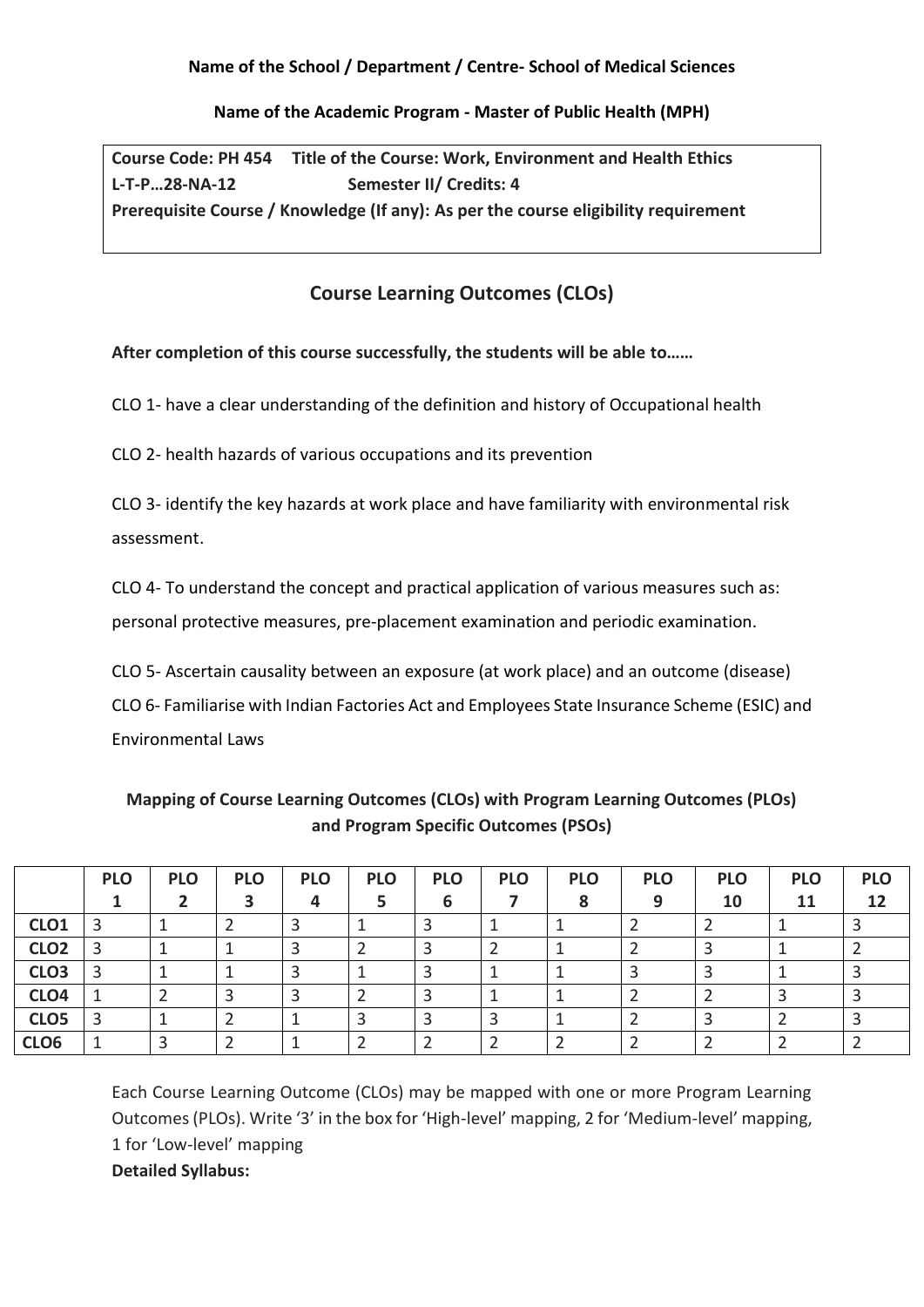### **Name of the Academic Program - Master of Public Health (MPH)**

#### **Unit I. Introduction to the environmental burden of disease in India and Globally.**

Basic concepts like Environmental health; Ecology; Toxicology; Environmental health economics

#### **Unit II. Estimating Exposure, dose, response and outcome**

-Definition, exposure assessment, dose response relationship, toxicological paradigm, analysis of human exposure Estimating Exposure, dose, response and outcome

#### **Unit III. Water pollution:**

Types of pollution, major sources, water quality standards, water supply and treatment.

#### **Unit IV. Indoor and outdoor air pollution:**

Human and man-made sources, health effects, control measures Solid waste management Biomedical waste Noise pollution, Ventilation, Light, Housing: Sources of noise pollution, mitigating factors and tolerance levels, health effects; housing and health, housing for migrant and low-income populations ; Principles of radiation physics, Measurement, risks, control and management Globalization and its impact on the environment\* Climate change\* Bioterrorism\* Detailed discussion and debate on Global warming and its impact in India Land use, Depletion of natural resources Toxic substances analysis

#### **Unit V. Environmental impact assessment**

Definition, objectives, principles and steps in carrying out the assessment Environmental disasters\* Food safety and sanitation -common food borne diseases hazards -food preservation -food and drug administration act

#### **Unit VI. Environmental legislations in India**

-Air pollution act; noise pollution act; water pollution control act etc Critical analysis of the implementation of the EH legislation\*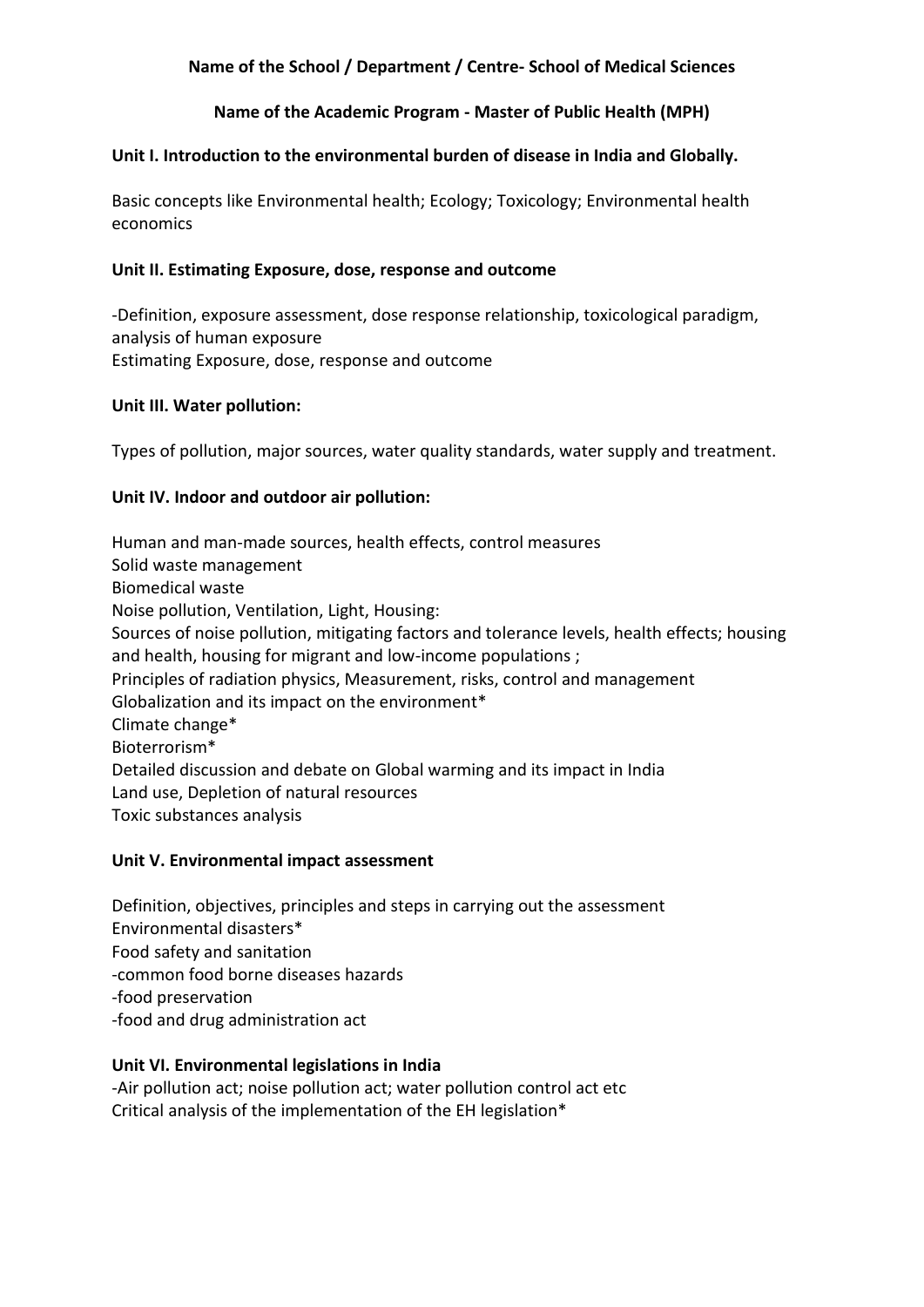# **Name of the Academic Program - Master of Public Health (MPH)**

**Unit VII. Gender, women and work; women and occupational health** Occupational health services: Introduction Health screening procedures (pre-placement examination); OHS: Identifying hazards at work place Risk assessment and communication Ergonomics and work site health promotion

# **Unit VIII. Introduction to the burden of Occupational health**

Definition, Concepts (industrial health, industrial medicine and occupational health)

# **Unit IX. Occupational health hazards: Diseases due to temperature**

-heat exhaustion, heat cramps, heat stroke, cold related hazards -Acclimatization -Personal protective measures Asbestosis, coal workers lung diseases, silicosis, byssinosis Metal exposures diseases health effects of exposure to uranium, mercury, lead Exposures to organic and inorganic chemicals diseases associated with hydrocarbons and other solvents Coal mine workers; cotton industry workers;

# **Unit X. Occupational health legislations in India and its real implementation**

Indian Factories Act Employee State Insurance Act

# **Reference Books:**

- 1. Occupational Safety and Health: Fundamental Principles and Philosophies by Charles D. Reese
- 2. Industrial and Occupational health (pb 2017) by Haldar
- 3. Industrial Relations and Labour Legislation by Sharma R.C.
- 4. Industrial Safety, Health and Environment Management Systems by R. K. Jain and Sunil S. Rao
- 5. Healthy City Planning: From Neighbourhood to National Health Equity (Planning, History and Environment Series) by Jason Corburn
- 6. The Health Practitioner's Guide to Climate Change: Diagnosis and Cure (Earthscan: Climate) by Jenny Griffiths, Mala Rao, et al.
- 7. Risk Communication: A Handbook for Communicating Environmental, Safety, and Health Risks by Regina E. Lundgren and Andrea H. McMakin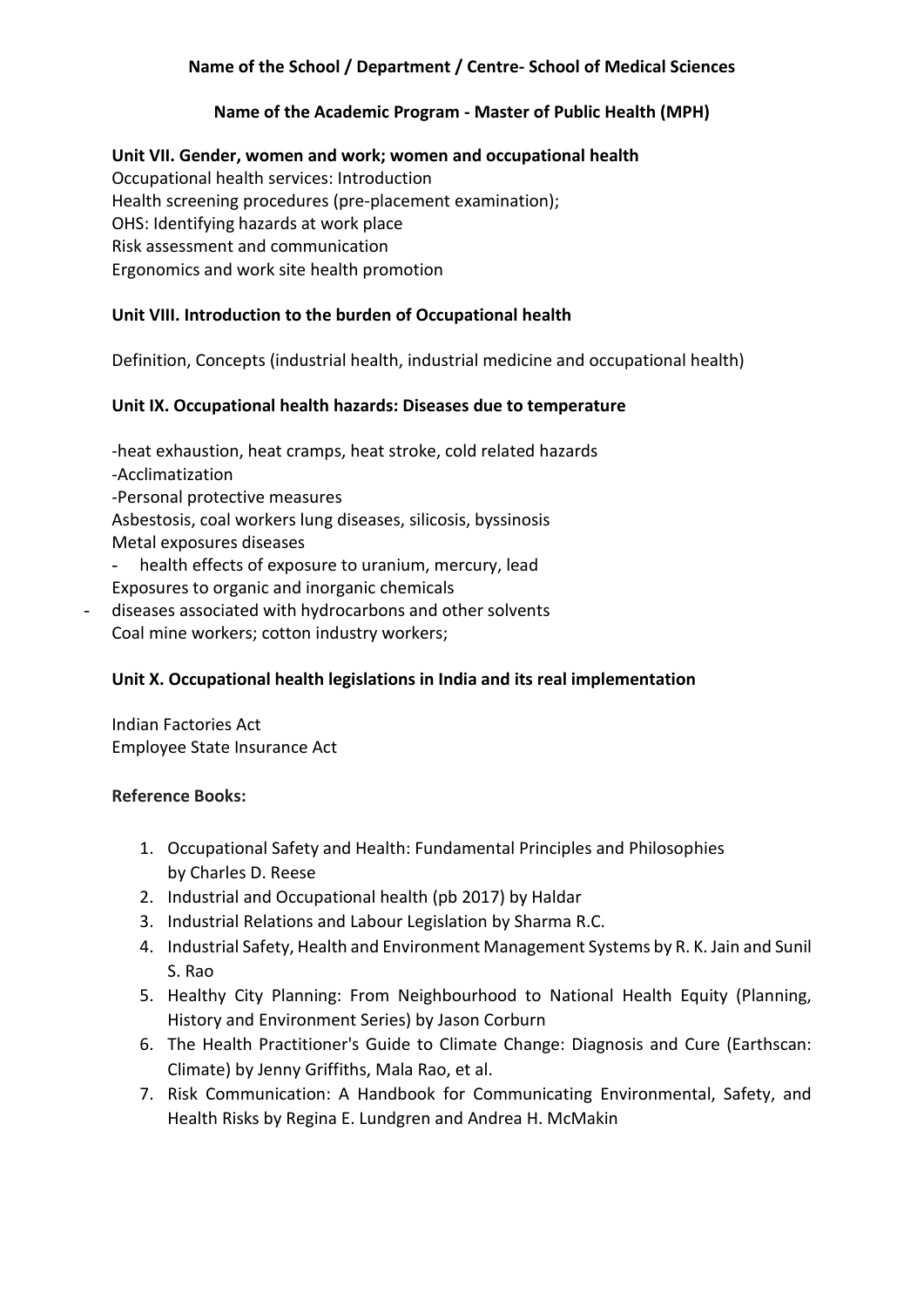### **Name of the Academic Program - Master of Public Health (MPH)**

| <b>Course Code: PU 452</b> | <b>Title of the Course: Quantitative Research Methods</b>                            |
|----------------------------|--------------------------------------------------------------------------------------|
|                            | and Data management                                                                  |
| L-T-P: Theory              | Semester II/ Credits: 4                                                              |
|                            | Prerequisite Course / Knowledge (If any): Basic Epidemiology and Basic Biostatistics |

# **Course Learning Outcomes (CLOs)**

## **After completion of this course successfully, the students will be able to……**

- CLO-1 Select a research topic and develop a research question, objectives and a research statement
- CLO-2 Identify research gap in any given field by carrying out literature review
- CLO- 3- Demonstrate the ability to use appropriate methods for writing a research proposal
- CLO-4 -Write a simple research proposal
- CLO-5 -Examine and apply the ethical issues involved in research
- CLO-6- Use appropriate statistical software packages to analyze and interpret the data
- CLO-7- Study critically public health articles published in peer-reviewed journals

# **Mapping of Course Learning Outcomes (CLOs) with Program Learning Outcomes (PLOs) and Program Specific Outcomes (PSOs)**

|                  | <b>PLO</b> | <b>PLO</b> | <b>PLO</b> | <b>PLO</b> | <b>PLO</b> | <b>PLO</b> | <b>PLO</b> | <b>PLO</b> | <b>PLO</b> | <b>PLO</b> | <b>PLO</b> | <b>PLO</b> |
|------------------|------------|------------|------------|------------|------------|------------|------------|------------|------------|------------|------------|------------|
|                  |            |            |            |            |            | 6          |            | 8          | 9          | 10         | 11         | 12         |
| CLO <sub>1</sub> |            | ີ          |            |            |            |            |            |            |            |            |            |            |
| CLO <sub>2</sub> |            |            |            |            |            |            |            |            |            |            |            |            |
| CLO <sub>3</sub> |            |            |            |            |            |            |            |            |            |            |            |            |
| CLO <sub>4</sub> |            |            |            |            |            |            |            |            |            |            |            |            |
| CLO <sub>5</sub> |            |            |            |            |            |            |            |            |            |            |            |            |
| CLO <sub>6</sub> |            |            |            |            |            |            |            |            |            |            |            |            |
| CLO7             |            | っ          |            |            |            |            |            |            |            |            |            |            |

Each Course Learning Outcome (CLOs) may be mapped with one or more Program Learning Outcomes (PLOs). Write '3' in the box for 'High-level' mapping, 2 for 'Medium-level' mapping, 1 for 'Low-level' mapping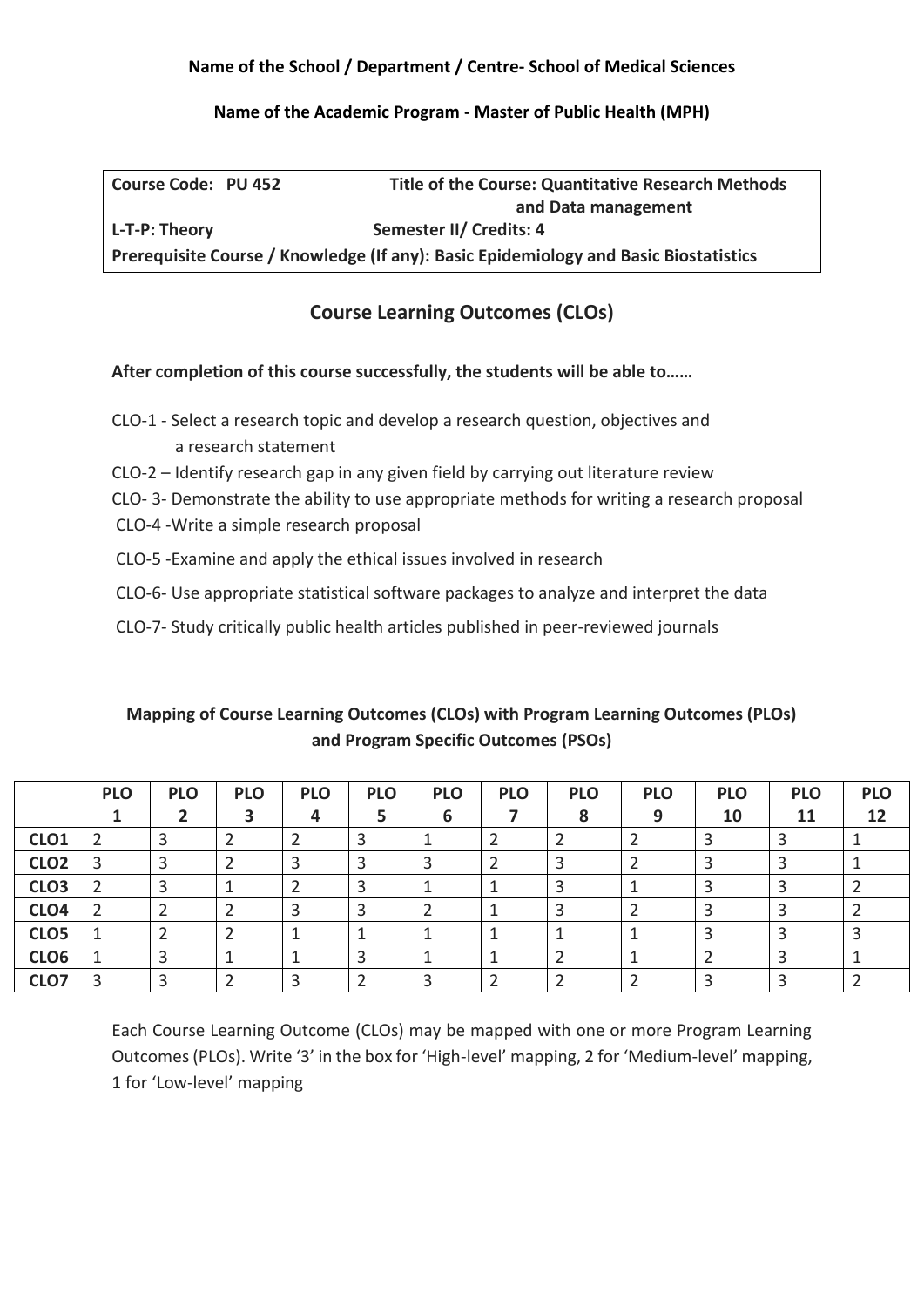## **Name of the Academic Program - Master of Public Health (MPH)**

# **Detailed Syllabus:**

## Unit I

- Research Building blocks
- Research Fundamental characteristics of good research
- Developing a research question and problem statement
- Ethical Issues Research Process / plan your research.

# Unit II

- Literature search techniques and Literature review
- Data variables and sources and surveys
- Developing SMART objectives

# Unit III

- Methods
- Study Designs
- Sample Size
- Sampling
- Data Collection Tools

# Unit IV

- Writing a research protocol
- Exploratory Data analysis(EDA)
- Inferential Statistics
- Critical appraisal of articles
- Report Writing

# Unit V

- Data Management
- Update and retrieve Data from data base management system (DBMS)
- Generate reports
- Retrieve data from tables or Views
- Combine data from tables or views
- Create Tables, Views and Indexes

# • **Reference Books:**

- 1. Hulley, S.B. ed., 2007. Designing clinical research. Lippincott Williams & Wilkins, p.386
- 2. Fathalla, M.F. and Fathalla, M.M., 2004. A practical guide for health researchers. World Health Organization, Regional Office for the Eastern Mediterranean, p. 235
- 3. Aday, L.A. and Cornelius, L.J., 2006. Designing and conducting health surveys: a comprehensive guide. John Wiley & Sons, p.546
- 4. Abramson, J. and Abramson, Z.H., 2011. Research methods in community medicine: surveys, epidemiological research, programme evaluation, clinical trials. John Wiley & Sons.p.409
- 5. Rajvir, B., 2009. Text book of Public Health and Community Medicine. Pune: Department of community medicine, Armed Forces Medical College, pp.60-308.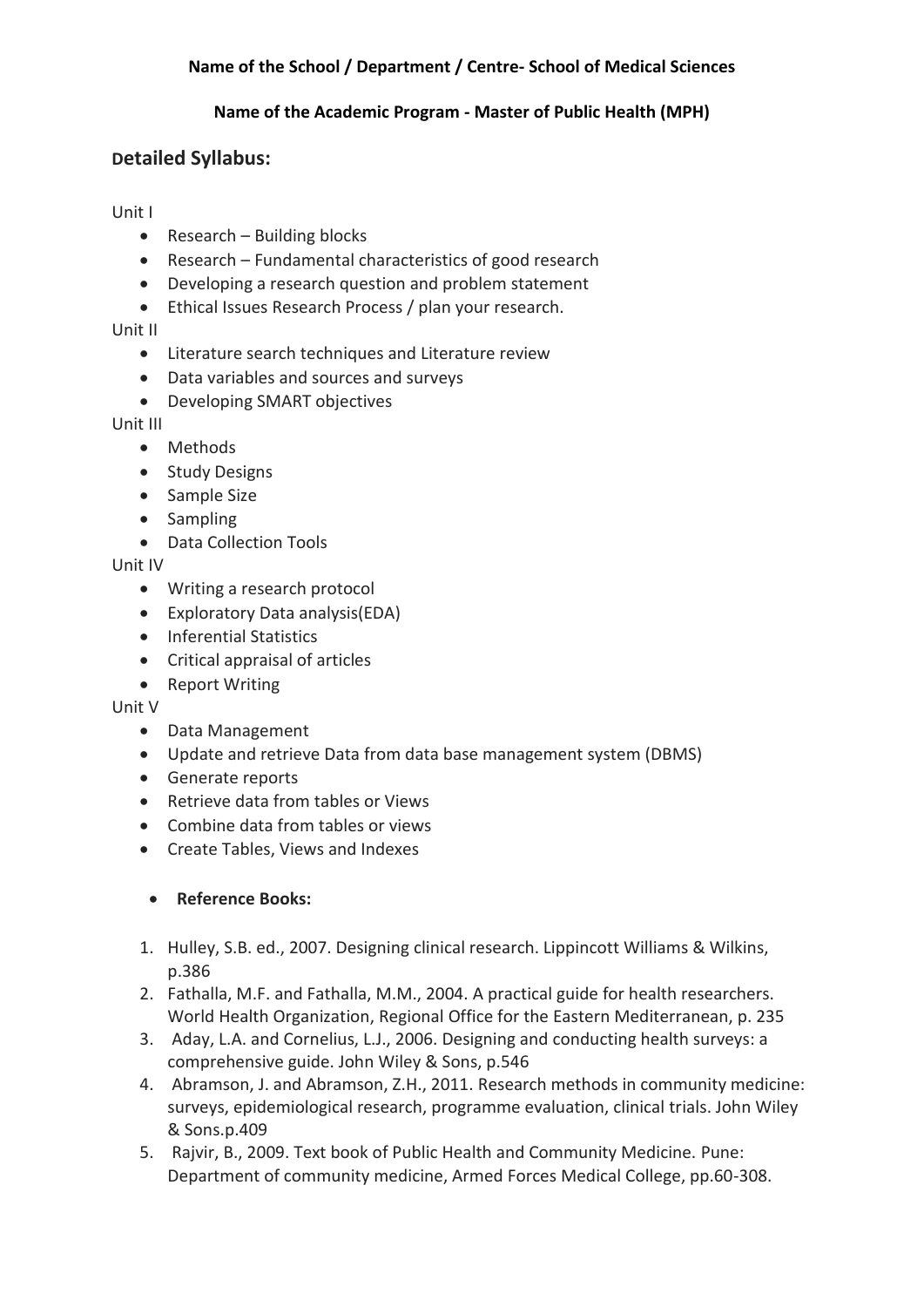#### **Name of the Academic Program - Master of Public Health (MPH)**

| Name of the Academic Program: Master of Public Health (MPH) |                                                                                     |
|-------------------------------------------------------------|-------------------------------------------------------------------------------------|
| <b>Course Code: MPH- PU 527</b>                             | Title of the Course: Ageing and Health                                              |
| L-T-P: Theory                                               | <b>Semester II/Credits 4</b>                                                        |
|                                                             | Prerequisite Course / Knowledge (If any): As per the course eligibility requirement |

# **Course Learning Outcomes (CLOs) (5 to 8)**

## **After completion of this course successfully, the students will be able to**……

CLO-1. Examine ageing process and physiological, functional, cognitive declines associated with ageing

CLO-2.Explain demographic and social transitions associated with Ageing

CLO-3. Identify the role of family and classify the personal and social determinants of active ageing

CLO-4. Analyse the nutritional, functional and psycho social challenges of geriatric population and the status of social support available for older population

CLO-5. Assess Health needs and health seeking behaviours in older population

CLO-6 Develop an inter-disciplinary approach for the public health challenges and rehabilitation in community geriatrics

CLO-7. Evaluates the Schemes, Policies, Programs for the Older populations in India and constructs ethical solutions

CLO-8 Design evidence based and gender sensitive strategies for geriatric health care and research.

# **Mapping of Course Learning Outcomes (CLOs)with Program Learning Outcomes (PLOs) and Program Specific Outcomes (PSOs)**

|                  | <b>PLO</b> | <b>PLO</b> | <b>PLO</b> | <b>PLO</b> | <b>PLO</b> | <b>PLO</b> | <b>PLO</b> | <b>PLO</b> | <b>PLO</b> | <b>PLO</b> | <b>PLO</b> | <b>PLO</b> |
|------------------|------------|------------|------------|------------|------------|------------|------------|------------|------------|------------|------------|------------|
|                  |            |            | 3          | 4          | 5          | 6          |            | 8          | 9          | 10         | 11         | 12         |
| CLO <sub>1</sub> |            | 3          |            |            |            | 2          |            |            |            |            |            |            |
| CLO <sub>2</sub> | ∠          | 3          |            |            |            |            | 3          |            |            |            |            |            |
| CLO <sub>3</sub> |            | 3.         |            |            |            |            |            |            |            |            |            |            |
| CLO <sub>4</sub> | 3          | 3          |            |            |            | っ          | ∍          |            |            |            |            |            |
| CLO5             | 3          | 3          |            |            |            |            | ำ          |            |            |            |            |            |
| CLO6             | 3          | 3          |            |            | 3          | 3          |            |            |            |            |            |            |
| CLO7             | 3          |            | っ          |            | 3          |            | 3          |            |            |            |            |            |
| CLO <sub>8</sub> | 3          |            |            |            | ς          |            | 3          |            |            |            |            |            |

Each Course Learning Outcome (CLOs) may be mapped with one or more Program Learning Outcomes (PLOs). Write '3' in the box for 'High-level' mapping, 2 for 'Medium-level'mapping, 1 for 'Low-level'mapping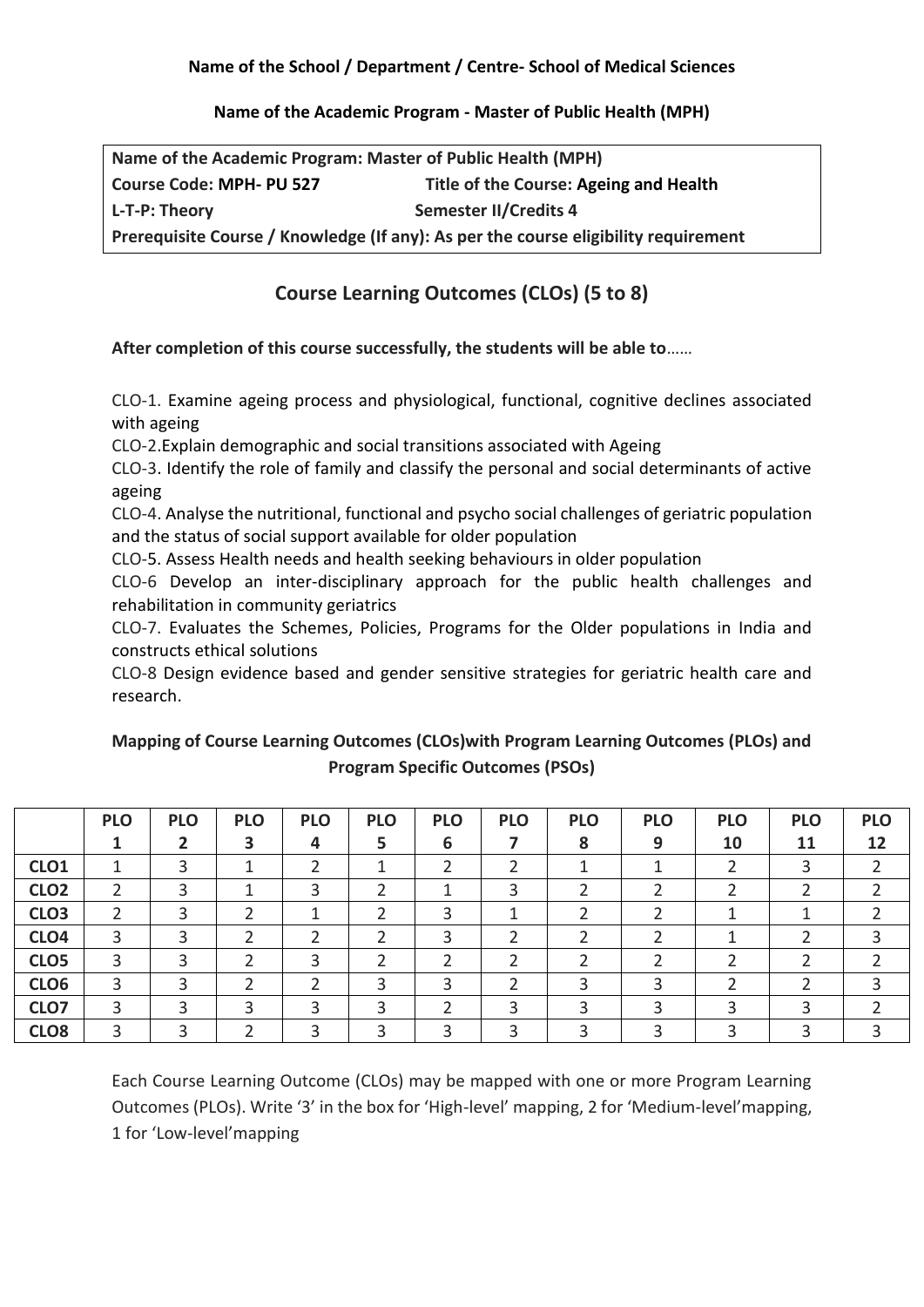## **Name of the Academic Program - Master of Public Health (MPH)**

## **Detailed Syllabus:**

#### **Section I**

## **Unit 1: Concepts of Ageing;**

- 1.1. Ageing process, Physiology of Ageing, Ageing-challenges
- 1.2. Social determinants of ageing.
- 1.3. Senescence, Physiological and functional changes in relation to ageing.

# **Unit 2: Introduction to Social Gerontology;**

- 2.1. Ageing, Society– Perspectives of society and ageing;
- 2.2. Demographics, Socio-cultural perspectives in ageing;
- 2.3. Social capital, family as a primary system for care

## **Unit 3: Ageing and Mental Health**

3.1. Determinants and components of mental health and psychological wellbeing in older populations

- 3.2. Communicating with older population
- 3.3. Elder Abuse & Neglect
- 3.4. Sleep and the Older Adult

# **Unit 4: Active and Healthy Ageing**

- 4.1. Types of ageing; Theories of ageing
- 4.2. Active ageing process; Components, principles, determinants and pillars of active ageing.
- 4.3. Factors associated with functional health; Fall risk in older people, Strategies for active and healthy ageing
- 4.4. Health needs and health seeking behaviours in older

#### **Section II**

#### **Unit 5: Community Geriatrics**

- 5.1. Public health challenges of geriatric care
- 5.2. Preventive geriatrics, rehabilitation
- 5.3. Disability issues, Perceived health and QOL
- 5.4. Community rehabilitation for Older adults

# **Unit 6: Schemes, Policies and Programs for the seniors**

- 6.1. Rights of Older populations and social transition
- 6.2. Maintenance and welfare act for elderly, NPHCE
- 6.3. Schemes, Policies, Programs for the Older populations in India and need for intersectoral coordination for geriatric care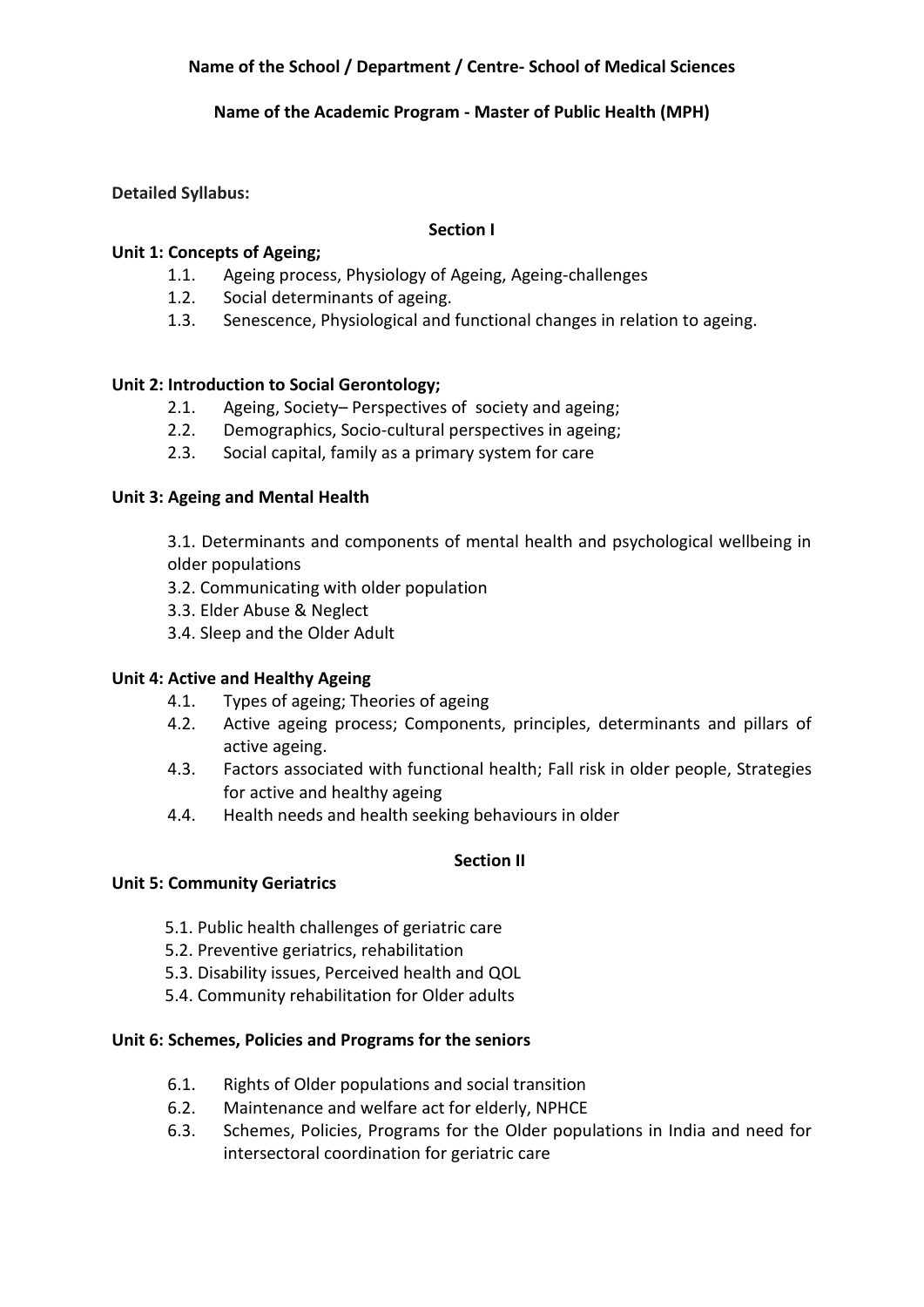#### **Name of the Academic Program - Master of Public Health (MPH)**

#### **Unit 7: Building Gender sensitive and Age-friendly societies**

- 7.1. Gender and Ageing
- 7.2. Nutrition and Aging
- 7.3. Community and social care practices for older people

#### **Unit 8: Case studies, end of life care, challenges of social integration.**

- 8.1. Case studies, Public health issues, challenges of social integration.
- 8.2. Case studies n Ethical issues in geriatrics
- 8.3. Discussion and seminars on thematic issues of ageing, Conducting research with ageing and End of Life issues

#### **References:**

- 1. Andrew Scharlach and Amanda Lehning (2016). Creating aging-friendly communities. Oxford University Press
- 2. Brocklehurst's Textbook of Geriatric Medicine and Gerontology, 7<sup>th</sup> Edition (2010).
- 3. Ronni Chernoff'sGeriatric Nutrition (2010). The Health Professional's Handbook4th Edition
- 4. O.P. Sharma (2012). A *Textbook of Geriatrics* & Gerontology, 3rd edition.
- 5. Ministry of health and family welfare. New Delhi: Director General of Health Services, MOHFW, Government of India; 2011. National Program for Health Care of the Elderly (NPHCE): Operational Guidelines 2011.
- 6. Central Statistics Office. New Delhi: Central Statistics Office Ministry of Statistics and Programme Implementation, Government of India; 2011. Situation Analysis of the Elderly in India.
- 7. Central Statistics Office. New Delhi (2006) . National Sample Survey Organization, Ministry of Statistics and Programme Implementation, Government of India.
- 8. Morbidity, Health Care and the Condition of the Aged. NSSO (64<sup>th</sup> round) Jan-June 2004.
- 9. [Colleen Keller&Julie Fleury.](javascript:void(0);) Health Promotion for the Elderly (2012). SAGE Publications, Inc
- 10. National Programme for the Health Care of the Elderly (NPHCE): An approach towards active and healthy ageing. Directorate General of Health Services, Ministry of Health and Family Welfare, Government of India. 2011.
- 11. National Programme for Health Care of the Elderly. India current affairs (2011). A leading resource of online information of India.
- 12. Olshansky, S.J.& B.A. Carnes. 2009. "The future of human longevity." Pp. 731-745 in *International Handbook of Population Aging*: Springer.
- 13. Jagger, C. 2006. "Can we live longer, healthier lives?" Pp. 7-22 in *Longer Life and Healthy Aging*, edited by Y. Zeng. New York: Springer.
- 14. Moen. 2013. New Directions in the Sociology of Aging. National Academy of Sciences.
- 15. Hermalin, A.I. et al. 2007. "Future characteristics of the elderly in developing countries and their implications for policy." *Asian Population Studies* 3(1):5-36.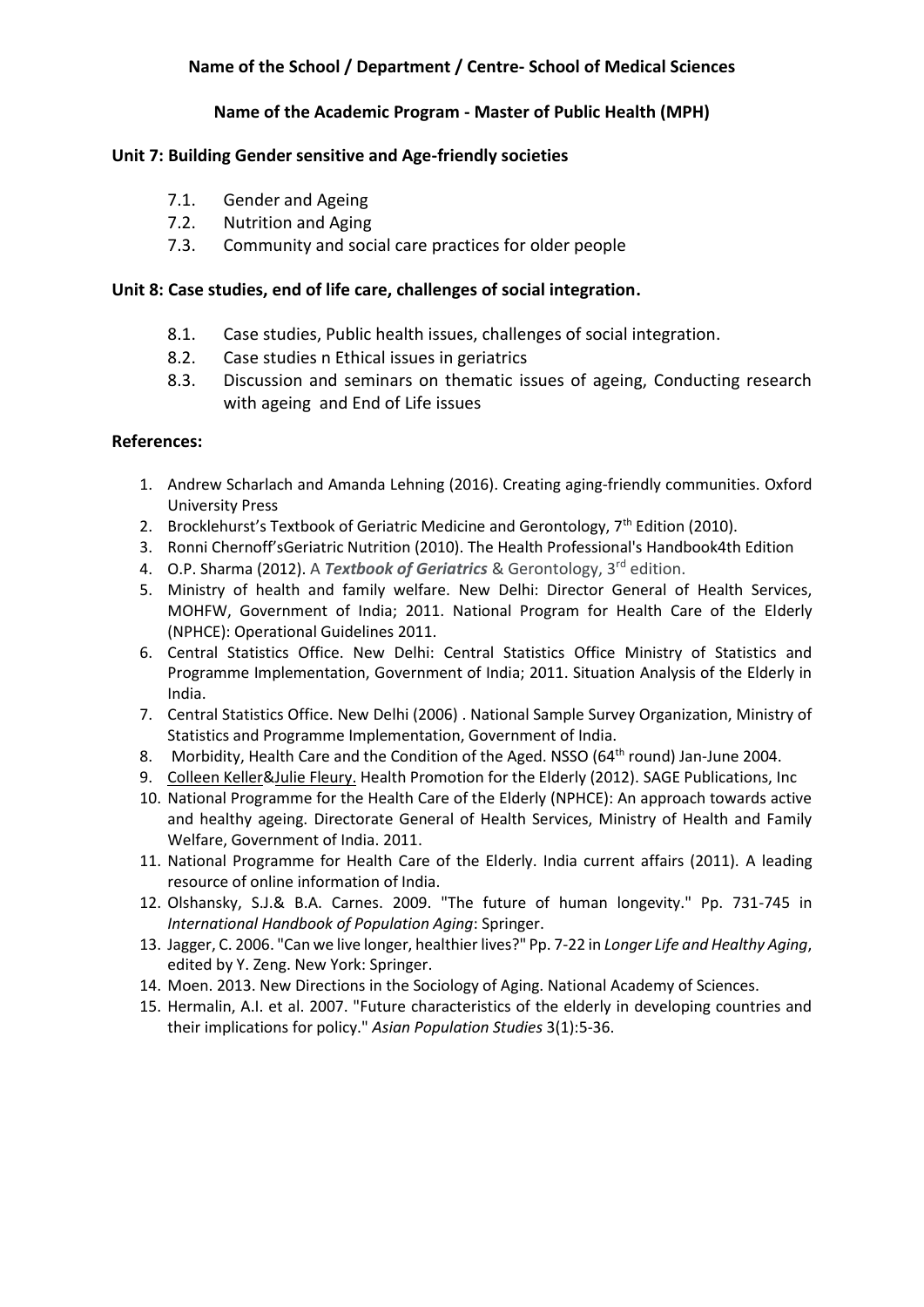**Name of the Academic Program - Master of Public Health (MPH)**

**Course Code: MPH- PU 451 Title of the Course: Sociology of Health, Sickness, Disease and Healing** L-T-P: Theory **Semester II** Credits 4 **Prerequisite Course / Knowledge (If any): As per the course eligibility requirement**

# **Course Learning Outcomes (CLOs) (5 to 8)**

# **After completion of this course successfully, the students will be able to……**

CLO-1. Describe the fundamental concepts of health, society and socialization

CLO-2 Examine the ways in which social and cultural factors affect illness outcomes and health care practices.

CLO-3 Analyze how age, sex, race/ethnicity, social class, and other socio-demographic characteristics shape health and illness over the life course

CLO-4 Compare major historical and current issues related to health, society and health care dimensions.

CLO-5 Critically evaluates how a society's views on health and medical care fit within its broader cultural and structural perspectives.

CLO-6 Develop research methods based on social epidemiology for promoting health and social wellbeing.

CLO-7 Design socio-economic explanations for health inequalities in morbidity and mortality in relation to social divisions (including gender, diversity, disability, sexuality) that may impact health research and health outcomes.

CLO-8 Construct social models of health in changing public health dimensions.

# **Mapping of Course Learning Outcomes (CLOs)with Program Learning Outcomes (PLOs) and Program Specific Outcomes (PSOs)**

|                  | <b>PLO</b> | <b>PLO</b> | <b>PLO</b> | <b>PLO</b> | <b>PLO</b> | <b>PLO</b> | <b>PLO</b> | <b>PLO</b> | <b>PLO</b> | <b>PLO</b> | <b>PLO</b> | <b>PLO</b> |
|------------------|------------|------------|------------|------------|------------|------------|------------|------------|------------|------------|------------|------------|
|                  |            |            | 3          |            | 5          | 6          |            | 8          | 9          | 10         | 11         | 12         |
| CLO <sub>1</sub> |            |            |            |            |            |            |            |            |            |            |            |            |
| CLO <sub>2</sub> | ำ          |            |            | っ          | ົ          |            | ς          |            |            |            |            |            |
| CLO <sub>3</sub> |            |            |            |            |            |            |            |            |            |            |            |            |
| CLO <sub>4</sub> | ำ          |            |            |            |            |            |            |            |            |            |            |            |
| CLO <sub>5</sub> |            |            |            | 3          | 3          | っ          |            | 3          |            |            |            |            |
| CLO <sub>6</sub> | 3          |            | 3          |            | ς          |            |            | っ          |            |            |            |            |
| CLO7             | 3          |            | 3          |            | 3          |            |            | 3          |            |            |            |            |
| CLO <sub>8</sub> | ς          |            |            | ำ          | っ          |            |            |            |            |            |            |            |

Each Course Learning Outcome (CLOs) may be mapped with one or more Program Learning Outcomes (PLOs). Write '3' in the box for 'High-level' mapping, 2 for 'Medium-level'mapping, 1 for 'Low-level'mapping.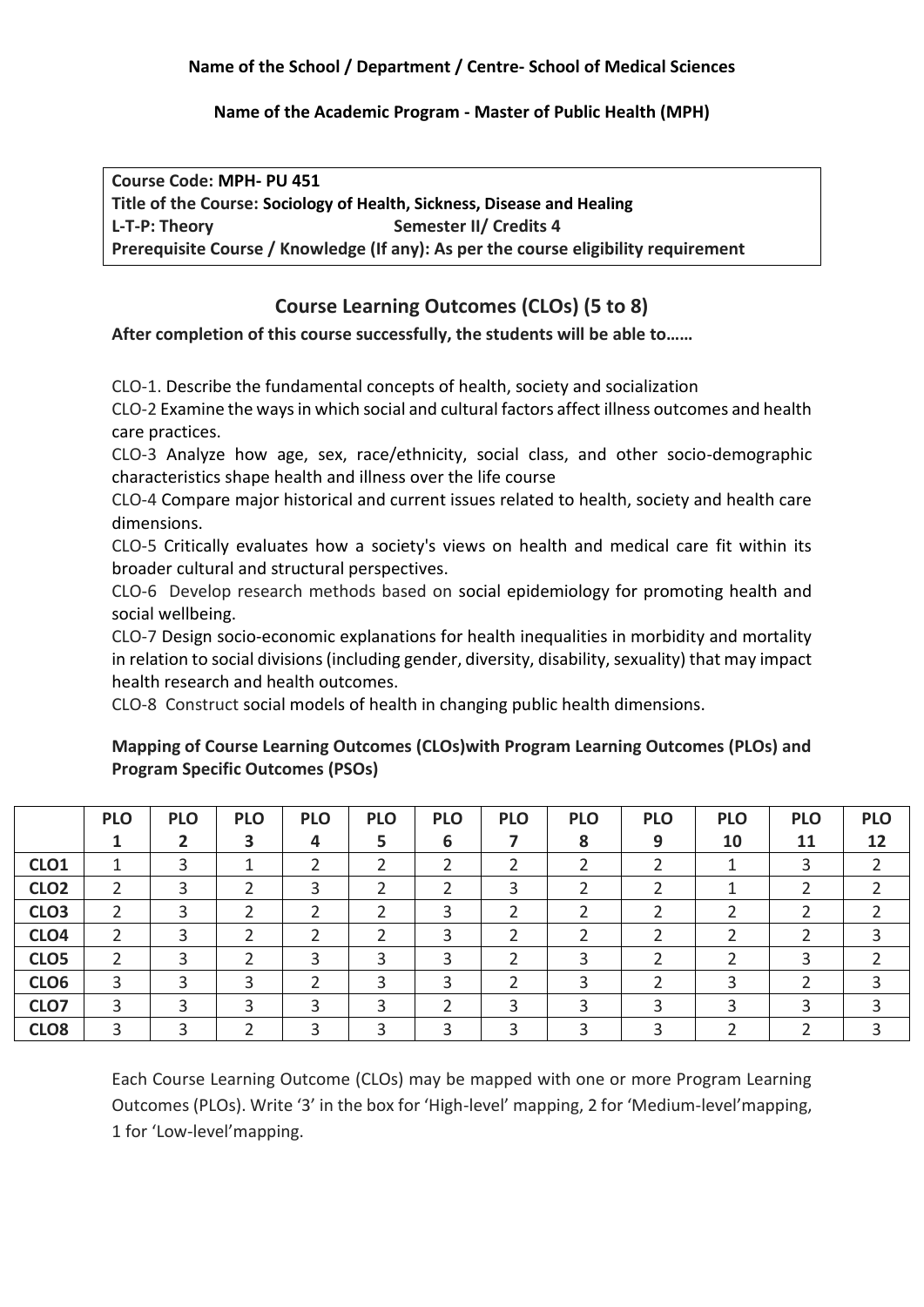## **Name of the Academic Program - Master of Public Health (MPH)**

## **Detailed Syllabus:**

# **Section I;**

**Unit 1:** Overview of Sociology of Health; Health in a Social Context - Thinking about health – Diseases, illness and sickness

- 1.1. Concepts and definitions of health, illness, sickness and disease
- 1.2. Towards a social model of health; family in Health and disease
- 1.3. Social and cultural factors impacting individual Health and Disease

# **Unit 2:** Indian Context - Social and Community health;

- 2.1. Sociology of health in Indian perspectives and global reflections
- 2.2. Illness as metaphor; Language of sickness and Suffering.
- 2.3. Illness behaviours and Health Behaviour models

## **Unit 3: Sociological Theory: Conceptual Issues**

3,1, Health - human Interaction

3.2. The 'Doing' of Social Life; System, Structure, Rationality:

3,3, Stages and Theories of Sickness; Human-social relationships, Health Models and theories

**Unit 4:** Determinants and Dimensions of health;

- 4.1. Determinants and indicators of health
- 4.2. Dimensions of Health, illness, wellness, and wellbeing.
- 4.3. Medicalization of social problems.

#### **Section II.**

**Unit 5:** Social Epidemiology; Social Models of Health.

- 5.1. Socio-demographic variables; Deviance The Sick Role –Stratification and Health
- 5.2. Psychological modes of health care utilization
- 5.3. Illness as a Social Deviance The functionalist approach

**Unit 6:** Medical pluralism:

- 6.1. Concept of medical Pluralism
- 6.2. Philosophical Roots and Historical Understanding.
- 6.3. Why does it matter?

**Unit 7:** Health, Medicine and Society-

7.1. Social Psychology and Mental Health; Social Behaviour – Social Cognition , Attitude – formation and change, theories

- 7.2. Gender and Society
- 7.3. Methods of Sociological Research

**Unit 8:** Health policies and programs; Challenges of equity; Case studies, Seminar discussions on Women's Health, Mental Health, Disability, Social Ethics, Ageing and Social factors impacting health in life course. Qualitative approaches to sociology of health.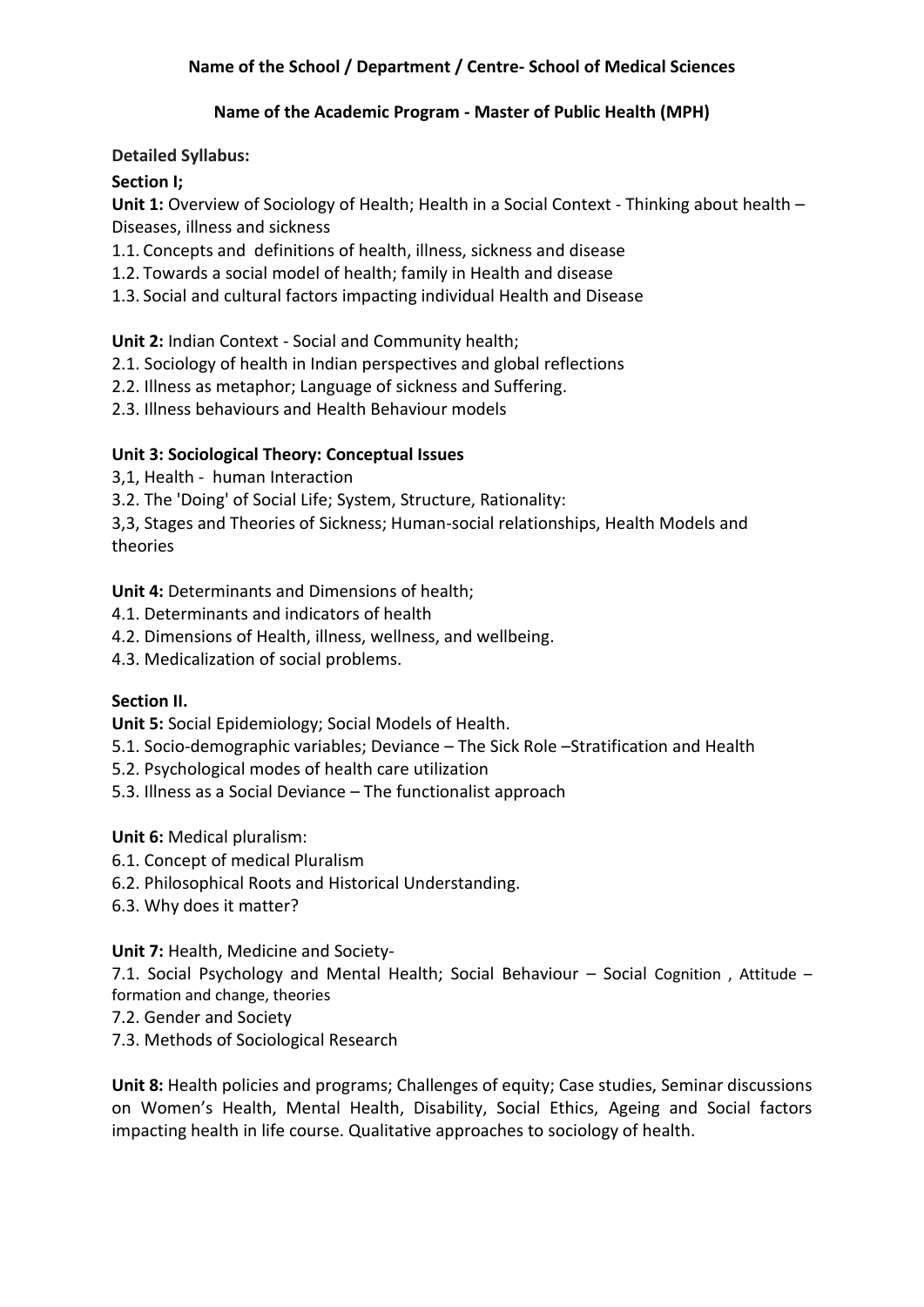## **Name of the Academic Program - Master of Public Health (MPH)**

**Teaching methods**: Didactic, Interactive, Problem based Teaching-Learning methods, Case study discussions and self-directed reading and learning. Class Presentations and critical appraisal of policies, published reports and articles.

**Assessment and Evaluation:** Formative as different methods of internal assessments and summative as written end semester examination.

## **Reading References:**

- 1. Germov, J & Hornosty, J. (Eds.) (2017). Second Opinion. An Introduction to Health Sociology. Don Mills: Oxford University Press.
- 2. Crosby, Christina. 2016. A Body Undone: Living on After Great Pain. New York: NYU Press.
- 3. Reich, Jennifer. 2016. Calling the Shots: Why Parents Reject Vaccines. New York: NYU Press.
- 4. Shostak, Sara. 2013. Exposed Science: Genes, the Environment, and the Politics of Population Health. University of California Press.
- 5. Skloot, Rebecca. 2011. The Immortal Life of Henrietta Lacks. New York: Broadway Books.
- 6. Szreter, Simon. "Rethinking McKeown: The relationship between public health and social change." pp 722-4.
- 7. Phelan, Link, and Tehranifar, 2010, "Social Conditions and Fundamental Causes of Health Inequalities: Theory, Evidence, and Policy Implications." Journal of Health & Social Behavior.
- 8. Williams, David R. and Michelle Sternthal. 2010. "Understanding Racial-Ethnic Disparities in Health: Sociological Contributions." Journal of Health and Social Behavior 51: S15-27.
- 9. Read, Jen'nan Ghazal, and Bridget K. Gorman. 2010. "Gender and Health Inequality." Annual Review of Sociology. 36: 371-86.
- 10. Conrad, Peter. The Shifting Engines of Medicalization, In Sociology of Health and Illness, edited by Peter Conrad and Valerie Leiter.
- 11. Annandale Allen (2001). The Sociology of Health and Medicine- A Critical Introduction. Polity Press. pp.3-32.
- 12. Blaxter, Mildred. (2010). Health. Cambridge: Polity Press.pp4-27.
- 13. Kevin, White (2002). An Introduction to the Sociology of Health and Illness. Sage Pub. Pp 1-13, 32-45.
- 14. Das, Veena (2015). Affliction: Health, Disease and Poverty. Hyderabad: Orient Blackswan.
- 15. Jewson, N.D. (1976). "The Disappearance of the Sick Person from Medical Cosmology 1770-1870" , Sociology. Vol.10 (pp225-244)
- 16. Sontag, Susan (1990). Illness, and its Metaphors. London: Penguin. Pp.1-86.
- 17. Young Allan (1982). Anthropologies of Illness and Sickness. Annual Review of Anthropology, 11, pp. 257-285.
- 18. Frank, Arthur (1997). The cost of Appearance. In Gail, E. H. et al (ed.). The Social Medicine Reader. Duke University Press
- 19. V. Sujata : Sociology of Health and Medicine: New Perspectives, OUP, 2014
- 20. V. Sujata, Leena Abraham : Medical Pluralism in Contemporary India, Orient Blackswan 2012.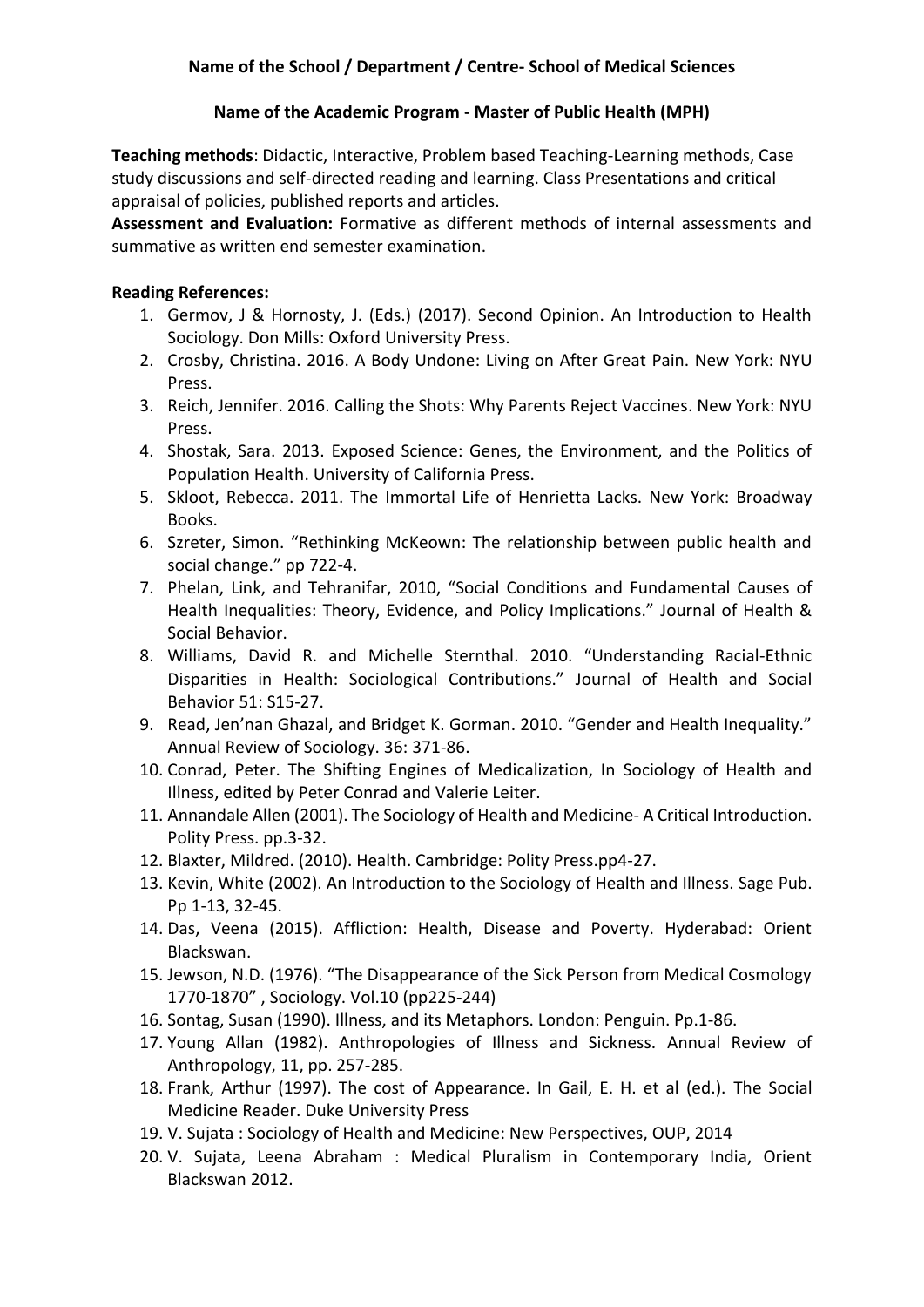### **Name of the Academic Program - Master of Public Health (MPH)**

| <b>Course Code: PU524</b> | Title of the Course: Qualitative Health Research- Elective                          |
|---------------------------|-------------------------------------------------------------------------------------|
| L-T-P: Theory             | Semester III/ Credits: 4                                                            |
|                           | Prerequisite Course / Knowledge (If any): As per the course eligibility requirement |

# **Course Learning Outcomes (CLOs) (5 to 8)**

## **After completion of this course successfully, the students will be able to……**

CLO1: Distinguish among research methodologies used in a variety of qualitative approaches - observation, interviews and focus group discussions.

CLO-2: Develop research questions, select a method, and construct a plan for answering the question(s);

CLO-3: Choose the appropriate method for generating the data in any given qualitative study;

CLO-4: Demonstrate skills in coding the data;

CLO-5: Analyse the data using the appropriate method for any given qualitative study;

CLO-6: evaluate critically the advantages and disadvantages of qualitative methods for health research

CLO-7: Communicate the results of qualitative research in the form of research papers.

# **Mapping of Course Learning Outcomes (CLOs) with Program Learning Outcomes (PLOs) and Program Specific Outcomes (PSOs)**

|                  | <b>PLO</b> | <b>PLO</b> | <b>PLO</b> | <b>PLO</b><br>4 | <b>PLO</b><br>ב | <b>PLO</b><br>6 | <b>PLO</b> | <b>PLO</b><br>8 | <b>PLO</b><br>9 | <b>PLO</b><br>10 | <b>PLO</b><br>11 | <b>PLO</b><br>12 |
|------------------|------------|------------|------------|-----------------|-----------------|-----------------|------------|-----------------|-----------------|------------------|------------------|------------------|
| CLO <sub>1</sub> | 3          |            |            |                 |                 |                 |            |                 |                 |                  |                  |                  |
| CLO <sub>2</sub> | -3         | っ          |            |                 |                 |                 |            |                 |                 |                  |                  |                  |
| CLO <sub>3</sub> | 3          | Э          |            |                 |                 |                 |            |                 |                 |                  |                  |                  |
| CLO <sub>4</sub> | 3          | 3          |            |                 |                 | っ               |            |                 |                 |                  |                  |                  |
| CLO <sub>5</sub> | 3          | っ          |            |                 |                 | っ               |            |                 |                 |                  |                  |                  |
| CLO <sub>6</sub> | 3          |            |            |                 |                 |                 |            |                 |                 |                  |                  |                  |
| CLO7             | 3          |            | っ          |                 |                 |                 |            |                 |                 |                  |                  |                  |

Each Course Learning Outcome (CLOs) may be mapped with one or more Program Learning Outcomes (PLOs). Write '3' in the box for 'High-level' mapping, 2 for 'Medium-level' mapping, 1 for 'Low-level' mapping.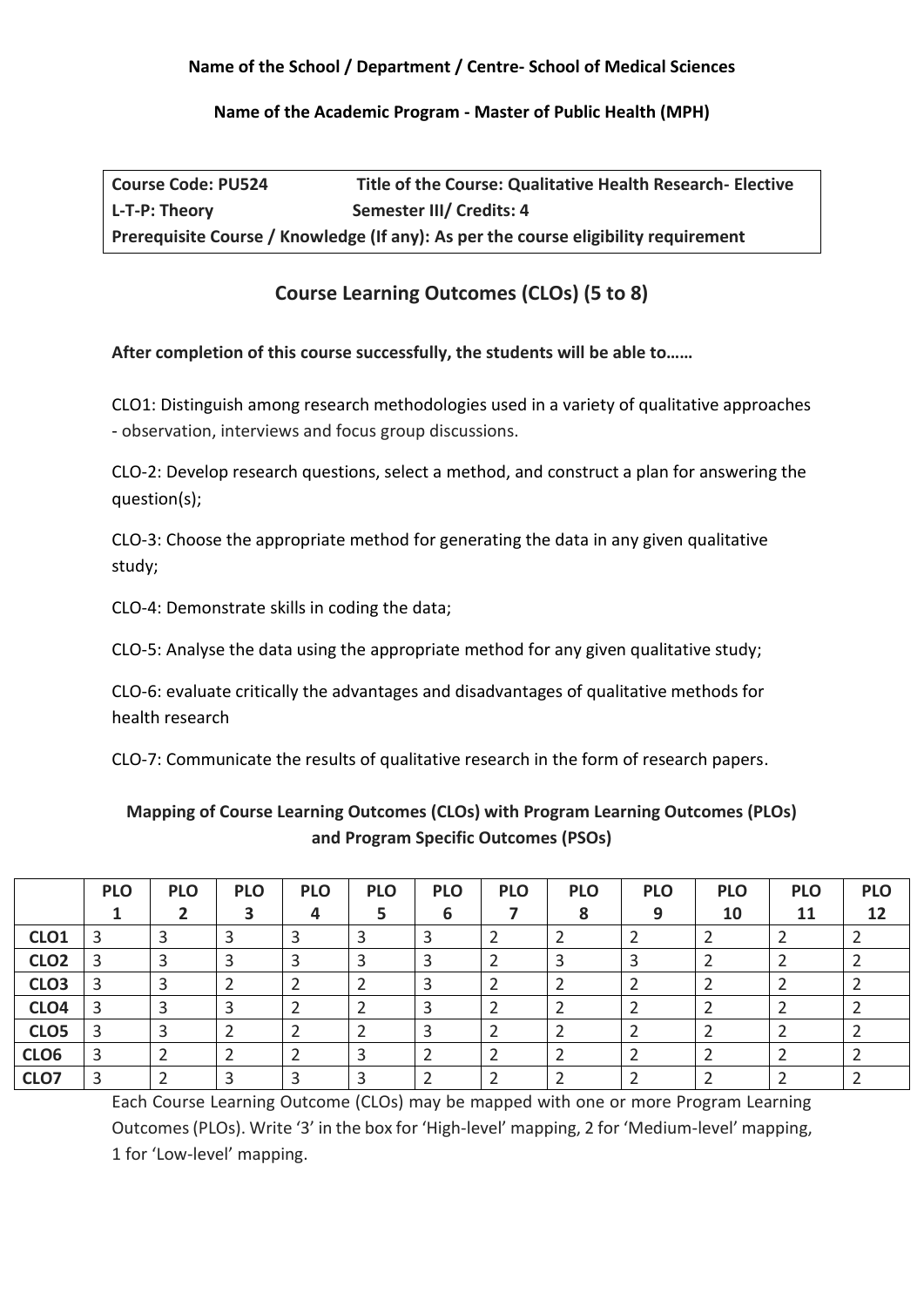## **Name of the Academic Program - Master of Public Health (MPH)**

**Detailed Syllabus:**

**Unit 1**: Introduction to Qualitative research

**Unit 2**: Sampling in Qualitative Research

**Unit 3**: Commonly Used Qualitative Methods – In-depth Interview, Social Mapping, seasonal Diagram, Pair wise ranking, Cobweb diagram, Trend analysis, force field analysis and Focus Group Discussion.

**Unit 4**: Techniques of data Collection

**Unit 5**: Analysis of Qualitative data

- **Unit 6**: Combining Qualitative and Quantitative methods
- **Unit 7**: Ethical issues in Qualitative research

**Unit 8**: Using Qualitative software

#### **Reference Books:**

- **1.** Judith Green and Nicki Thorogood (2018) Qualitative Methods for Health Research-4 th Edition – Sage Publishers.
- **2.** Catherine Pope Qualitative Research in Health Care 3<sup>rd</sup> Edition Blackwell Publishers - BMJ Book.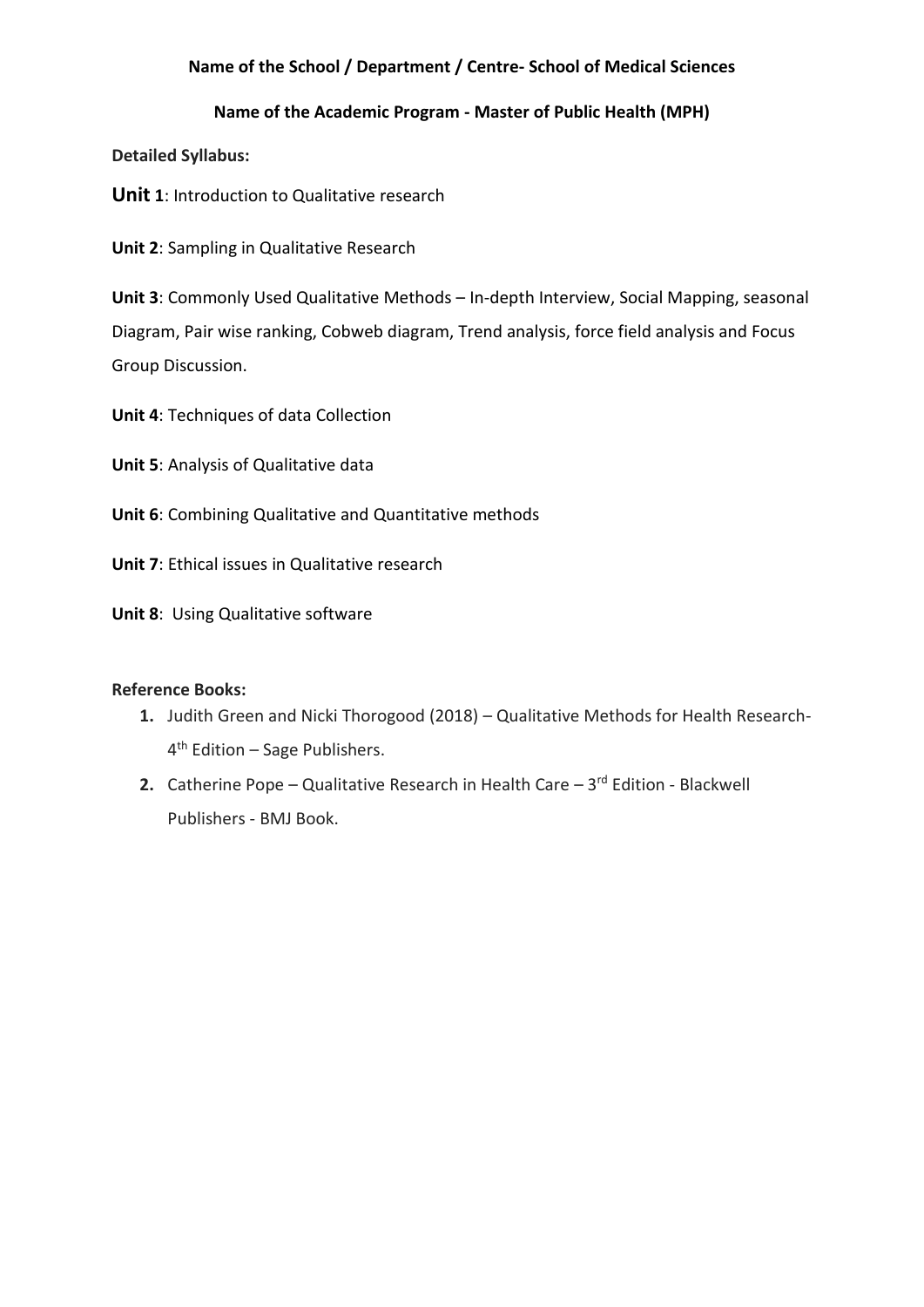**Name of the Academic Program - Master of Public Health (MPH)**

| <b>Course Code: PU 502</b> | Title of the Course: Health Economics and Financing                                     |
|----------------------------|-----------------------------------------------------------------------------------------|
| $L$ -T-P – Theory          | <b>Semester III/Credits: 4</b>                                                          |
|                            | Prerequisite Course / Knowledge (If any): Basics of Health Policy & Sociology of Health |

# **Course Learning Outcomes (CLOs) (5 to 8)**

**After completion of this course successfully, the students will be able to……**

**CLO1:** To get sensitized to the common concepts used in Health Economics.

**CLO2:** To understand the role of health economics in wellness and development.

**CLO3:** To get an overview of the techniques of economic evaluation for health.

**CLO4:** To explore how health economics could be applied to own situation

**CLO5:** To get an understanding of Health Care Financing

**CLO6:** To understand the role of Health Financing in Universal Health Coverage

**Mapping of Course Learning Outcomes (CLOs) with Program Learning Outcomes (PLOs) and Program Specific Outcomes (PSOs)** 

|                  | <b>PLO</b>     | <b>PLO</b>     | <b>PLO</b>     | <b>PLO</b>     | <b>PLO</b>     | <b>PLO</b>     | <b>PLO</b>              | <b>PLO</b>     | <b>PLO</b>     | <b>PLO</b>     | <b>PLO</b>     | <b>PLO</b>   |
|------------------|----------------|----------------|----------------|----------------|----------------|----------------|-------------------------|----------------|----------------|----------------|----------------|--------------|
|                  | $\mathbf{1}$   | $\overline{2}$ | 3              | 4              | 5              | 6              | $\overline{\mathbf{z}}$ | 8              | 9              | 10             | 11             | 12           |
| CLO <sub>1</sub> | 3              | 1              | 3              | $\overline{2}$ | 1              | $\overline{2}$ | $\mathbf 1$             | 3              | $\mathbf{1}$   | 1              | 1              | 3            |
| CLO <sub>2</sub> | 3              | $\overline{2}$ | 3              | 1              | 2              | $\mathbf 1$    | $\overline{2}$          | $\overline{2}$ | $\overline{2}$ | 1              | $\overline{2}$ | 1            |
| CLO <sub>3</sub> | 3              | 3              | 3              | 3              | 1              | 3              | $\overline{2}$          | 1              | 1              | 1              | 1              | $\mathbf{1}$ |
| CLO <sub>4</sub> | 3              | 3              | 3              | 3              | 2              | 3              | 3                       | 1              | $\overline{2}$ | 1              | 3              | 1            |
| CLO <sub>5</sub> | $\overline{3}$ | $\overline{3}$ | $\overline{3}$ | $\overline{2}$ | $\overline{2}$ | $\overline{2}$ | $\overline{2}$          | $\overline{2}$ | $\mathbf 1$    | $\mathbf{1}$   |                | 3            |
| CLO <sub>6</sub> | $\overline{3}$ | 2              | 3              | 1              | $\overline{2}$ | 1              | 3                       | 3              | 3              | $\overline{2}$ | $\overline{2}$ | 1            |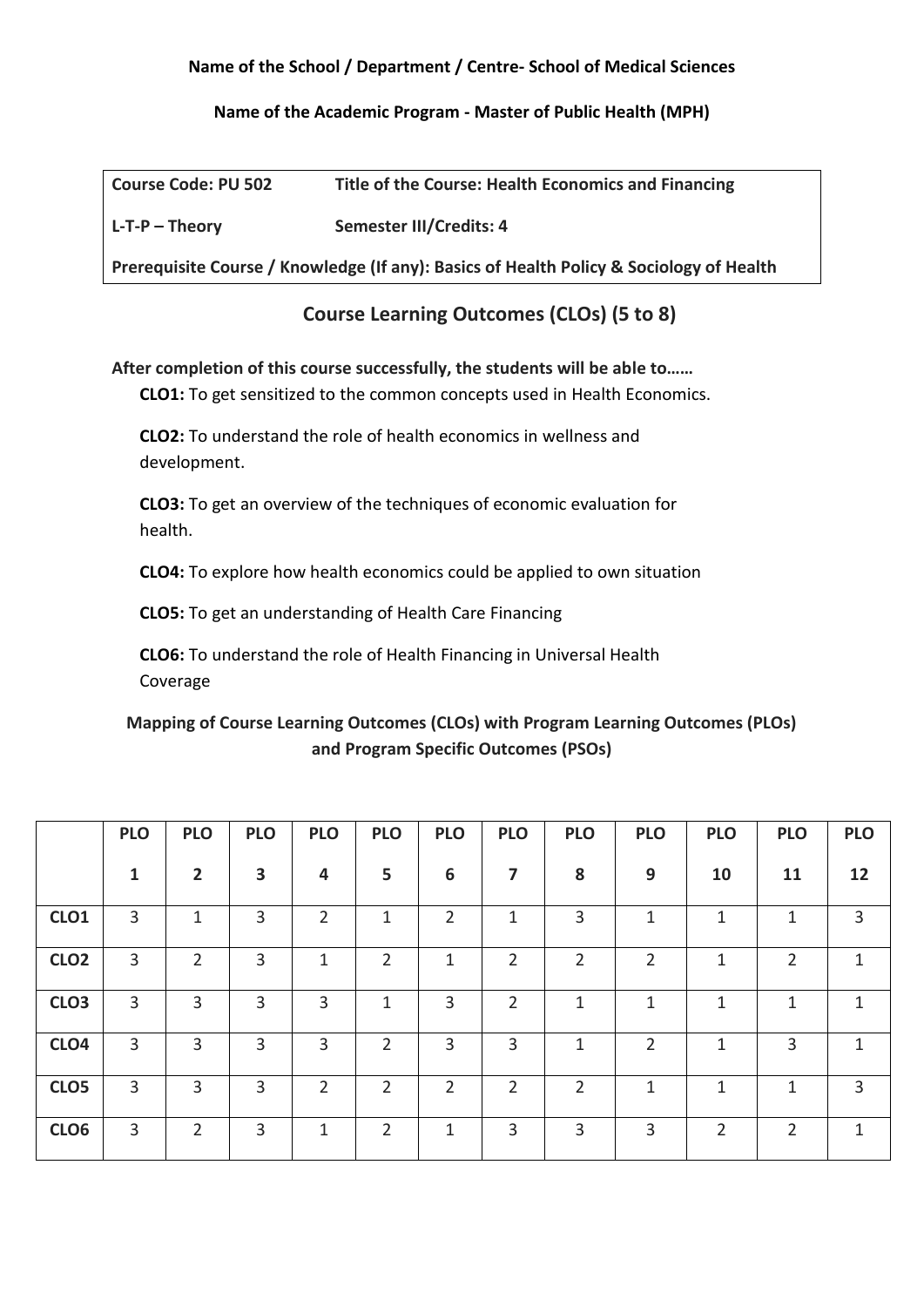# **Name of the Academic Program - Master of Public Health (MPH)**

Each Course Learning Outcome (CLOs) may be mapped with one or more Program Learning Outcomes (PLOs). Write '3' in the box for 'High-level' mapping, 2 for 'Medium-level' mapping, 1 for 'Low-level' mapping

# **Detailed Syllabus:**

## **UNIT 1 – Introduction to Health Economics**

- Introduction to Economics and terminology including theories
- Health Economics An Introduction
- Terminology used in Health Economics
- Health Economics as part of Development

## **UNIT 2 – Micro and Macro Economics and Health Care**

- Introduction, Micro & Macro Environment
- Preventive Healthcare vs Curative Healthcare
- Relevance of Healthcare in Developing Economies

#### **UNIT 3 – Valuing Costs and Consequences**

- Understanding costs
- Understanding outcomes
- Measuring and Valuing costs and outcomes

#### **UNIT 4 – Economic Evaluation**

- What is Economic Evaluation?
- What are the types of economic evaluations?
- Perspectives in Economic Evaluation
- Economic Evaluation in conditions that affect us
- How to develop a framework for economic evaluation?
- Discounting
- Sensitivity Analysis
- Reading and understanding economic evaluation literature
- Working on own data for an economic evaluation.

#### **UNIT 5 – Health Financing**

- Health Financing an introduction
- Universal Health Coverage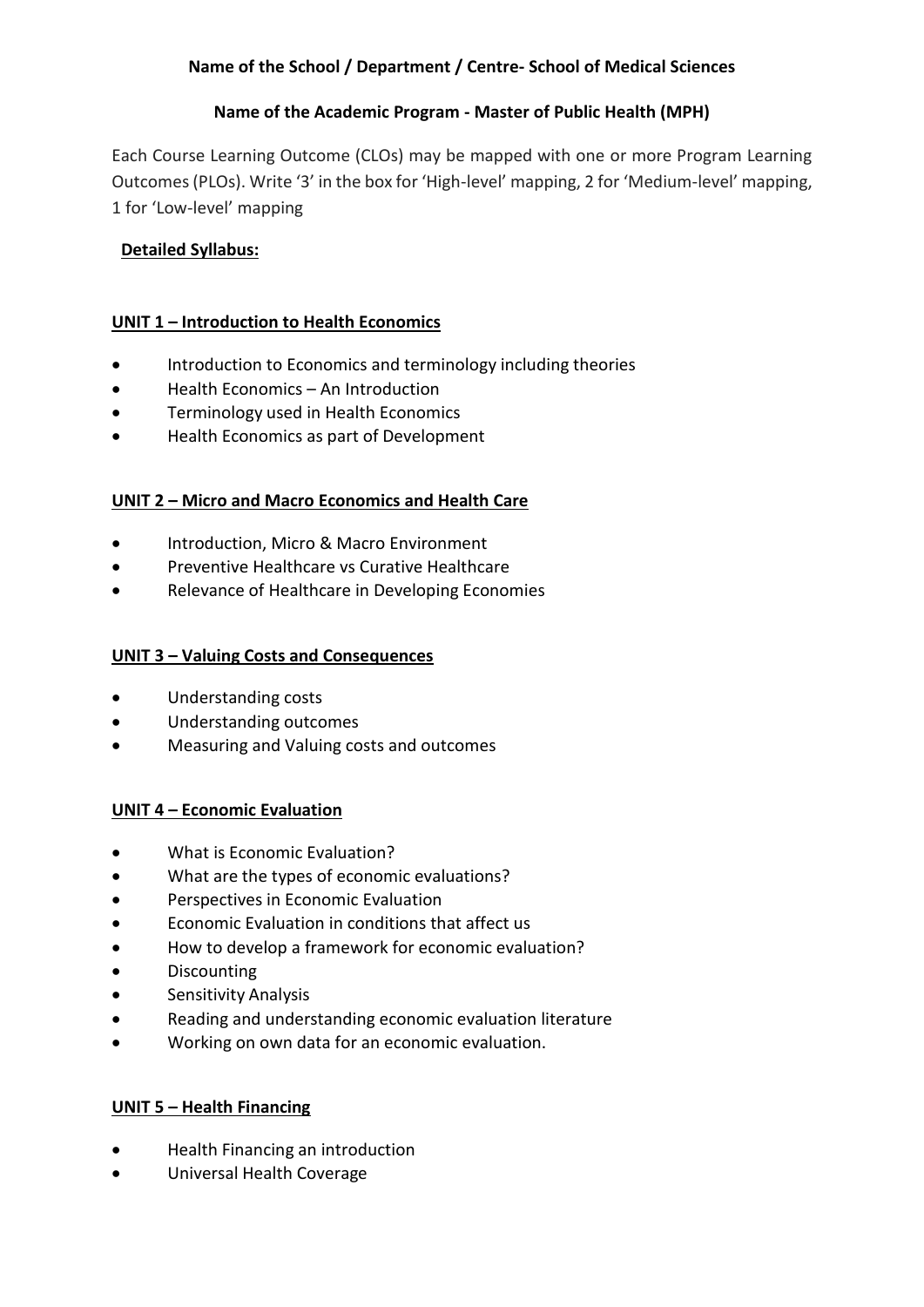# **Name of the Academic Program - Master of Public Health (MPH)**

• Health Insurance – the basics

## **UNIT 5 – National Health Accounts**

- National Health Accounts
- Health care sector and Institutional Intervention
- Public Private Partnership in Healthcare

#### **UNIT 6 – Advanced Health Economics**

- Uncertainty analysis
- Incremental Analysis
- Econometric models
- Cost-it and other software applications

## **Reference Books**

1. Health Economics for Developing Countries: A Survival Kit Anne Mills, Lucy Gibson, LSHTM, UK

2. Mike Drummond et al; Methods for the Economic Evaluation of Health Care

Programmes. 4<sup>th</sup> edition, 2015, Oxford University Press.

3. Disease Control Priorities in Developing Countries, World Bank Publications, <http://www.dcp-3.org/economic-evaluations>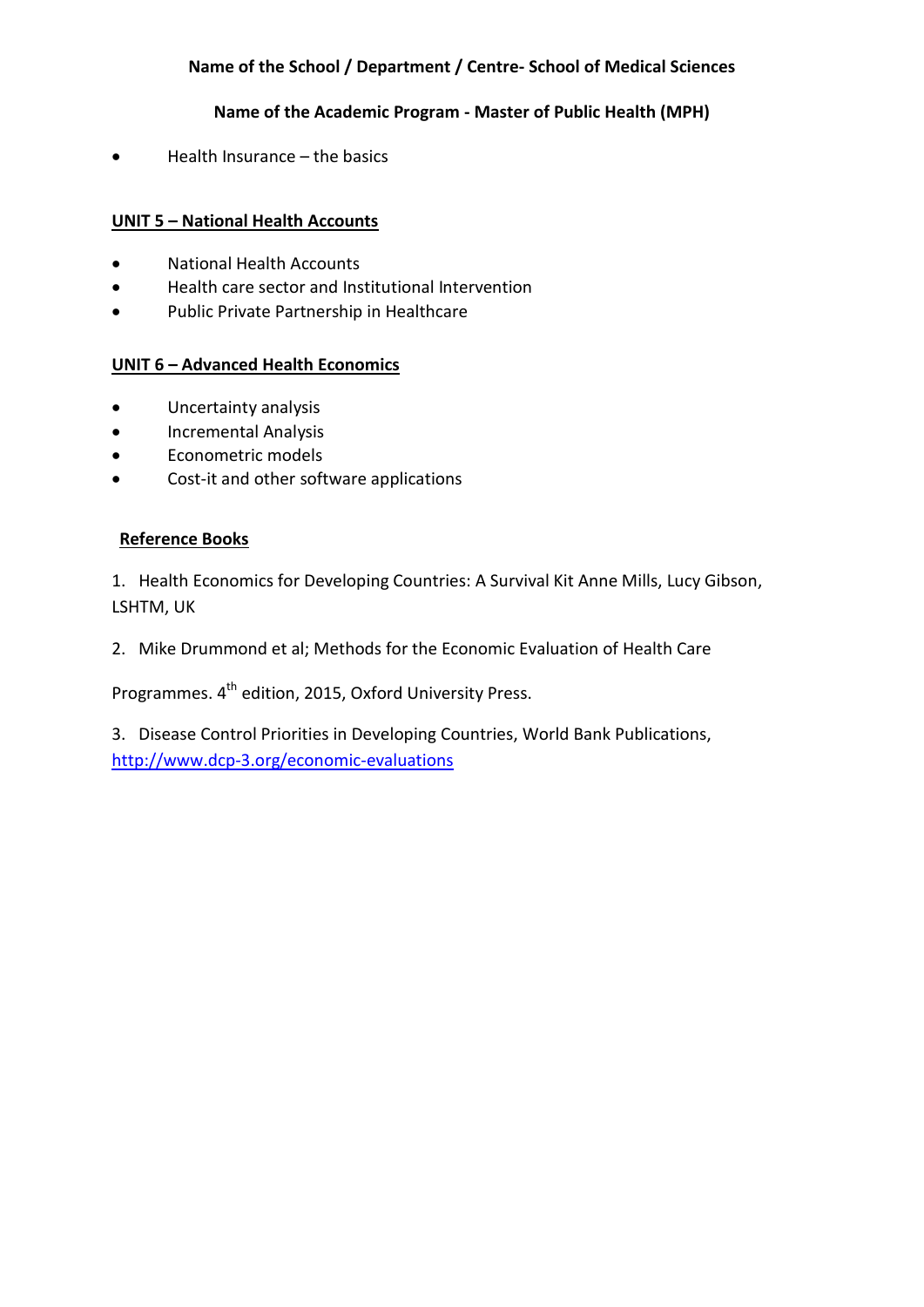## **Name of the Academic Program - Master of Public Health (MPH)**

**Course Code: MPH- PU 528 Title of the Course: Ethics in Health care and Research** L-T-P: Theory **Semester III/ Credits 2 Prerequisite Course / Knowledge (If any): As per the course eligibility requirement**

# **Course Learning Outcomes (CLOs) (5 to 8)**

**After completion of this course successfully, the students will be able to……**

CLO-1. Examine the ethical principles related to the conduct of human subject research

CLO-2. Devise the framework for ethical challenges encountered in human subjects' research CLO-3. Analyze the commonly encountered ethical conflicts and resolutions in research and practice

CLO-4. Develop measures of presenting arguments and results of ethical inquiries.

CLO-5. Identify the regulations and guidelines of IRB in human subject research and composition of ethics committees

CLO-6. Develop ethical constructs for individual research projects, and critically reflect on research article review.

|                  | <b>PLO</b> | <b>PLO</b> | <b>PLO</b> | <b>PLO</b> | <b>PLO</b> | <b>PLO</b> | <b>PLO</b> | <b>PLO</b> | <b>PLO</b> | <b>PLO</b> | <b>PLO</b> | <b>PLO</b> |
|------------------|------------|------------|------------|------------|------------|------------|------------|------------|------------|------------|------------|------------|
|                  |            |            | 3          | 4          |            | 6          |            | 8          | 9          | 10         | 11         | 12         |
| CLO <sub>1</sub> |            |            |            |            |            |            |            |            |            |            |            |            |
| CLO <sub>2</sub> |            |            |            |            |            |            |            |            |            |            |            |            |
| CLO <sub>3</sub> |            |            |            |            |            |            |            |            |            |            |            |            |
| CLO <sub>4</sub> |            |            |            |            |            |            |            |            |            |            |            |            |
| CLO <sub>5</sub> |            |            |            |            |            |            |            |            |            |            |            |            |
| CLO <sub>6</sub> |            |            |            |            |            |            |            |            |            |            |            |            |

# **Mapping of Course Learning Outcomes (CLOs)with Program Learning Outcomes (PLOs) and Program Specific Outcomes (PSOs)**

Each Course Learning Outcome (CLOs) may be mapped with one or more Program Learning Outcomes (PLOs). Write '3' in the box for 'High-level' mapping, 2 for 'Medium-level'mapping, 1 for 'Low-level'mapping.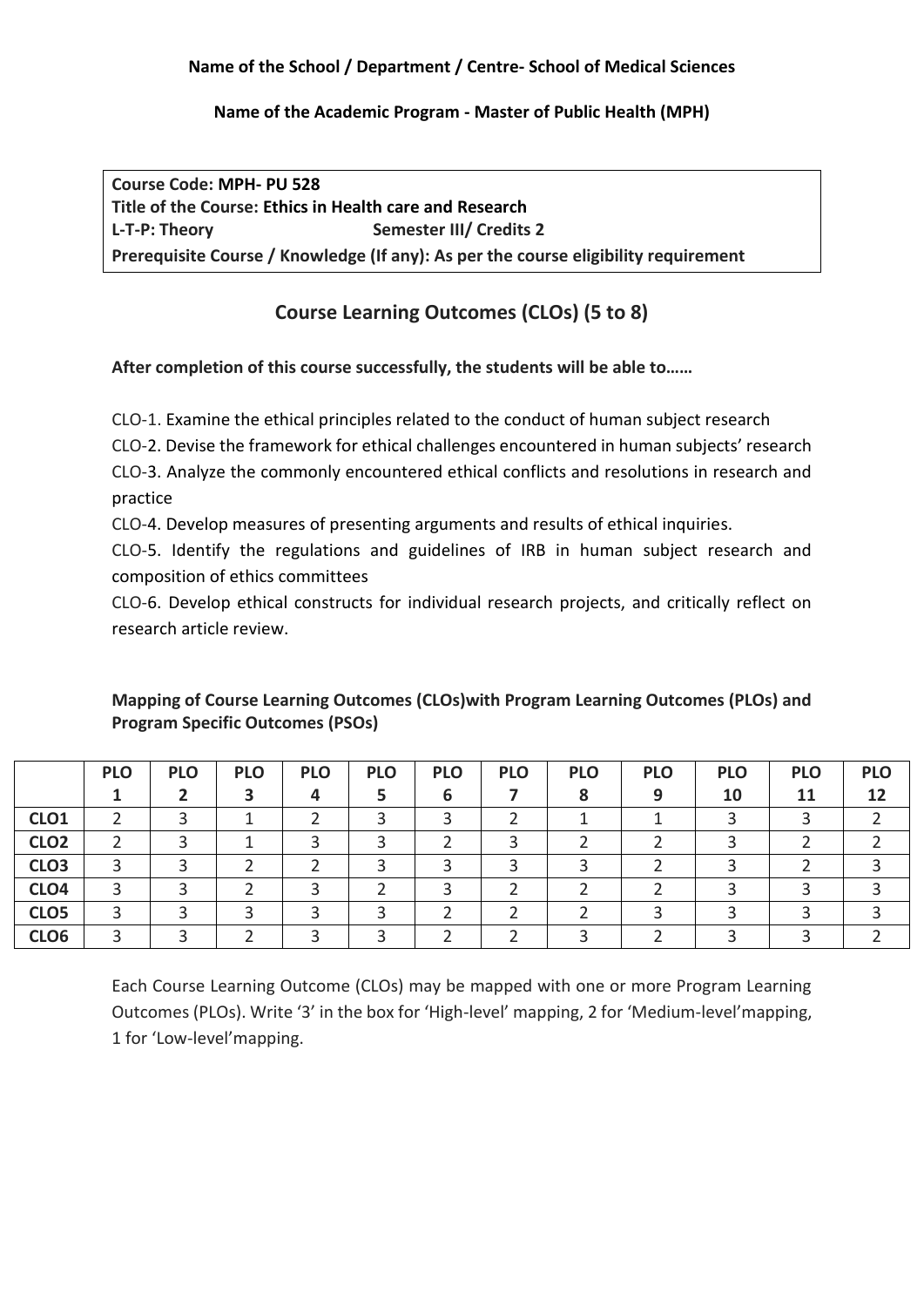## **Name of the Academic Program - Master of Public Health (MPH)**

## **Detailed Syllabus:**

**Unit 1:** Overview of Ethics in Health care & Research**.** 

- 1.1. Historical background of Morality, Philosophy and Ethics; meaning, concepts
- 1.2. Good Clinical Practice in Health care; ethical principles
- 1.3. Historical evolution of Bioethics, Codes, covenants and guidelines

# **Unit 2:** Ethics Principles

- 2.1. Primary principles and complementary principles
- 2.2. Ethical principles in Human subjects' research
- 2.3. Challenges in Health, Social and Behavioural research

# **Unit 3:** Informed Consent;

- 3.1. Informed component, components
- 3.2. What Contributes informed consent, process & procedure?
- 3.3. Relevance and Responsiveness in Research

**Unit 4:** Privacy and Confidentiality:

- 4.1. Challenges in Maintaining Privacy in Our Settings;
- 4.2. Mechanisms to Address Challenges to Privacy and Confidentiality
- 4.3. Privacy, Confidentiality and integrity in social behavioural-health research

**Unit 5:** Ethical considerations in health research;

- 5.1. Ethical considerations in Health research in vulnerable populations
- 5.2. Conflict of interest in participation in research
- 5.3. Risk- benefit assessment of participation in research

**Unit 6: Good Research Practice;** 

- 6.1. Research integrity and scientific misconduct:
- 6.2. Honesty in Science: Integrity and Authorship and Conflicts of interest
- 6.3. Ethical Review Committee procedures

**Teaching methods**: Didactic, Interactive, Problem based Teaching-Learning methods, Case discussions, self-directed reading and learning. Class Presentations, and critical appraisal of published reports and articles.

**Assessment and Evaluation:** Formative as different methods of internal assessments and summative as written end semester examination.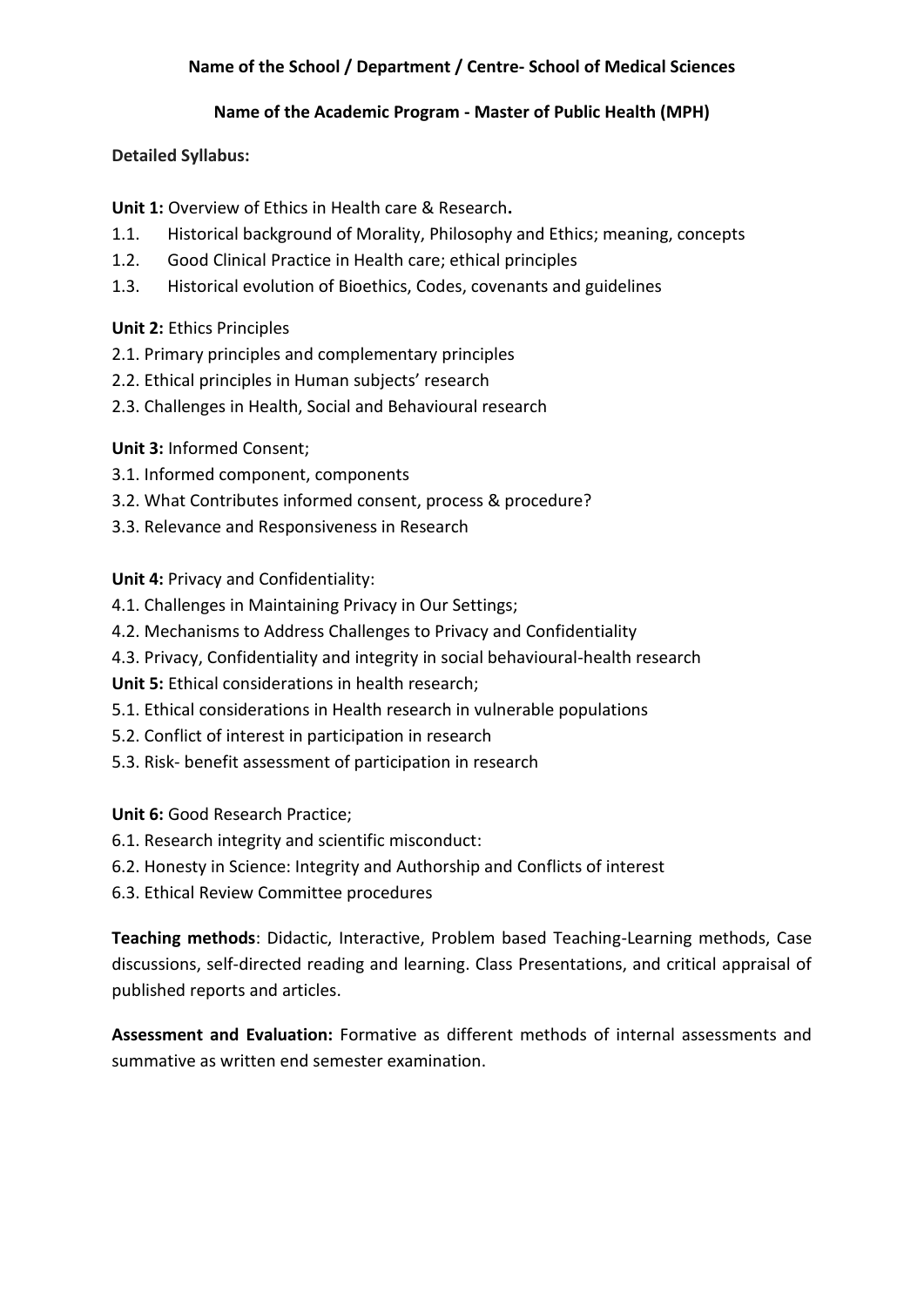## **Name of the Academic Program - Master of Public Health (MPH)**

## **References:**

- 1. Tom L. Beauchamp and LeRoy Walters, eds., Contemporary Issues in Bioethics. (Belmont, Calif.: Wadsworth Publishing Company, 1982.) Cited as B-W. Rachels, James. 2006.
- 2. The Elements of Moral Philosophy, 5<sup>th</sup> edition, McGrawHill.Beauchamp, Tom L. and Childress, James F. 2001. Principles of Biomedical Ethics, 5thed., Oxford University Press
- 3. Ackerman, Sandra J. 2006. Hard Science, Hard Choices: Facts, Ethics, and Policies Guiding Brain Science Today(Dana Foundation Series on Neuroethics), Dana Press.
- 4. The Menlo Report. Ethical Principles Guiding Information and Communication Technology Research.
- 5. See E. E. Morrison, Ethics in Health Administration, 2nd ed. (Sudbury, MA: Jones and Bartlett, 2011), 48.
- 6. D. Goleman, "The Roots of Compassion," New York Times, December 19, 2006. Retrieved from; [http://happydays.blogs.nytimes.com/2006/12/19/the-roots-of](http://happydays.blogs.nytimes.com/2006/12/19/the-roots-of-%20compassion/?8ty&emc=ty.%20)[compassion/?8ty&emc=ty.](http://happydays.blogs.nytimes.com/2006/12/19/the-roots-of-%20compassion/?8ty&emc=ty.%20)
- 7. T. L. Beauchamp and J. F. Childress, Principles of Biomedical Ethics, 5th ed. (New York: Oxford University Press, 2001) point out this early history on page 166.
- 8. Robert Nozick, in Anarchy, State, and Utopia (New York: Basic Books, 1974), 149–150,
- 9. M. A. Roser, "Don't Cut State Drug Funds, AIDS, HIV Patients Plead," Austin-American Statesman, January 17, 2003, B1, B6.
- 10. See L. Wenar, "Rights," Stanford Encyclopedia of Philosophy, 2011. Retrieved from http:// plato.stanford.edu/entries/rights/. Accessed November 29, 2011.
- 11. M. E. Mahoney, "Medical Rights and the Public Welfare," Proceedings of the American Philosophical Society 135, no. 1 (1991): 22–29, especially 23.
- 12. Beauchamp and Childress, Principles of Biomedical Ethics, 5th ed., Chap. 9, especially 389–390.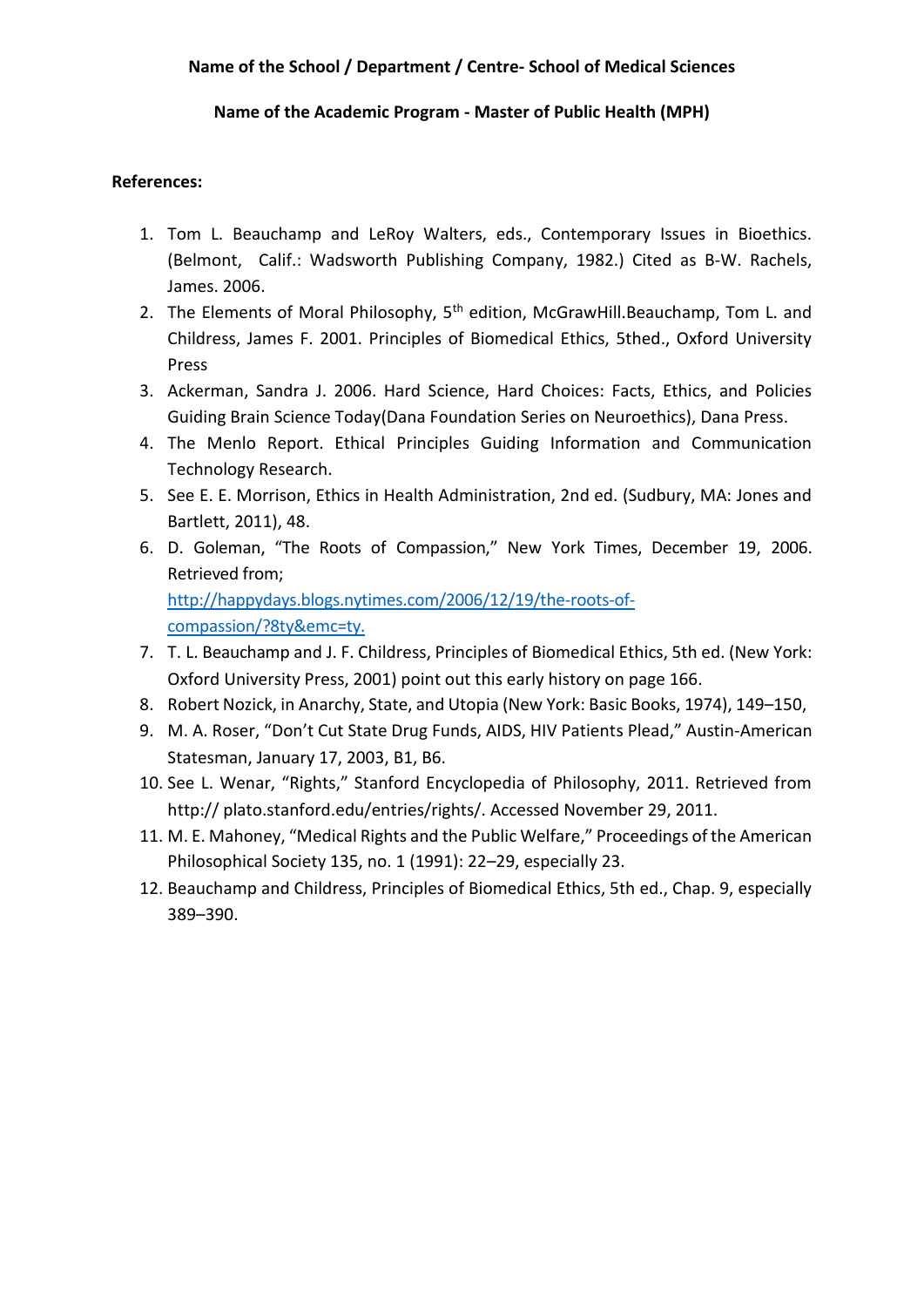### **Name of the Academic Program - Master of Public Health (MPH)**

| <b>Course Code: PU 522</b> | Title of the Course: Public Health Disability- Elective                             |
|----------------------------|-------------------------------------------------------------------------------------|
| $L-T-P - Theorv$           | Semester III/Credits: 4                                                             |
|                            | Prerequisite Course / Knowledge (If any): As per the course eligibility requirement |

# **Course Learning Outcomes (CLOs) (5 to 8)**

#### **After completion of this course successfully, the students will be able to……**

CLO-1 – Demonstrate understanding of public health disability and its relevance to the

Sustainable Development Goals

- CLO-2 Discuss Public health approach to reduce the burden of disability
- CLO-3 Compare various models and conceptual frameworks to define disability

and their application in assessment of disability

CLO-4 - Identify and interpret key sources of data on Disability at global,

National and local levels

- CLO-5 Describe and interpret the links between disability, health and wellbeing
- CLO-6- Discuss Community Based Rehabilitation (CBR) and develop strategies

to address the needs of People with Disabilities

CLO-7- Identify solutions to improve health and wellbeing amongst people with

disabilities

# **Mapping of Course Learning Outcomes (CLOs) with Program Learning Outcomes (PLOs) and Program Specific Outcomes (PSOs)**

|                  | <b>PLO</b> | <b>PLO</b> | <b>PLO</b><br>3 | <b>PLO</b><br>4 | <b>PLO</b> | <b>PLO</b><br>6 | <b>PLO</b> | <b>PLO</b><br>8 | <b>PLO</b><br>9 | <b>PLO</b><br>10 | <b>PLO</b><br>11 | <b>PLO</b><br>12 |
|------------------|------------|------------|-----------------|-----------------|------------|-----------------|------------|-----------------|-----------------|------------------|------------------|------------------|
| CLO <sub>1</sub> |            |            |                 |                 |            |                 |            |                 |                 |                  |                  |                  |
| CLO <sub>2</sub> |            |            |                 |                 |            |                 |            |                 |                 |                  |                  |                  |
| CLO <sub>3</sub> |            | っ          |                 |                 |            |                 |            |                 |                 |                  |                  |                  |
| CLO <sub>4</sub> |            |            |                 |                 |            |                 |            |                 |                 |                  |                  |                  |
| CLO <sub>5</sub> |            |            |                 |                 |            |                 |            |                 |                 |                  |                  |                  |
| CLO6             |            | 3          |                 |                 |            |                 |            |                 |                 |                  |                  |                  |
| CLO7             | 3          |            |                 |                 |            |                 |            |                 |                 |                  |                  |                  |

Each Course Learning Outcome (CLOs) may be mapped with one or more Program Learning Outcomes (PLOs). Write '3' in the box for 'High-level' mapping, 2 for 'Medium-level' mapping, 1 for 'Low-level' mapping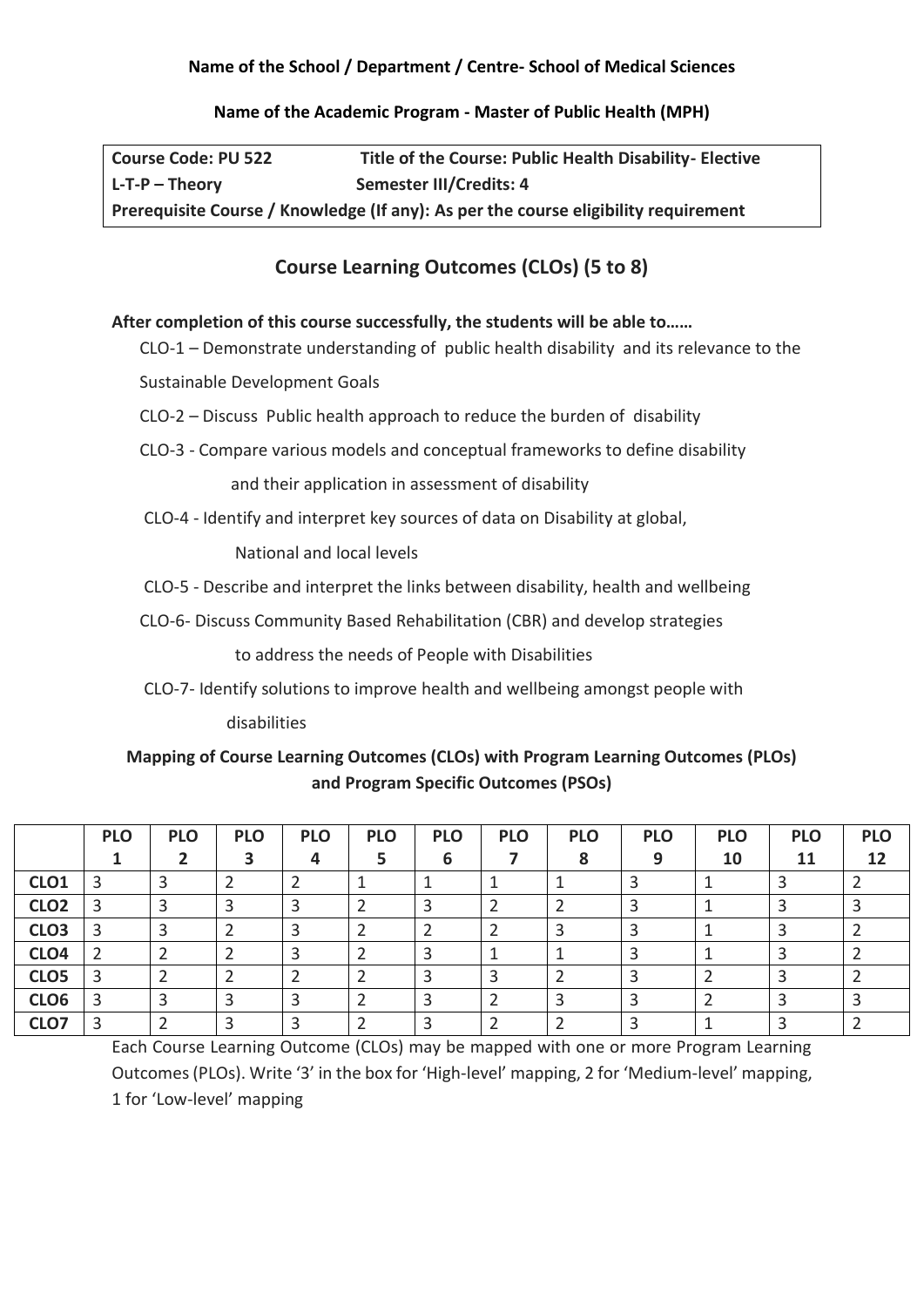#### **Name of the Academic Program - Master of Public Health (MPH)**

## **Detailed Syllabus:**

**Unit 1**: Introduction: Disability, History of Disabilities and Public Health approach to Disability

- Introduction to Public Health Disability
- What is Disability
- How Disability has been perceived through History
- Public Health Approach to Disability

# Unit 2: Defining Disability , Models and conceptual framework of Disability

- Disability facts Globally and within India -
- Definition of Disability and Introduction to Models of Disability
- Different Conceptual frameworks of Disability
- Introduction to different data sources of Disability
- Data sources of Disability

## Unit 3: Epidemiology of Disability

- Introduction to assessing and Diagnosing Disability
- Disability surveys, survey designs, Displaying disability survey data
- Determinants of disability
- Developing preventive strategies
- Disability disparities Disability poverty cycle

# Unit 4: Managing Disability

Community based Rehabilitation and Public Health approach Public resources and services for disabled Disability policy human Rights and Advocacy for disabled , inclusion programs for disabled SWOT analysis on disability services and rights for disabled in India

# **Reference Books:**

- 1. World Health Organization, 2008. *Training Manual on Disability Statistics*. United Nations Publications.
- 2. Marg, S., 2016. Disability statistics.
- 3. World Health Organization, 2002. Towards a common language for functioning, disability, and health: ICF. *The international classification of functioning, disability and health*.
- 4. World Health Organization, 2011. *World report on disability 2011*. World Health Organization.
- 5. Albrecht, G.L., Seelman, K.D. and Bury, M. eds., 2001. *Handbook of disability studies*. Sage Publications.
- 6. Lollar, D.J. and Andresen, E.M. eds., 2010. *Public health perspectives on disability: epidemiology to ethics and beyond*. Springer Science & Business Media.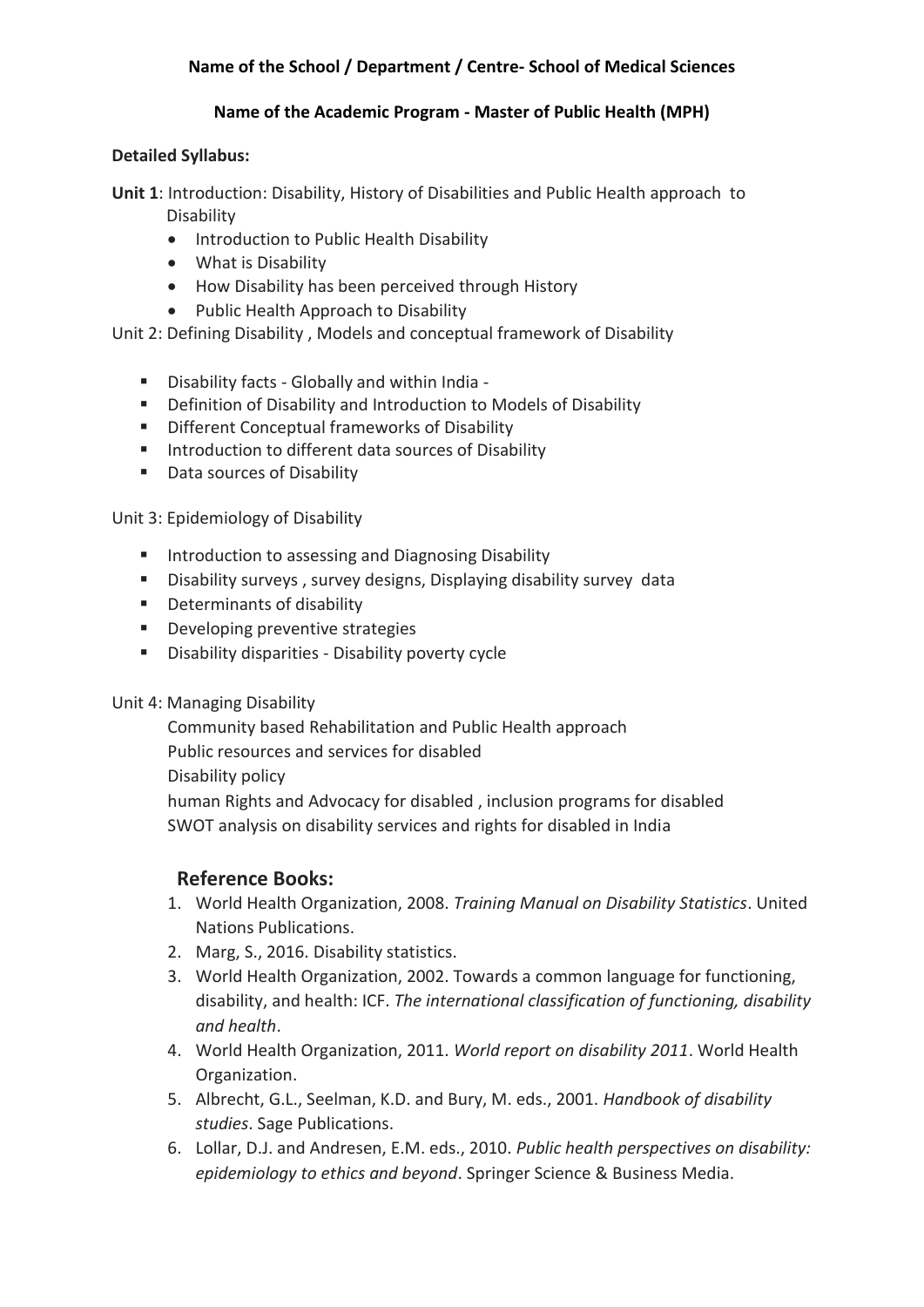#### **Name of the Academic Program - Master of Public Health (MPH)**

| <b>Course Code: PU 501</b>                                                          | <b>Title of the Course: Public Health Nutrition</b> |  |  |  |  |  |
|-------------------------------------------------------------------------------------|-----------------------------------------------------|--|--|--|--|--|
| L-T-P: Theory                                                                       | Semester III/ Credits: 4                            |  |  |  |  |  |
| Prerequisite Course / Knowledge (If any): As per the course eligibility requirement |                                                     |  |  |  |  |  |

# **Course Learning Outcomes (CLOs) (5 to 8)**

# **After completion of this course successfully, the students will be able to……**

- CLO-1. Impart knowledge on the importance of nutrition during life span
- CLO-2. Recognize the importance of macro and micro nutrients and its metabolism
- CLO-3. Compute recommended daily allowances of vitamins and minerals
- CLO-4. Familiarize with the community development programmes in the field of nutrition
- CLO-5. Critically analyze policy implications on nutrition of vulnerable groups

# **Mapping of Course Learning Outcomes (CLOs) with Program Learning Outcomes (PLOs) and Program Specific Outcomes (PSOs)**

|                  | <b>PLO</b> | <b>PLO</b> | <b>PLO</b> | <b>PLO</b> | <b>PLO</b> | <b>PLO</b> | <b>PLO</b> | <b>PLO</b> | <b>PLO</b> | <b>PLO</b> | <b>PLO</b> | <b>PLO</b> |
|------------------|------------|------------|------------|------------|------------|------------|------------|------------|------------|------------|------------|------------|
|                  |            |            |            | Δ          |            | b          |            |            | 9          | 10         | 11         | 12         |
| CLO <sub>1</sub> |            |            |            |            |            |            |            |            |            |            |            |            |
| CLO <sub>2</sub> |            |            |            |            |            |            |            |            |            |            |            |            |
| CLO <sub>3</sub> |            |            |            |            |            |            |            |            |            |            |            |            |
| CLO <sub>4</sub> |            |            |            |            |            |            |            |            |            |            |            |            |
| CLO <sub>5</sub> |            |            |            |            |            |            |            |            |            |            |            |            |

Each Course Learning Outcome (CLOs) may be mapped with one or more Program Learning Outcomes (PLOs). Write '3' in the box for 'High-level' mapping, 2 for 'Medium-level' mapping, 1 for 'Low-level' mapping **Detailed Syllabus:**

# **NUTRITION THROUGH DEVELOPMENTAL STAGES**

UNIT — I Concept of different food groups, Recommended Dietary Allowances for Indians, basis for requirement, computation of allowance. Nutrition in pregnancy- Stages of gestation, maternal physiological adjustments, weight gain during pregnancy and nature of weight gain, nutritional requirements, storage of nutrients, physiological cost of pregnancy, complications of pregnancy.

UNIT — II Nutrition in Lactation - Physiological adjustments during lactation, Hormonal controls and reflex action, lactation in relation to growth and Health of infants,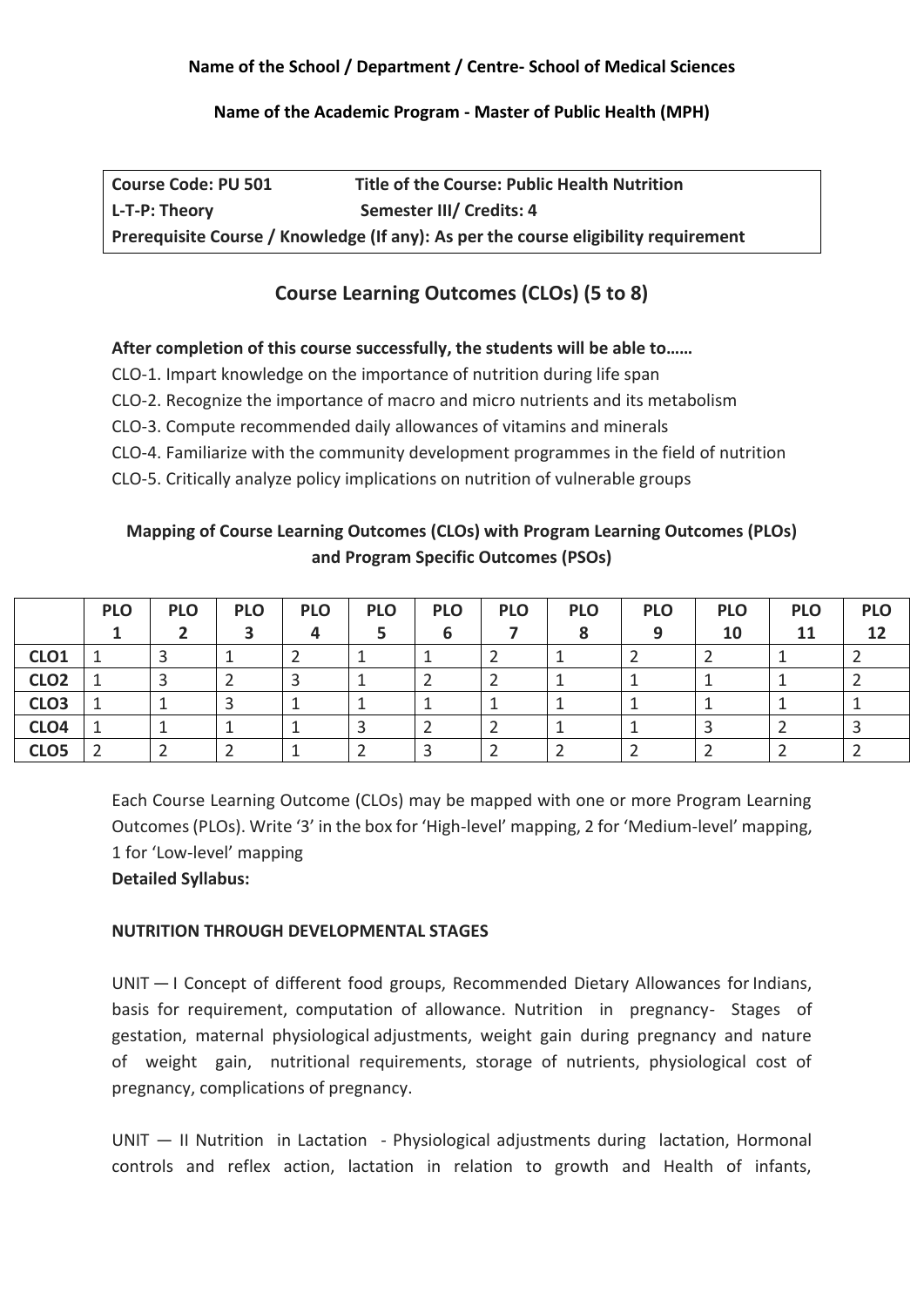#### **Name of the Academic Program - Master of Public Health (MPH)**

physiology of milk production, problems of breast feeding, nutritional components of colostrum and mature milk, special foods during lactation, nutritional requirements during lactation, implications of public health programmes.

UNIT — III Nutrition in infants-rate of growth, weight as the indicator, premature infant feeding premature infants, low birth weight, breast Vs bottle feeding, nutritional allowances, supplementary feeding, weaning foods. Nutrition in preschool children-growth and development of preschool children, prevalence of malnutrition (vitamin A infection, anemic and IDD) in preschool age, food habits nutritional requirements supplementary foods, feeding programmers for preschool children.

UNIT–IV Nutrition in school age-Early and middle childhood physiological development, food habits, nutritional needs and feeding. RDA, foods habits and intervention programmes and its implications. Nutrition during adolescence – Physical growth, physiological and psychological problems associated with pubertal changes, nutritional needs, eating disorders — anorexia, bulimia, adolescent pregnancy and its complications.

UNIT – V Nutrition during adulthood: Nutrition and work efficiency, Basis for requirements, RDA. Nutrition during old age – Physiological and psychological changes during old age. Common health problems, nutritional requirement, modification in diet, feeding in old age.

#### **MICRO AND MACRO-NUTRIENT METABOLISM.**

UNIT I: Energy - Energy content of foods, Energy measurement Direct and indirect calorimetery Energy utilisation in cell, basal metabolism, physical activity, regulator Thermogenesis. Energy requirement, variables which influence the energy requirement, energy balance and control of body weight, the share of three main energy nutrients carbohydrate, protein and fat.

UNIT II: Carbohydrates - Classification, Digestion, Absorption and utilisation of carbohydrates. Dietary Fibre - Definition, Types of fibre in plan food, sources, composition, digestion, Role of dietary fiber in therapeutic nutrition, Effect of fibre in the absorption of different nutrients, effects of over consumption of fibre.

UNIT -III: Protein - Classification of protein and Aminoacids protein synthesis, function, digestion, absorption utilisation, factors affecting protein utilisation, protein requirement, Evaluation of protein quality, protein deficiency, prevalence, cause and treatment, role of animal protein and vegetable protein mixture in compacting malnutrition requirement. Amino acid - classification, requirements balance and imbalance.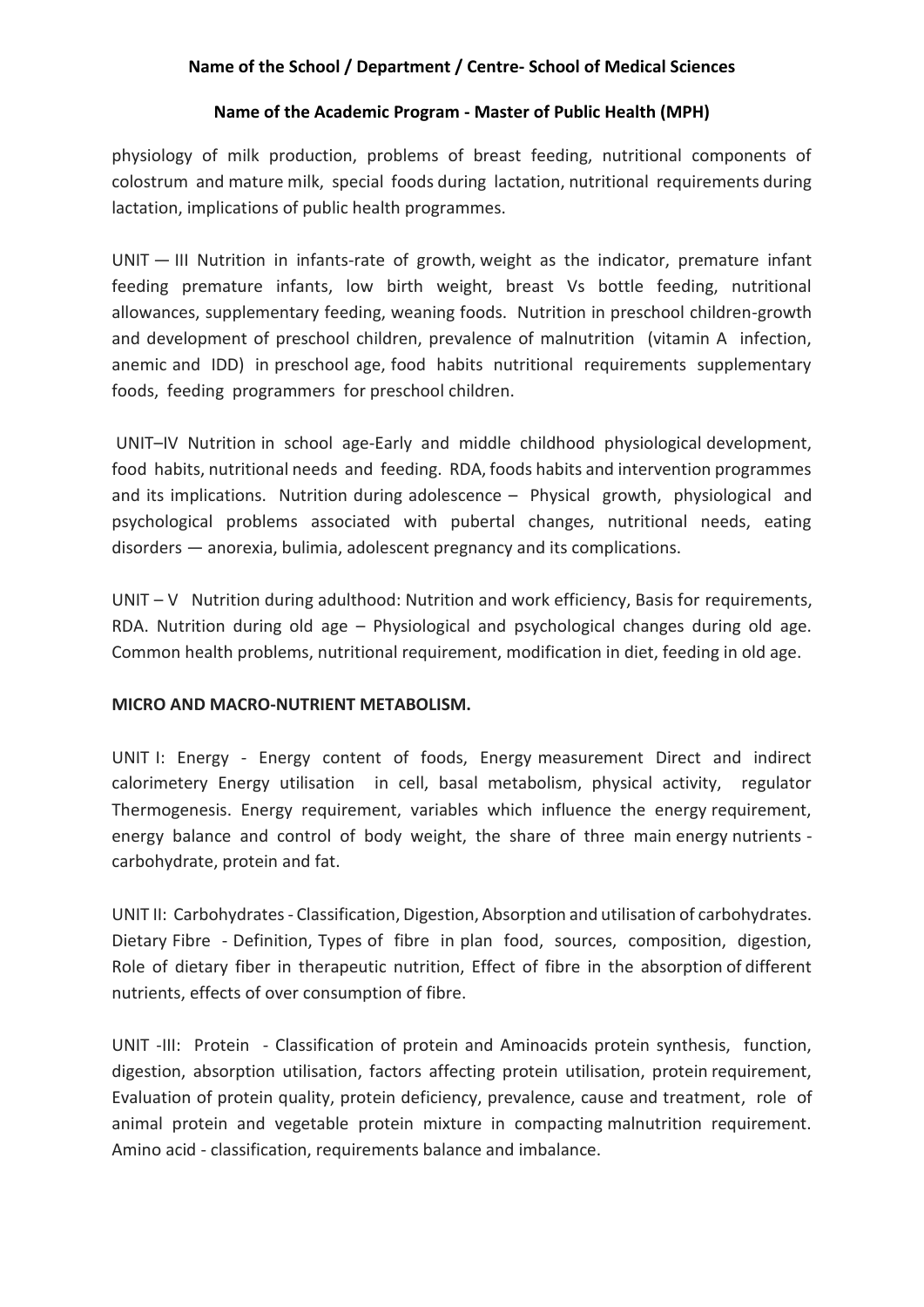#### **Name of the Academic Program - Master of Public Health (MPH)**

UNIT - IV Fats and lipids- Classification of fat and fatty acid, Digestion and absorption of fats, lipid transformation in the liver, lipotrophic factors Deposition of fat in the body, Role of essential fatty acid, effect of deficiency and toxicity, role of fat in the etiology of atheriosclerosis.

UNIT - V Hormone and Nutrient interaction. Interaction over carbohydrates protein and fat metabolism. Nutrition in alcholism- effect of alcohol on digestion and absorption of nutrients alteration of nutrient metabolism and organ damage.

UNIT – VI Micronutrients, their role, deficiencies and programmes for supplementation.

## **COMMUNITY NUTRITION**

UNIT – I Relation of nutrition to development in terms of socio economic, industrial and agricultural development. consequences of malnutrition and prevalence of common nutritional problems - PEM, vitamin A deficiency disease, anemia, iodine deficiency disorders and flurosis, etiological factors leading to malnutrition. Synergism between malnutrition and infection. Measures to overcome

UNIT - II Meaning, nature and importance of nutrition education to the community. Qualities of training workers in nutrition education programmes, integration of nutrition with education and extension work. Methods of education, when to teach, whom to teach. Principles of planning, executing and evaluating nutrition education programmes, problems of nutrition education

UNIT III: Assessment of nutritional status: Direct method - Anthropometry, biochemical biophysical and clinical assessment. Indirect method – Dietary Survey, Vital statistics.

UNIT IV: Nutrition Intervention programmes in India: Genesis objectives and operation of National Anaemia Control. Prophylaxis Programme, National Goitre Control Programme, Vitamin A Prophylaxis Programme, School Lunch Programme,

CMNMP, ICDS, TINP, National Nutrition policy - thrust areas and implementation at national level Impact of national policy on food security. Primary health center (PHC) - Concept, organization, current status in India and delivery of service, Taluk level hospital, employees state insurance (ESI) and immunization.

UNIT- V: National & International organization concerned with food and nutrition - ICMR, NIN, NNMB, CFTRI, DFRL, NIPCCD, ICAR. International organization concerned with food and instuition - FAO, WHO, UNICEF, World Bank, UNESCO.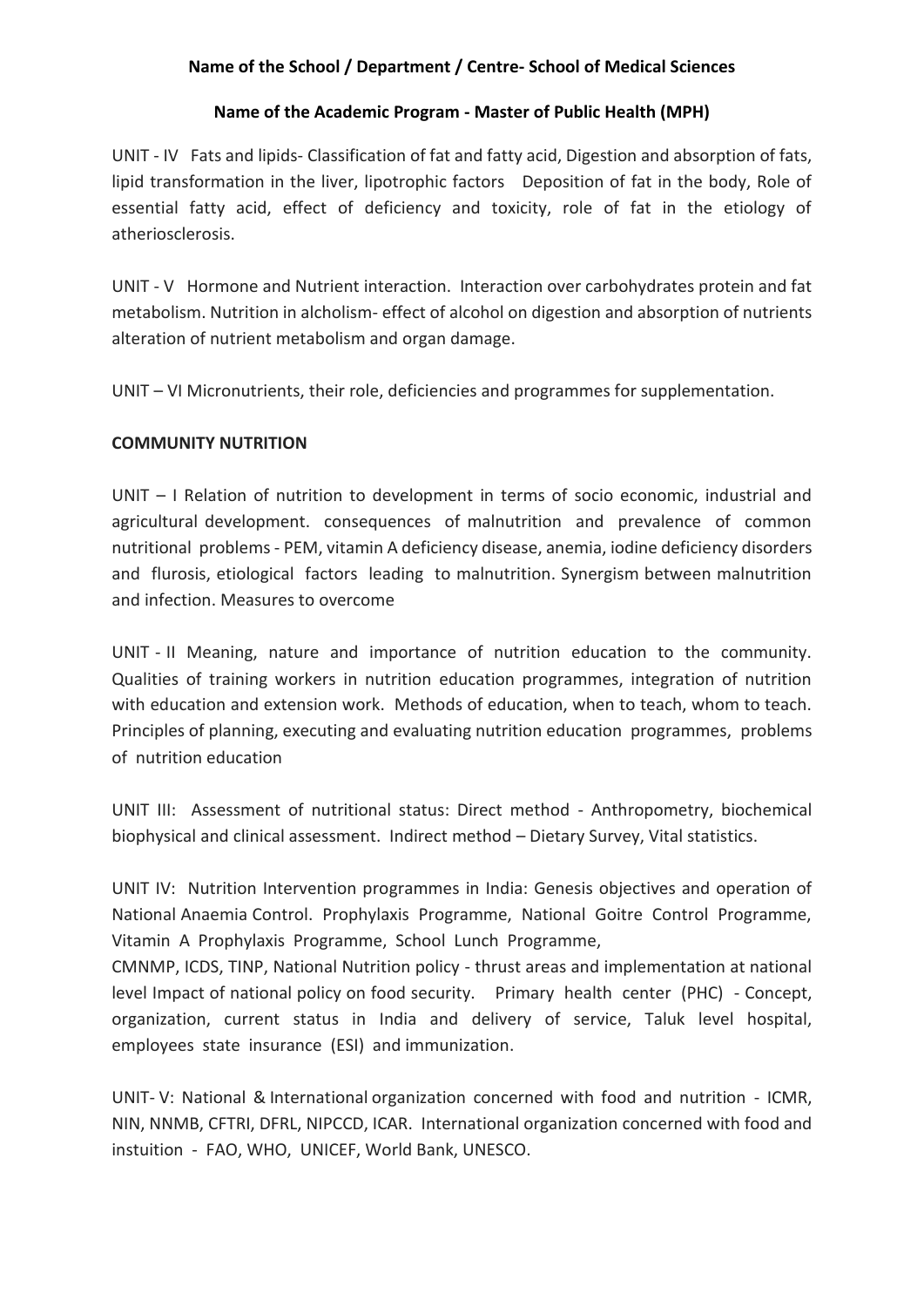#### **Name of the Academic Program - Master of Public Health (MPH)**

#### **Reference Books:**

- 1. Dietary Guidelines for Indians-A Manual, National Institute of Nutrition, Indian Council of Medical Research (ICMR Centenary Year Celebrations)
- 2. Shills, E.M., Olson, A.J and Shike, Lea and Febiger, Modem Nutrition in health and disease.
- 3. Frances, J. Zeman (1983), Nutrition and Dietetics.
- 4. Srilakshmi, B (2003), Dietetics, New age International Pvt. Ltd.
- 5. Srilakshmi, B (2003), Nutrition science, New age International Pvt. Ltd.
- 6. Summerfied (Liane, M), Nutrition, Exercise and Behaviour: An integrated approach to weight management.
- 7. Vidya. C. Bhaskar Rao. D. A Text Book of Nutrition Discovery Publishing House, New Delhi.
- 8. Beaton, GH. & M. C. Henry, E. W (1996) Nutrition: A Comprehensive Treatise. Vol III Academic Press, New York.
- 9. Bandilla R. K. (1992) food problems in India. Ashish publishing House.
- 10. Water Low J. C (1992) Protein in Energy Malnutrition Edward Arnold, London. 23
- 11. Vinodini Reddy., Pralhad Raj., Gowrinath sastry, J find Kashinath, K.C. (1993), Nutrition Trends in India, NIN, Hyderabad.
- 11. Park and park (2018), Text book of preventive and social medicine, Banarsidas published by Jabalpur.
- 12. Jellifee, D.D and Pathes (1989), Assessment of Nutritional status of community, WHO, Geneva.
- 13. Proceeding of the Nutrition society of India (1999), Vol (35,42,43,44,46 and 47), NIN, Hyderabad.
- 14. Sarah Gopalan (1996),Towards better Nutrition for women and children problems and programmes, Development of women and child development Government of India.
- 15. Bagehi, K (1987), Evaluation of nutrition education nutrition monitoring and assessment, Editors - Gopaldas, T and Seshadris, Oxford University press, 30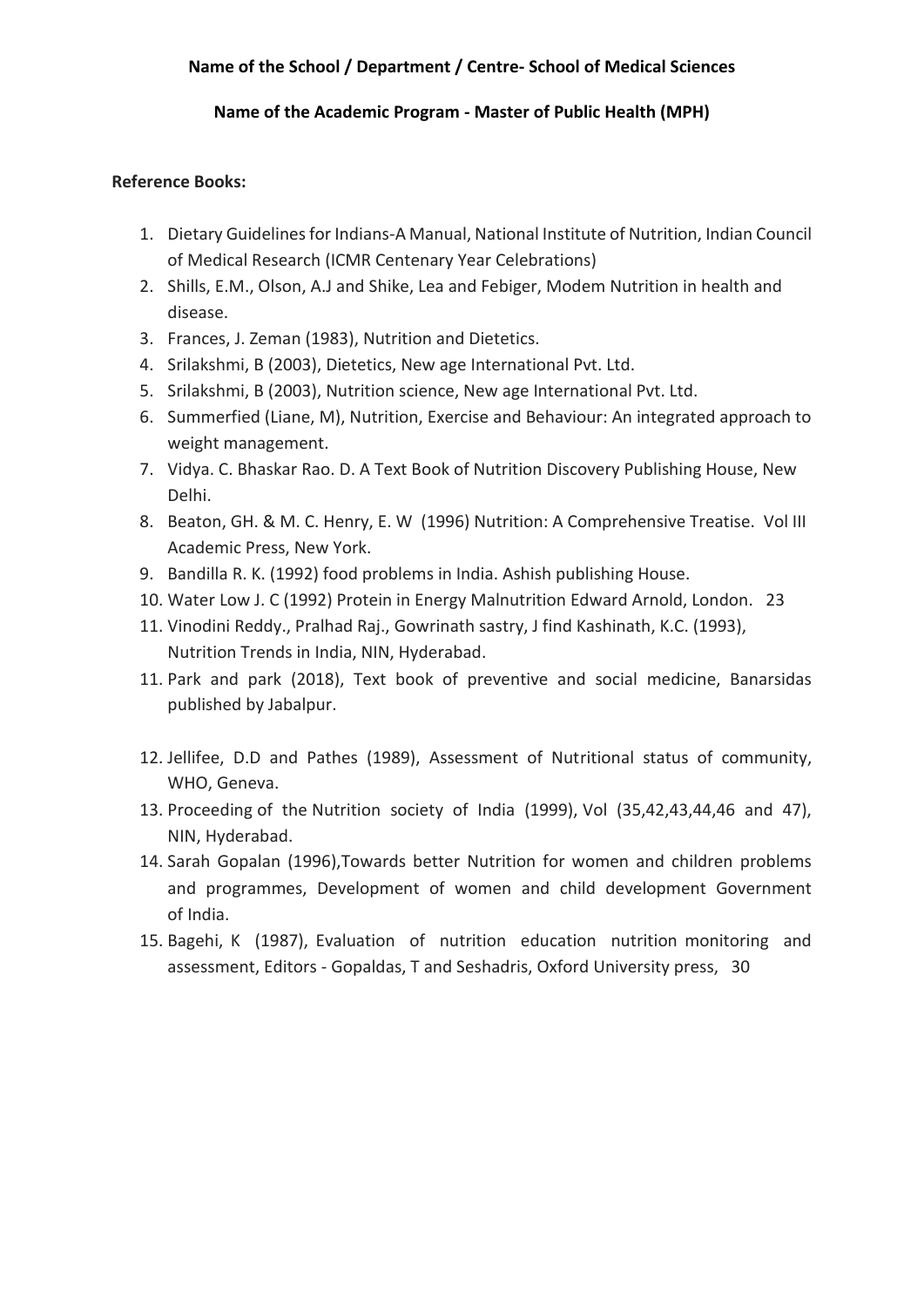#### **Name of the Academic Program - Master of Public Health (MPH)**

**Course Code: PU578 Title of the Course: NCD Epidemiology- Elective** L-T-P: Theory Semester IV/ Credits: 2 **Prerequisite Course / Knowledge (If any): Basic Epidemiology**

# **Course Learning Outcomes (CLOs) (5 to 8)**

## **After completion of this course successfully, the students will be able to……**

CLO-1: discuss the global burden of the most common non-communicable chronic diseases.

CLO-2: Explain the ways in which global and population level forces are shaping the distribution of risk factors and disease occurrence.

CLO-3: Explain the impact of diet and exercise on the global burden of noncommunicable diseases.

CLO-4: evaluate Critically secular and geographic trends in common NCDs, the

causes of these trends and their contribution to overall disease burden

CLO-5: discuss the approaches to the surveillance, prevention and control of the

most common chronic diseases.

# **Mapping of Course Learning Outcomes (CLOs) with Program Learning Outcomes (PLOs) and Program Specific Outcomes (PSOs)**

|                  | <b>PLO</b> | <b>PLO</b> | <b>PLO</b> | <b>PLO</b> | <b>PLO</b> | <b>PLO</b> | <b>PLO</b> | <b>PLO</b> | <b>PLO</b> | <b>PLO</b> | <b>PLO</b> | <b>PLO</b> |
|------------------|------------|------------|------------|------------|------------|------------|------------|------------|------------|------------|------------|------------|
|                  |            |            |            | 4          |            | 6          |            |            | $\Omega$   | 10         | 11         | 12         |
| CLO <sub>1</sub> | 3          |            |            |            |            |            |            |            |            |            |            |            |
| CLO <sub>2</sub> |            |            |            |            |            |            |            |            |            |            |            |            |
| CLO <sub>3</sub> | 3          |            |            |            |            |            |            |            |            |            |            |            |
| CLO <sub>4</sub> | 3          |            |            |            |            |            |            |            |            |            |            |            |
| CLO <sub>5</sub> | 3          |            |            |            | っ          |            |            |            |            |            |            |            |

Each Course Learning Outcome (CLOs) may be mapped with one or more Program Learning Outcomes (PLOs). Write '3' in the box for 'High-level' mapping, 2 for 'Medium-level' mapping, 1 for 'Low-level' mapping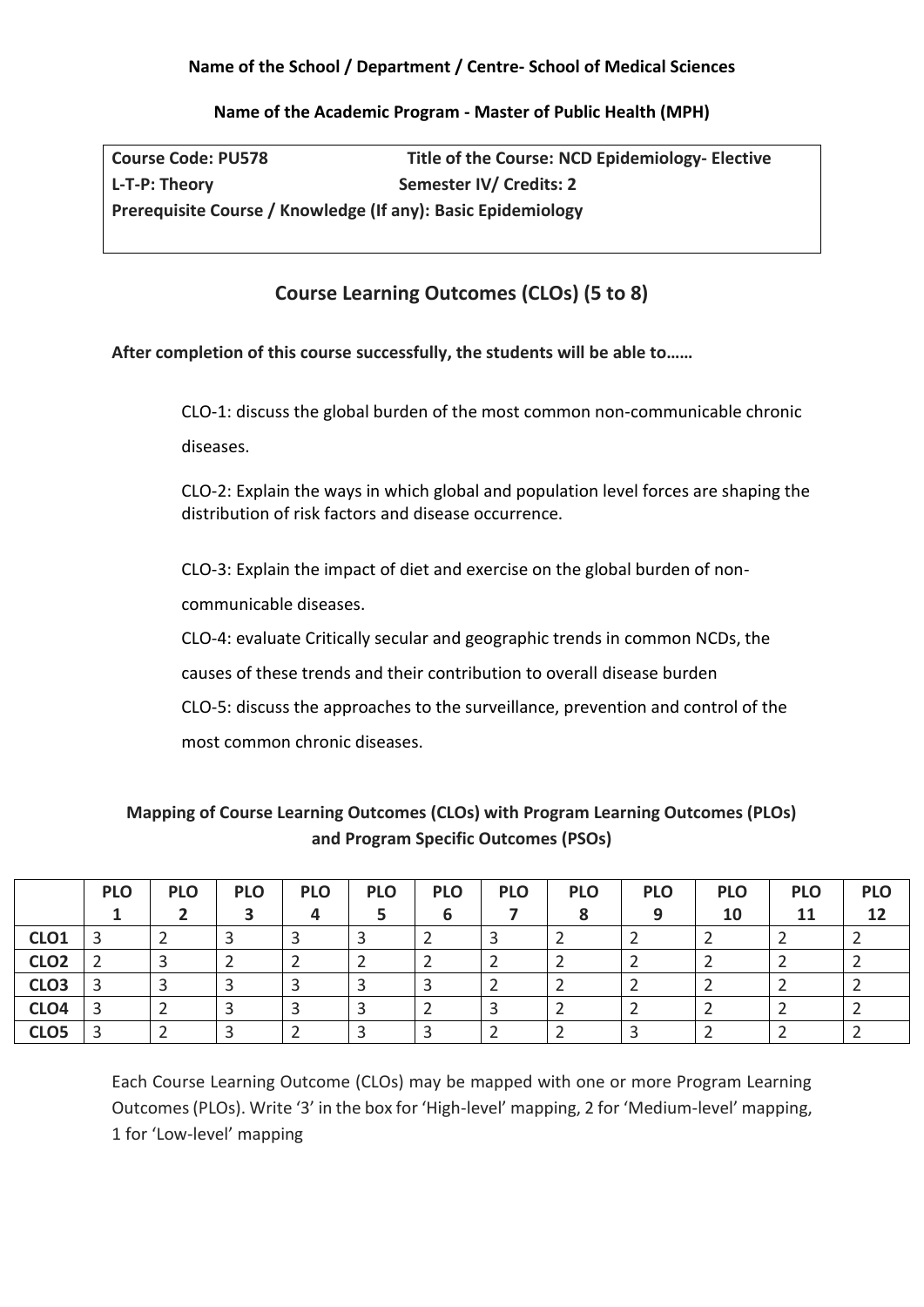## **Name of the Academic Program - Master of Public Health (MPH)**

**Detailed Syllabus:**

**Unit 1:** Introduction to NCD Epidemiology.

**Unit 2:** Overview of NCDs and its Risk Factors

**Unit 3:** Cardiovascular diseases (CHD, HTN, Stroke and RHD)

**Unit 4**: Type 2 diabetes and Obesity

**Unit 5:** Cancer epidemiology

**Unit 6:** Blindness and NPCB

**Unit 7: Accidents and Injuries** 

**Unit 8:** Mental health (Depressive disorder and schizophrenia)

**Unit 9:** Emerging issues and ongoing challenges of non-communicable diseases

**Unit 10:** National Programme for prevention and control of Cancer, Diabetes, Cardiovascular diseases and stroke (NPCDCS)

**Unit 11**: COPD and Chronic Kidney Disease (CKD)

#### **Reference Books:**

- 1. Park's Textbook of Preventive and Social Medicine.
- 2. Jugal Kishore. Textbook of National Health Programmes: National Policies & Legislation related to Health.
- 3. CDC Global Health protection NCD Training Modules.
- 4. WHO NCD steps questionnaire (http://www.who.int/ncds/surveillance/steps/instrument/en/)
- 5. NPCDCS National Health Programmes in India- [\(https://www.nhp.gov.in/national](https://www.nhp.gov.in/national-programme-for-prevention-and-control-of-c_pg)[programme-for-prevention-and-control-of-c\\_pg\)](https://www.nhp.gov.in/national-programme-for-prevention-and-control-of-c_pg)
- 6. GBD 2015 Risk Factors Collaborators. Global, regional, and national comparative risk assessment of 79 behavioural, environmental and occupational, and metabolic risks or clusters of risks, 1990–2015: a systematic analysis for the Global Burden of Disease Study 2015. Lancet, 2016; 388(10053):1659-1724
- 7. WHO Global Action Plan for the Prevention and control of NCD 2013- 2020
- 8. WHO Package of Essential NCD interventions for primary health care in low resource settings.

…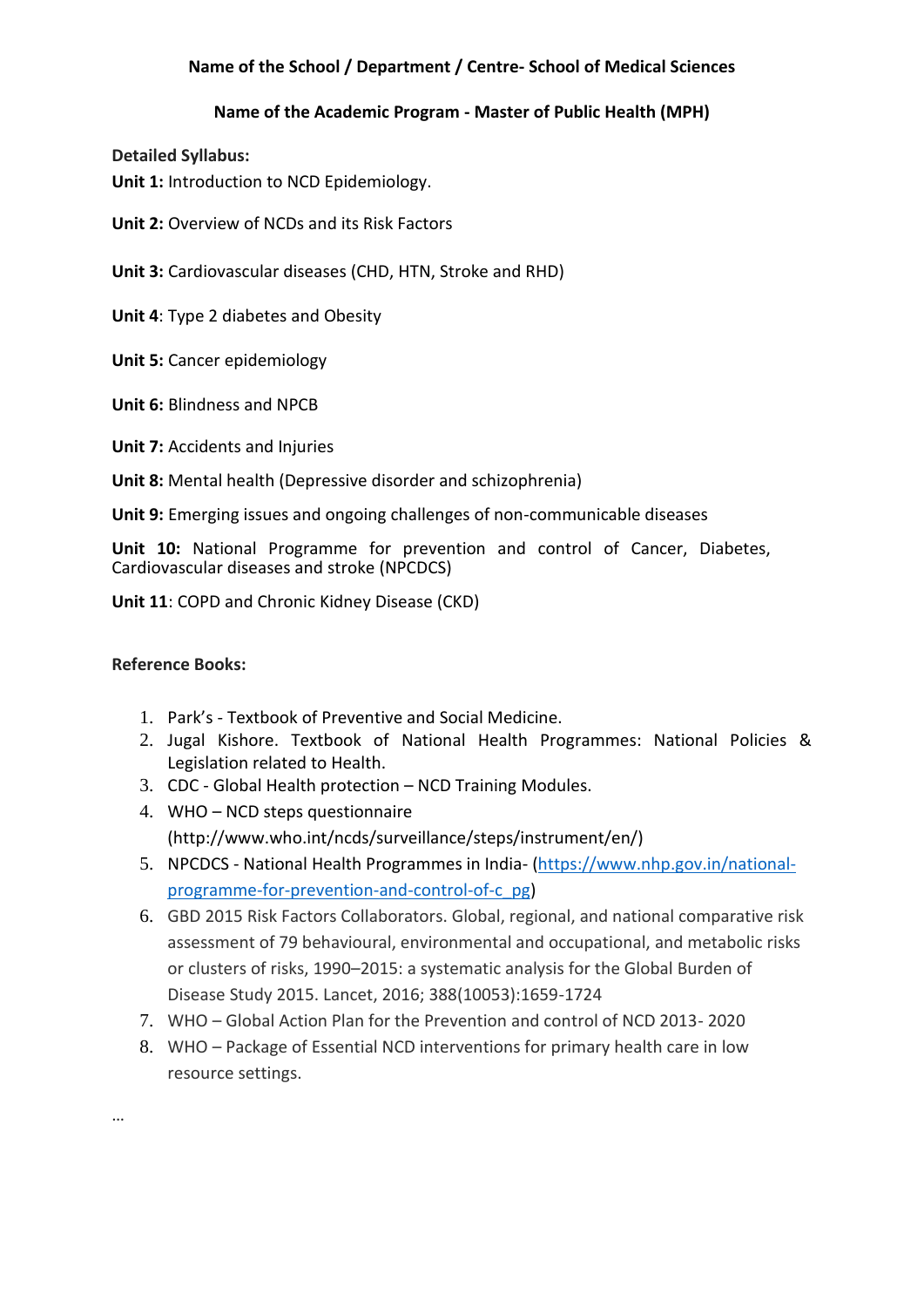#### **Name of the Academic Program - Master of Public Health (MPH)**

| <b>Course Code:</b> | Title of the Course: Disaster Management- Elective                                  |
|---------------------|-------------------------------------------------------------------------------------|
| L-T-P: Theory       | <b>Credits: 2</b>                                                                   |
|                     | Prerequisite Course / Knowledge (If any): As per the course eligibility requirement |

# **Course Learning Outcomes (CLOs) (5 to 8)**

**After completion of this course successfully, the students will be able to……**

CLO-1: demonstrate basic conceptual understanding of disasters and its relationships with development.

CLO-2: discuss the approaches of Disaster Risk Reduction (DRR) and the relationship

between vulnerability, disasters, disaster prevention and risk reduction.

CLO-3: explain Medical and Psycho-Social Response to Disasters.

CLO-4: suggest measures to prevent and control Public Health consequences of Disasters CLO-5: demonstrate skills to respond to disasters.

CLO-6: identify International Agencies in Disasters Management for international cooperation.

# **Mapping of Course Learning Outcomes (CLOs) with Program Learning Outcomes (PLOs) and Program Specific Outcomes (PSOs)**

|                  | <b>PLO</b> | <b>PLO</b> | <b>PLO</b> | <b>PLO</b> | <b>PLO</b> | <b>PLO</b> | <b>PLO</b> | <b>PLO</b> | <b>PLO</b> | <b>PLO</b> | <b>PLO</b> | <b>PLO</b> |
|------------------|------------|------------|------------|------------|------------|------------|------------|------------|------------|------------|------------|------------|
|                  |            |            |            |            |            | 6          |            | $\bullet$  | a          | 10         | 11         | 12         |
| CLO <sub>1</sub> |            |            |            |            |            |            |            |            |            |            |            |            |
| CLO <sub>2</sub> |            |            |            |            |            |            |            |            |            |            |            |            |
| CLO <sub>3</sub> |            |            |            |            |            |            |            |            |            |            |            |            |
| CLO <sub>4</sub> |            |            |            |            |            |            |            |            |            |            |            |            |
| CLO <sub>5</sub> |            | Э          |            |            |            |            |            |            |            |            |            |            |
| CLO <sub>6</sub> |            |            |            |            |            |            |            |            |            |            |            |            |

Each Course Learning Outcome (CLOs) may be mapped with one or more Program Learning Outcomes (PLOs). Write '3' in the box for 'High-level' mapping, 2 for 'Medium-level' mapping, 1 for 'Low-level' mapping

**Detailed Syllabus: Unit 1: Introduction to disaster**

**Unit 2: Approaches to Disaster Risk Reduction**

**Unit 3: Principles of Disaster Medical Management**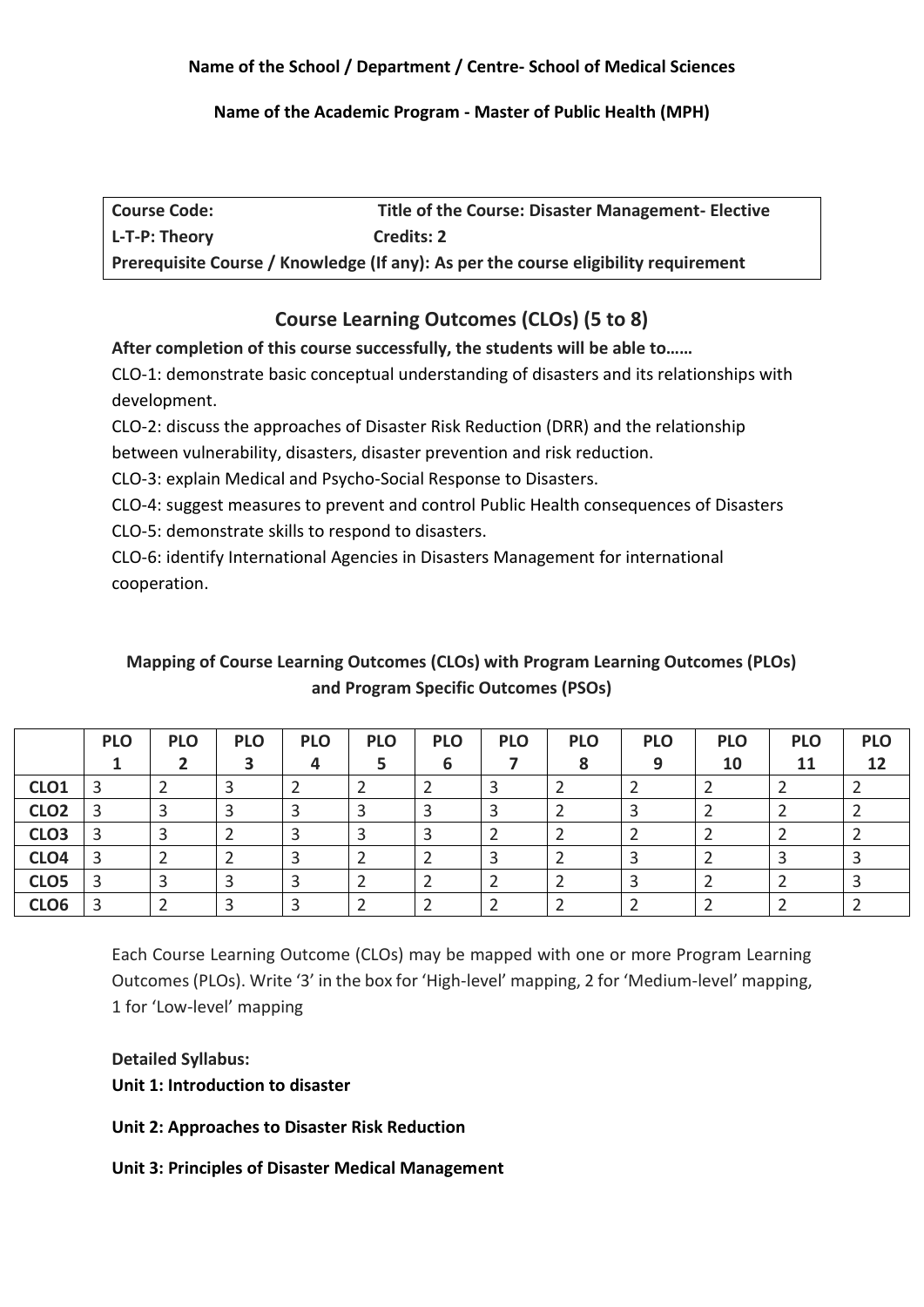### **Name of the Academic Program - Master of Public Health (MPH)**

## **Unit 4: Public Health Response and International Cooperation**

#### **Unit 5: International Agencies in Disaster Management**

**Unit 6: Disaster risk management in India**

**Reference Books:**

- 1. Park's Textbook of Preventive and Social Medicine.
- 2. Jugal Kishore. Textbook of National Health Programmes: National Policies & Legislation related to Health.
- 3. Disaster Management Guidelines. GOI-UNDP Disaster Risk Reduction Programme (2009-2012).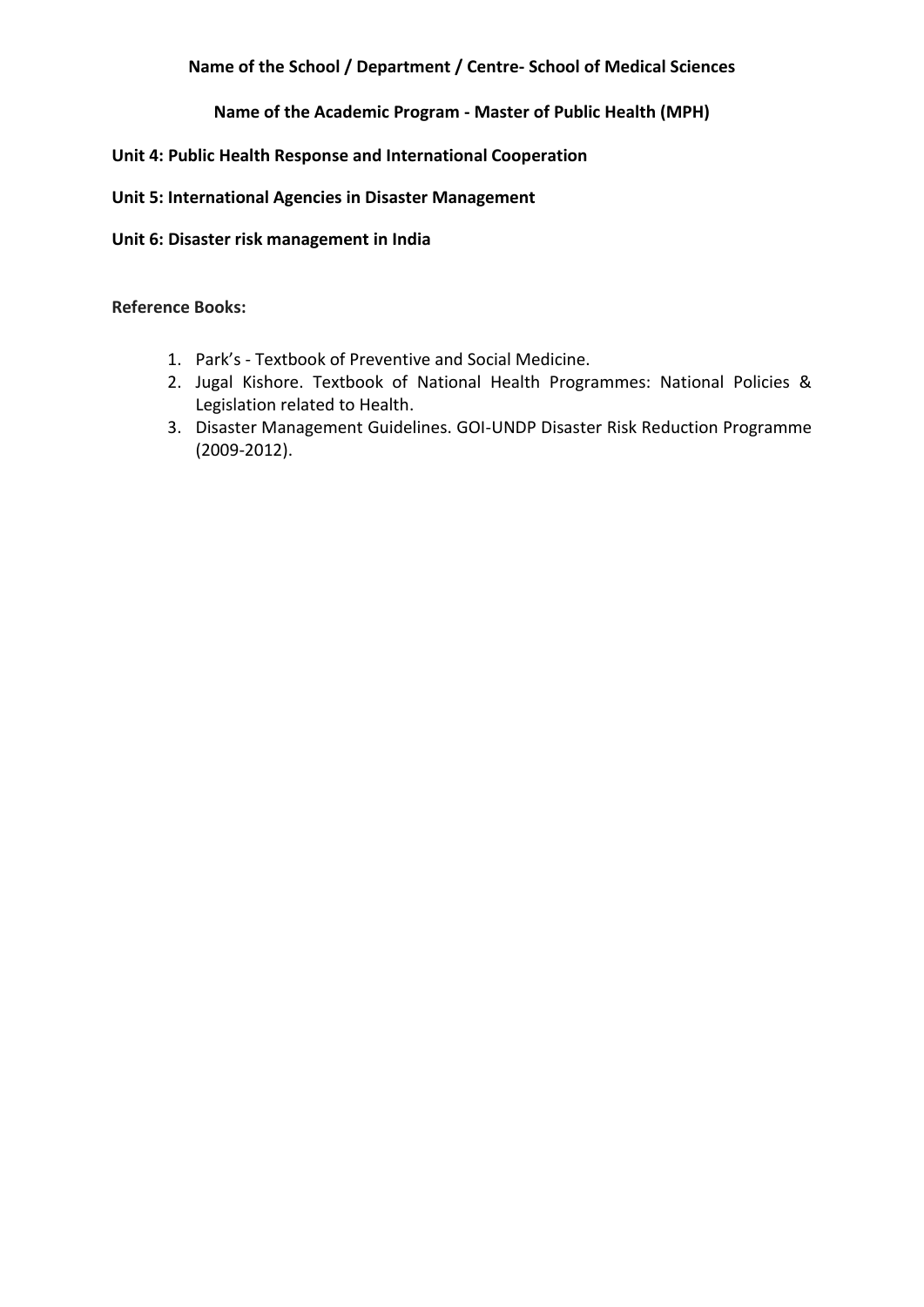### **Name of the Academic Program - Master of Public Health (MPH)**

**Course Code: PU573 Title of the Course: Maternal and Child Health- Elective**  L-T-P: Theory **Credits: 4 Prerequisite Course / Knowledge (If any): As per the course eligibility requirement**

# **Course Learning Outcomes (CLOs) (5 to 8)**

# **After completion of this course successfully, the students will be able to……**

CLO-1 Explain the evolution of MCH Programs in India

CLO-2 Apply various advocacy methods to promote maternal and child health services

CLO-3 Identify the impact of improved MCH management skills on programmatic outcomes

CLO-4 Outline the management aspects relevant to various levels of functioning in MCH

CLO-5 Perform an evaluation of the MCH programmatic activities in their area

CLO-6 Illustrate successful MCH interventions using intersectoral coordination, collaboration

and Public private partnership

CLO-7 Appreciate the ethical issues related to RMNCH+A

# **Mapping of Course Learning Outcomes (CLOs) with Program Learning Outcomes (PLOs) and Program Specific Outcomes (PSOs)**

|                  | <b>PLO</b> | <b>PLO</b> | <b>PLO</b> | <b>PLO</b> | <b>PLO</b> | <b>PLO</b> | <b>PLO</b> | <b>PLO</b> | <b>PLO</b> | <b>PLO</b> | <b>PLO</b> | <b>PLO</b> |
|------------------|------------|------------|------------|------------|------------|------------|------------|------------|------------|------------|------------|------------|
|                  |            |            |            |            |            | 6          |            |            | 9          | 10         | 11         | 12         |
| CLO <sub>1</sub> |            |            |            |            |            |            |            |            |            |            |            |            |
| CLO <sub>2</sub> |            |            |            |            |            |            |            |            |            |            |            |            |
| CLO <sub>3</sub> |            |            |            |            |            |            |            |            |            |            |            |            |
| CLO <sub>4</sub> |            |            |            |            |            |            |            |            |            |            |            |            |
| CLO <sub>5</sub> |            |            |            |            |            |            |            |            |            |            |            |            |
| CLO <sub>6</sub> |            |            |            |            |            |            |            |            |            |            |            |            |
| CLO7             | ͻ          |            |            |            |            |            |            |            |            |            |            |            |

Each Course Learning Outcome (CLOs) may be mapped with one or more Program Learning Outcomes (PLOs). Write '3' in the box for 'High-level' mapping, 2 for 'Medium-level' mapping, 1 for 'Low-level' mapping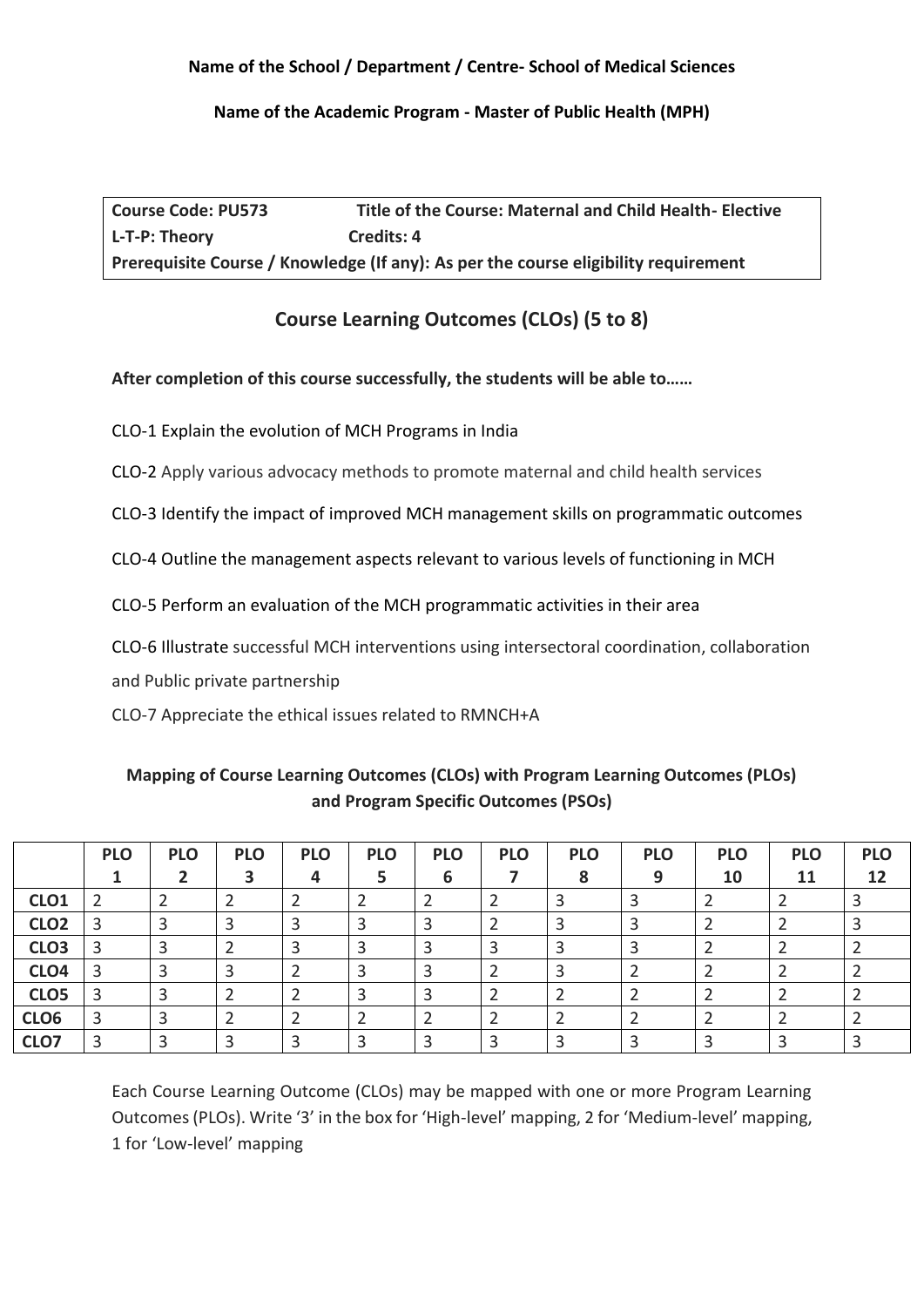### **Name of the Academic Program - Master of Public Health (MPH)**

#### **Detailed Syllabus:**

- Unit 1: History of Maternal and Child health Programs in India
- Unit 2: Scope & Functions of RCH programs
- Unit 3: Maternal Mortality: Maternal death audits
- Unit 4: Access and utilization of health care under RMNCH+A
- Unit 5: Components of adolescent care under RMNCH+A
- Unit 6: RMNCH+A for vulnerable groups
- Unit 7: Infant Mortality
- Unit 8: Neonatal health
- Unit 9: Supportive supervision and monitoring in RMNCH+A
- Unit 10: Quality of Care in MCH

#### **References:**

- 1. Jugal Kishore. National Health Programmes: National Policies & Legislation related to Health. 7th Edition, 2005
- 2. IMNCI-Module No. 1-9 (UNICEF-India)
- 3. State & National PIP documents of RCH-II (Government of India)
- 4. A Strategic Approach to Reproductive, Maternal, Newborn, Child and Adolescent Health (RMNCH+A) in India. Ministry of Health & Family Welfare Government of India February 2013
- 5. Revised operating manual for preparation and monitoring of RCH-II & immunization component of NRHM state programme implementation plans (PIPs). Ministry of Health & Family Welfare Government of India. November 2010
- 6. Guidelines for Preparation of Annual Programme Implementation Plan National Rural Health Mission. 2018-2019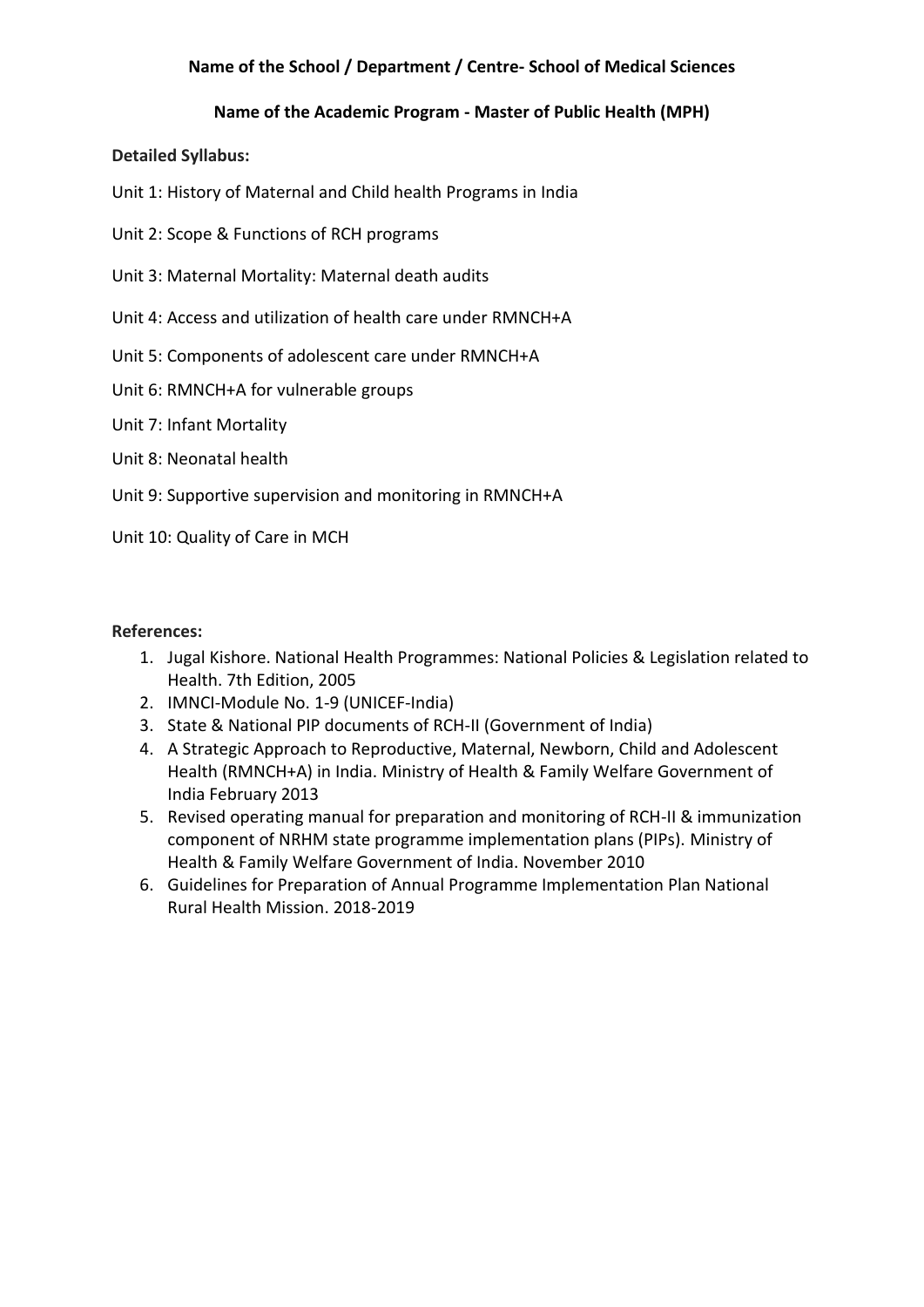#### **Name of the Academic Program - Master of Public Health (MPH)**

| <b>Course Code: PU 571</b>                                                          | Title of the Course: Health Project Management - Elective |  |  |  |  |  |  |
|-------------------------------------------------------------------------------------|-----------------------------------------------------------|--|--|--|--|--|--|
| $L$ -T-P – Theory                                                                   | Semester IV/Credits: 4                                    |  |  |  |  |  |  |
| Prerequisite Course / Knowledge (If any): As per the course eligibility requirement |                                                           |  |  |  |  |  |  |

# **Course Learning Outcomes (CLOs) (5 to 8)**

**After completion of this course successfully, the students will be able to……**

- CLO1: Understand the difference between project, program and portfolio;
- CLO2: Understand the Project Cycle Management approach;
- CLO3: Develop the capacity to undertake a pre-project analysis;
- CLO4: Get an overview of project planning tools and its use;
- CLO5: Develop the skills for project implementation
- CLO6: Undertake project monitoring, evaluation, impact assessment
- CLO7: Be sensitized to concepts of sustainability of health care.

# **Mapping of Course Learning Outcomes (CLOs) with Program Learning Outcomes (PLOs) and Program Specific Outcomes (PSOs)**

|                  | <b>PLO</b>     | <b>PLO</b>     | <b>PLO</b>              | <b>PLO</b>   | <b>PLO</b>     | <b>PLO</b>     | <b>PLO</b>     | <b>PLO</b>     | <b>PLO</b>   | <b>PLO</b>   | <b>PLO</b>     | <b>PLO</b>     |
|------------------|----------------|----------------|-------------------------|--------------|----------------|----------------|----------------|----------------|--------------|--------------|----------------|----------------|
|                  | 1              | $\overline{2}$ | $\overline{\mathbf{3}}$ | 4            | 5              | 6              | 7              | 8              | 9            | 10           | 11             | 12             |
| CLO <sub>1</sub> | $\overline{3}$ | $\overline{3}$ | $\overline{3}$          | $\mathbf{1}$ | $\mathbf{1}$   | 3              | 3              | 3              | $\mathbf{1}$ | $\mathbf{1}$ | $\mathbf 1$    | $\overline{3}$ |
| CLO <sub>2</sub> | $\overline{3}$ | $\overline{3}$ | 3                       | 1            | $\overline{3}$ | $\overline{3}$ | 3              | $\overline{3}$ | 1            | 3            | $\overline{2}$ | 3              |
| CLO <sub>3</sub> | 3              | 3              | 3                       | 1            | 3              | 3              | 3              | 3              | 1            | 3            | $\overline{2}$ | 3              |
| CLO <sub>4</sub> | $\overline{3}$ | $\overline{3}$ | 3                       | 1            | $\overline{3}$ | 3              | 3              | 3              | 1            | 3            | $\overline{2}$ | $\mathbf{3}$   |
| CLO <sub>5</sub> | $\mathbf{3}$   | 3              | 3                       | $\mathbf{1}$ | $\overline{3}$ | 3              | $\overline{3}$ | $\overline{3}$ | $\mathbf{1}$ | 3            | $\overline{2}$ | $\mathbf{3}$   |
| CLO6             | $\overline{2}$ | $\overline{2}$ | $\overline{2}$          | 1            | $\overline{3}$ | $\overline{2}$ | $\overline{2}$ | $\overline{2}$ | $\mathbf{1}$ | 3            | $\overline{2}$ | 3              |
| CLO7             | 3              | 3              | 3                       | 3            | 1              | $\overline{3}$ | 3              | 3              | 3            | $\mathbf{1}$ | $\mathbf{1}$   | 3              |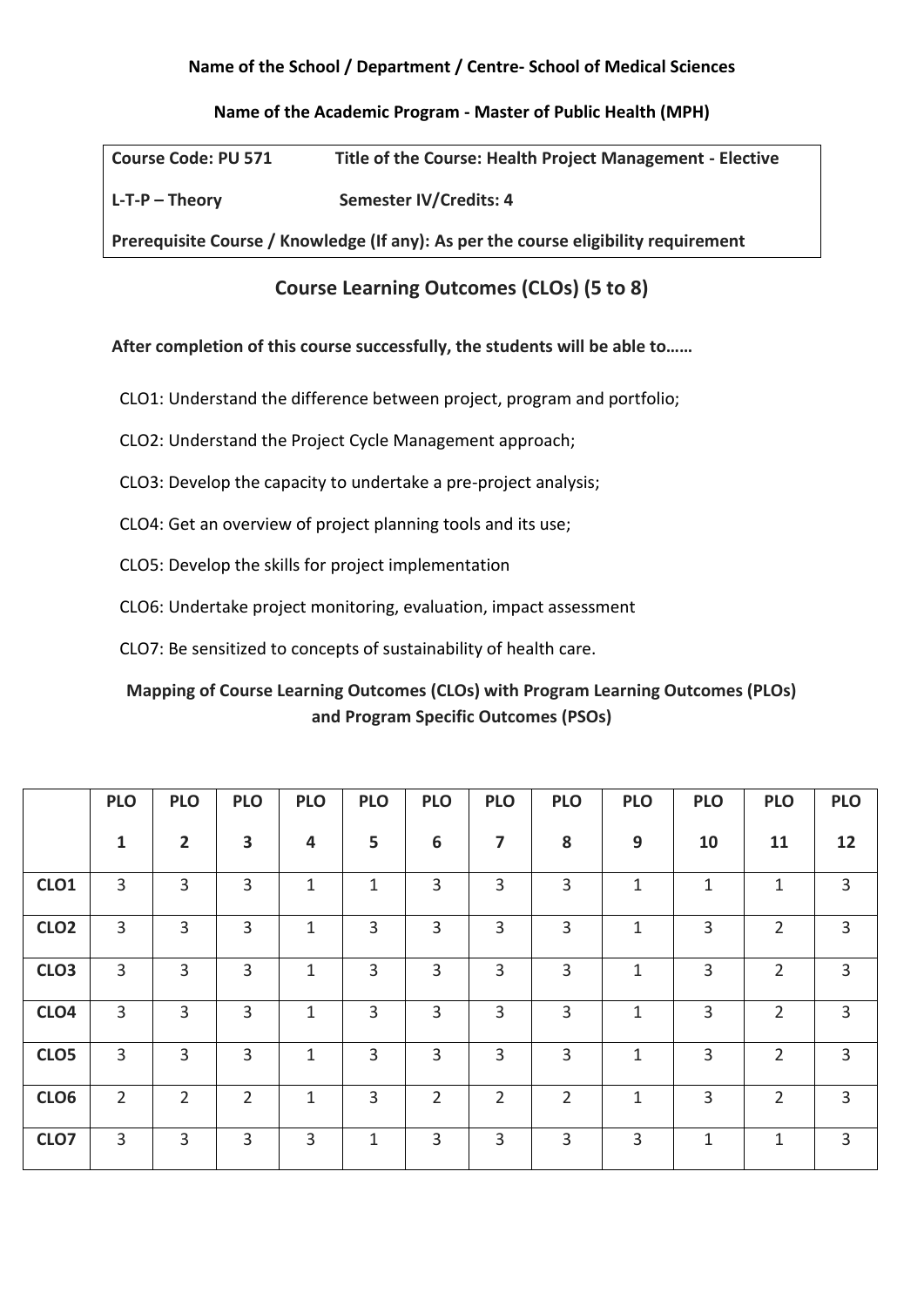#### **Name of the Academic Program - Master of Public Health (MPH)**

Each Course Learning Outcome (CLOs) may be mapped with one or more Program Learning Outcomes (PLOs). Write '3' in the box for 'High-level' mapping, 2 for 'Medium-level' mapping, 1 for 'Low-level' mapping

## **Detailed Syllabus:**

**Unit 1:** Introducing the project cycle.

**Unit 2:** Assessing needs - covering participatory needs assessment, techniques and community involvement.

**Unit 3:** Planning the project - covering definition of project aims and objectives, tasks involved in project planning, and sequence of events.

**Unit 4:** Implementing and monitoring the project - covering an introduction to monitoring, and exploration of the role of on-going monitoring in adjusting and refining projects.

**Unit 5:** Evaluating the project - - covering an introduction to evaluation, interpretation of data, and exploration of reactions to evaluation processes.

**Unit 6:** Developing Objectives and indicators for M&E, Quantitative and qualitative indicators - Characteristics of indicators, linking indicators to Plans

**Unit 7:** The nuts and bolts of a Health Management Information System (HMIS) and its use in monitoring, Use of computers in HMIS, HMIS architecture, Informatics System Evaluation/ Socio Technical issues

**Unit 8:** Learning from the project and evolving - Covering organizational learning, negative impact of failure to learn.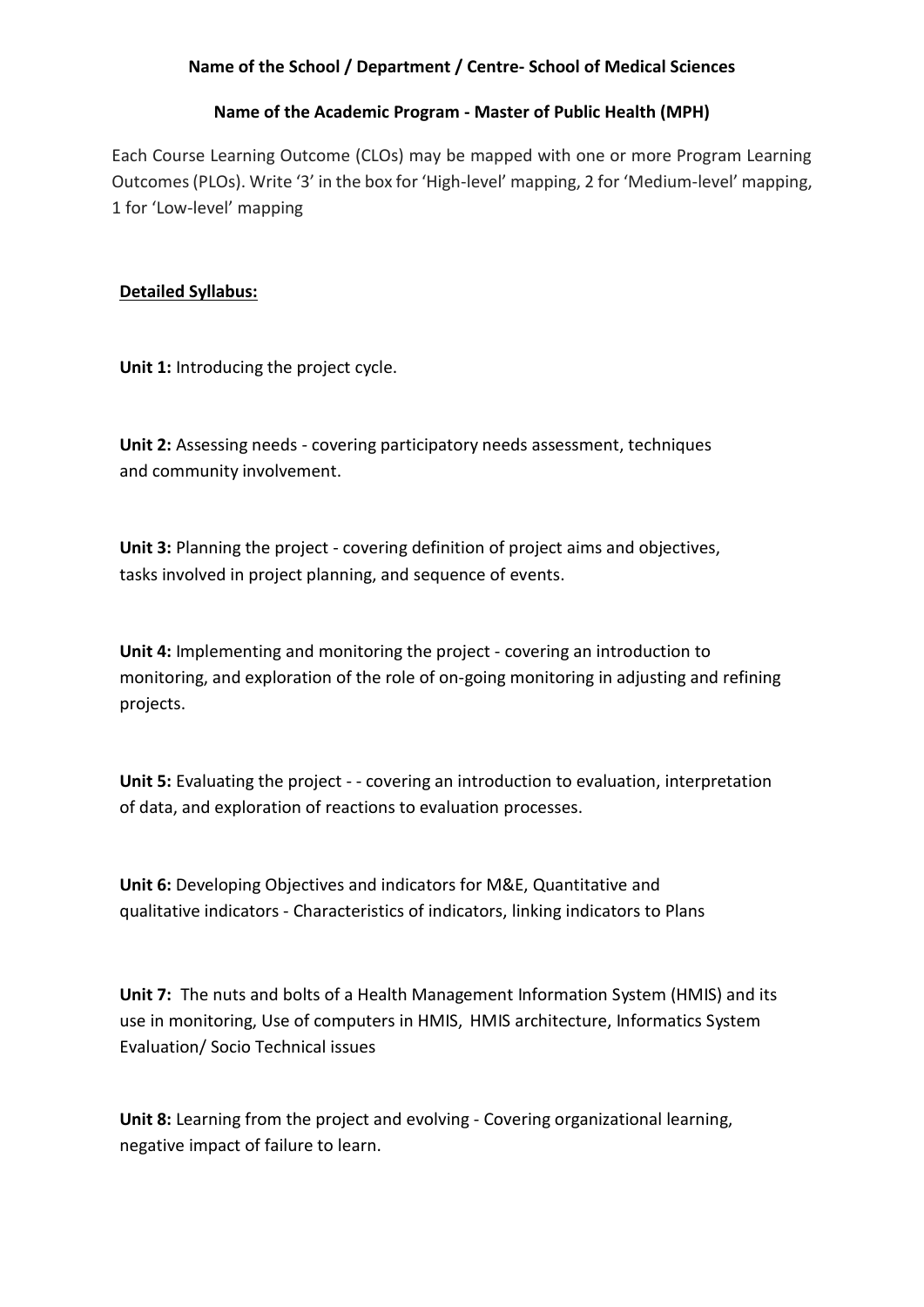**Name of the Academic Program - Master of Public Health (MPH)**

**Unit 9:** Management of the project cycle - covering issues of organizational structure, and roles and responsibilities including summarizing a project.

**Unit 10:** Sustaining a project.

#### **Reference Books:**

- 1. EUROPEAN COMMISSION JOINT RELEX SERVICE FOR THE MANAGEMENT OF COMMUNITY AID TO NON-MEMBER COUNTRIES (SCR), Resources, relations with the other institutions, evaluation, and information, Evaluation, Version 1.0, May 1999 – Project Cycle Management – Training handbook.
- 2. Centers for Disease Control and Prevention, 1999. *Framework for Program Evaluation in Public Health*. Atlanta, Georgia: Centers for Disease Control and Prevention.
- 3. Project Management for Healthcare. David Shirley. April 25, 2011 by CRC Press ISBN 9781439819531
- 4. Cook, T.D. and Campbell, D.T, 1979. *Quasi-Experimentation: Design and analysis issues for field settings.* Boston, MA: Houghton Mifflin Company.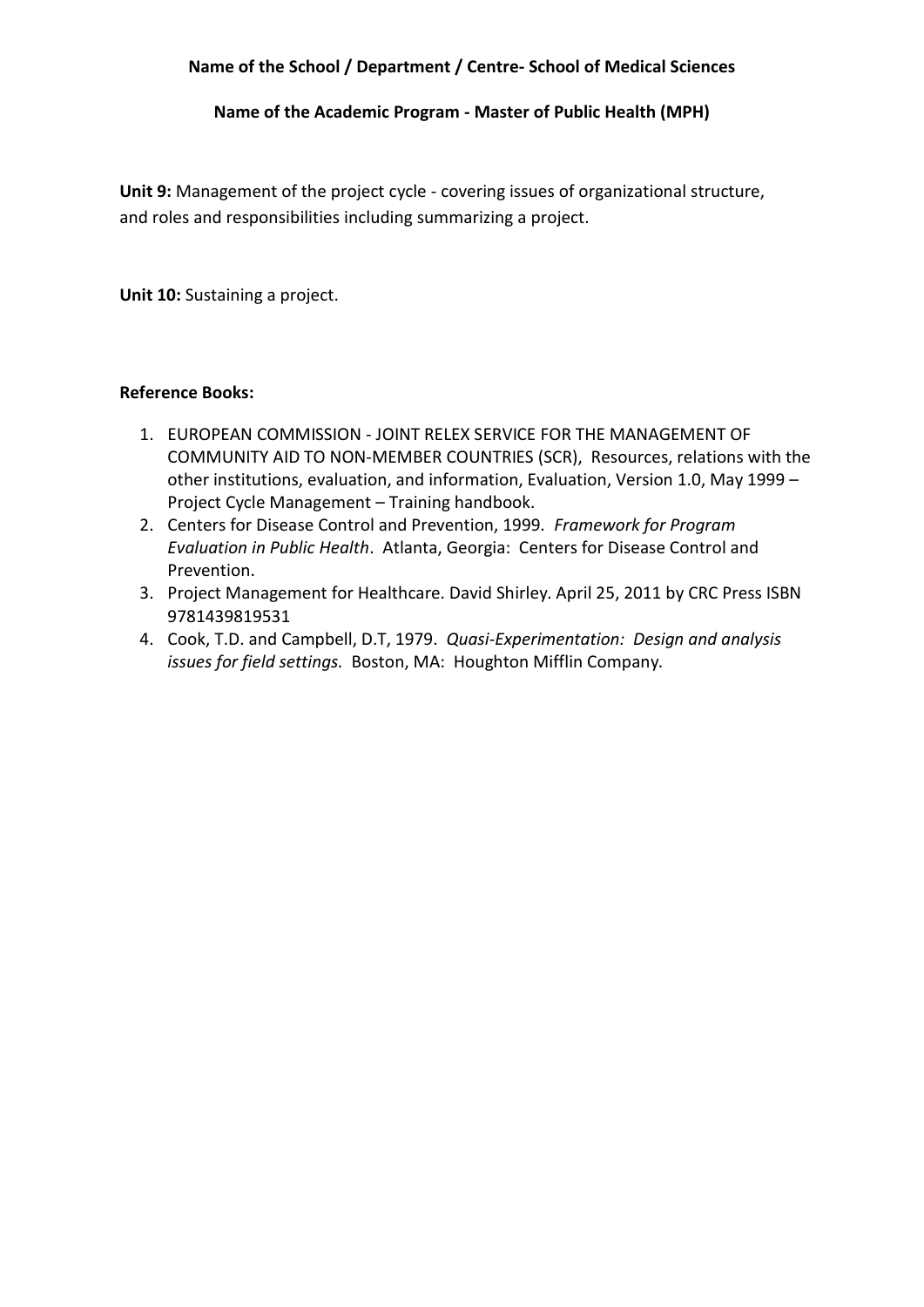#### **Name of the Academic Program - Master of Public Health (MPH)**

| <b>Course Code: PU 577</b> | Title of the Course: Public Health Practice Field visits                            |
|----------------------------|-------------------------------------------------------------------------------------|
| $L$ -T-P – Lab/Practice    | Semester IV/Credits: 4                                                              |
|                            | Prerequisite Course / Knowledge (If any): As per the course eligibility requirement |

# **Course Learning Outcomes (CLOs) (5 to 8)**

**After completion of this course successfully, the students will be able to……**

CLO-1 – Demonstrate understanding of public health infrastructure and health care delivery and its relevance to the Sustainable Development Goals

CLO-2 – Discuss Public health approach to reduce the burden of disease

CLO-3 - Compare various models of health care and social care services and their application to find locally relevant services

CLO-4 - Identify and interpret key sources of data on population health at global, National and local levels

CLO-5 - Describe and interpret the links between universal health coverage , health and wellbeing

CLO-6- Discuss Community Based health care delivery and develop strategies to address the needs of People

CLO-7- Identify solutions to improve health and wellbeing of population at community level

| Mapping of Course Learning Outcomes (CLOs) with Program Learning Outcomes (PLOs) |
|----------------------------------------------------------------------------------|
| and Program Specific Outcomes (PSOs)                                             |

|                  | <b>PLO</b>     | <b>PLO</b>     | <b>PLO</b>              | <b>PLO</b>     | <b>PLO</b>     | <b>PLO</b>     | <b>PLO</b>     | <b>PLO</b>     | <b>PLO</b> | <b>PLO</b>     | <b>PLO</b>     | <b>PLO</b>     |
|------------------|----------------|----------------|-------------------------|----------------|----------------|----------------|----------------|----------------|------------|----------------|----------------|----------------|
|                  | $\mathbf{1}$   | $\overline{2}$ | $\overline{\mathbf{3}}$ | 4              | 5              | 6              | $\overline{7}$ | 8              | 9          | 10             | 11             | 12             |
| CLO <sub>1</sub> | 3              | 3              | $\overline{2}$          | $\overline{2}$ | $\mathbf{1}$   | $\mathbf{1}$   | $\mathbf{1}$   | $\mathbf{1}$   | 3          | $\mathbf{1}$   | $\overline{3}$ | $\overline{2}$ |
| CLO <sub>2</sub> | 3              | 3              | 3                       | $\overline{3}$ | $\overline{2}$ | $\overline{3}$ | $\overline{2}$ | $\overline{2}$ | 3          | $\mathbf{1}$   | $\overline{3}$ | 3              |
| CLO <sub>3</sub> | 3              | 3              | $\overline{2}$          | $\overline{3}$ | $\overline{2}$ | $\overline{2}$ | $\overline{2}$ | $\overline{3}$ | 3          | $\mathbf{1}$   | $\overline{3}$ | $\overline{2}$ |
| CLO <sub>4</sub> | $\overline{2}$ | $\overline{2}$ | $\overline{2}$          | $\overline{3}$ | $\overline{2}$ | $\overline{3}$ | $\mathbf{1}$   | $\mathbf{1}$   | 3          | $\mathbf{1}$   | 3              | $\overline{2}$ |
| CLO <sub>5</sub> | 3              | $\overline{2}$ | $\overline{2}$          | $\overline{2}$ | $\overline{2}$ | $\overline{3}$ | $\overline{3}$ | $\overline{2}$ | 3          | $\overline{2}$ | 3              | $\overline{2}$ |
| CLO <sub>6</sub> | 3              | $\overline{3}$ | 3                       | $\overline{3}$ | $\overline{2}$ | $\overline{3}$ | $\overline{2}$ | 3              | 3          | 2              | 3              | $\overline{3}$ |
| CLO7             | 3              | $\overline{2}$ | 3                       | $\overline{3}$ | $\overline{2}$ | 3              | $\overline{2}$ | $\overline{2}$ | 3          | $\mathbf{1}$   | 3              | $\overline{2}$ |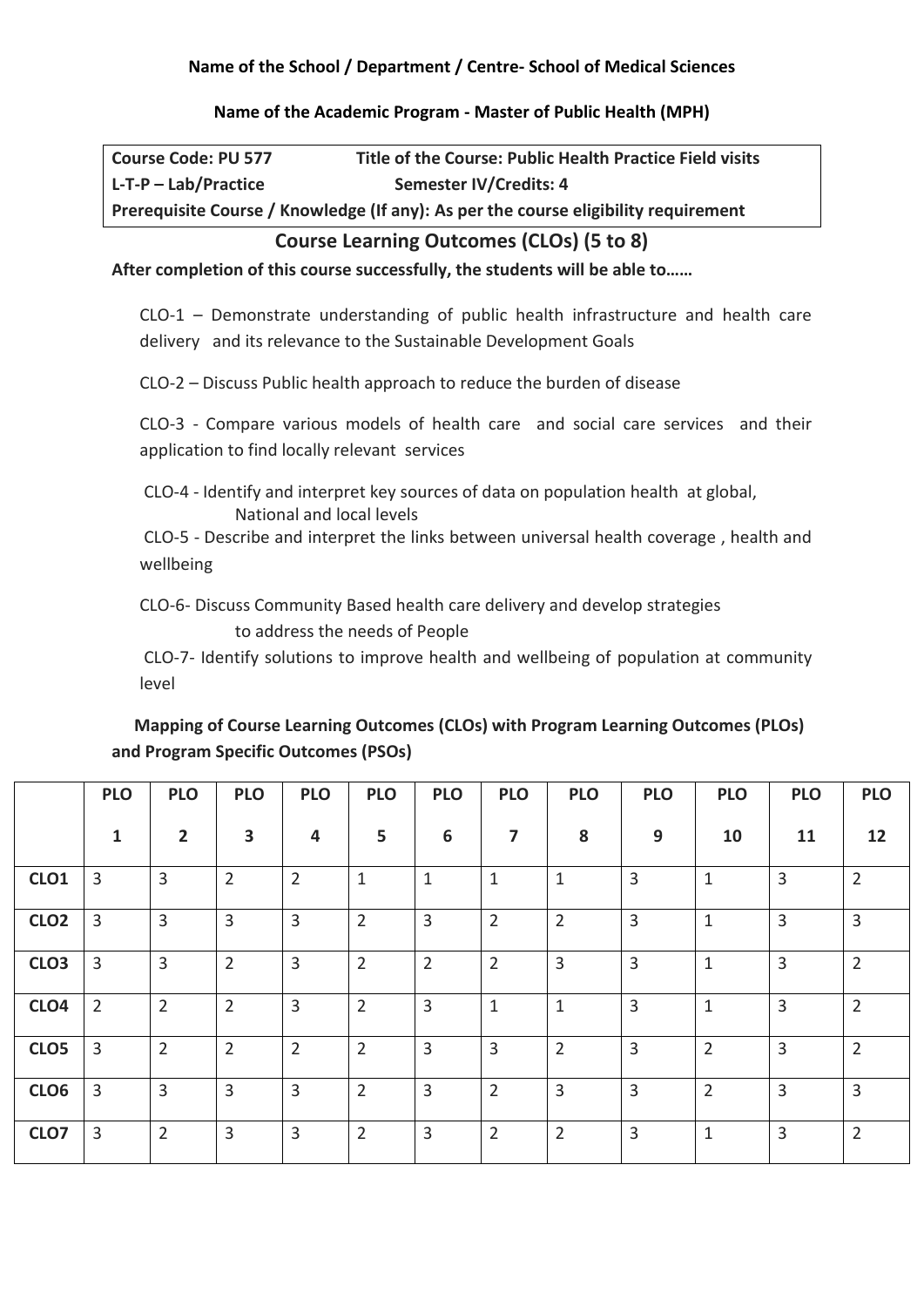#### **Name of the Academic Program - Master of Public Health (MPH)**

Each Course Learning Outcome (CLOs) may be mapped with one or more Program Learning Outcomes (PLOs). Write '3' in the box for 'High-level' mapping, 2 for 'Medium-level' mapping, 1 for 'Low-level' mapping

Field visits are part of the MPH core program. The school recognizes field trips as an essential part of academic course work. A field trip is an off-campus activity, where students will make a summary report of the peripheral health care institution. Field trips will be by the University provided transportation, will begin and end on campus and attendance is mandatory. During the Primary Health Center visit, students will have to do a case study of at least one family with emphasis on exploring the potential health risks and health assets of the family. Individual observations should be documented in the respective field visit report and family case study.

## **OBJECTIVES**

- To comprehend the functioning of different Government and non-Governmental health care and voluntary Organizations.
- To make a summary report of various peripheral health care institutions about their objectives, Functioning, Staffing, and outreach to the society.

# **GENERAL INSTRUCTIONS**

- 1. Visits will be scheduled on Friday of a week
- 2. The scheduled visit appointments will be secured from the concerned faculty and student representative shall confirm the scheduled visit and transportation arrangements well before each visit.
- 3. It is students' responsibility to make arrangements for their food and water during the visit.
- 4. Please carry your ID card at all times. Groom appropriately and behave professionally.
- 5. Introduce yourself and provide your ID card wherever required during the visit.
- 6. During the Visits you should be self responsible and the visit should be focused, based on pre determined objectives to collect appropriated information.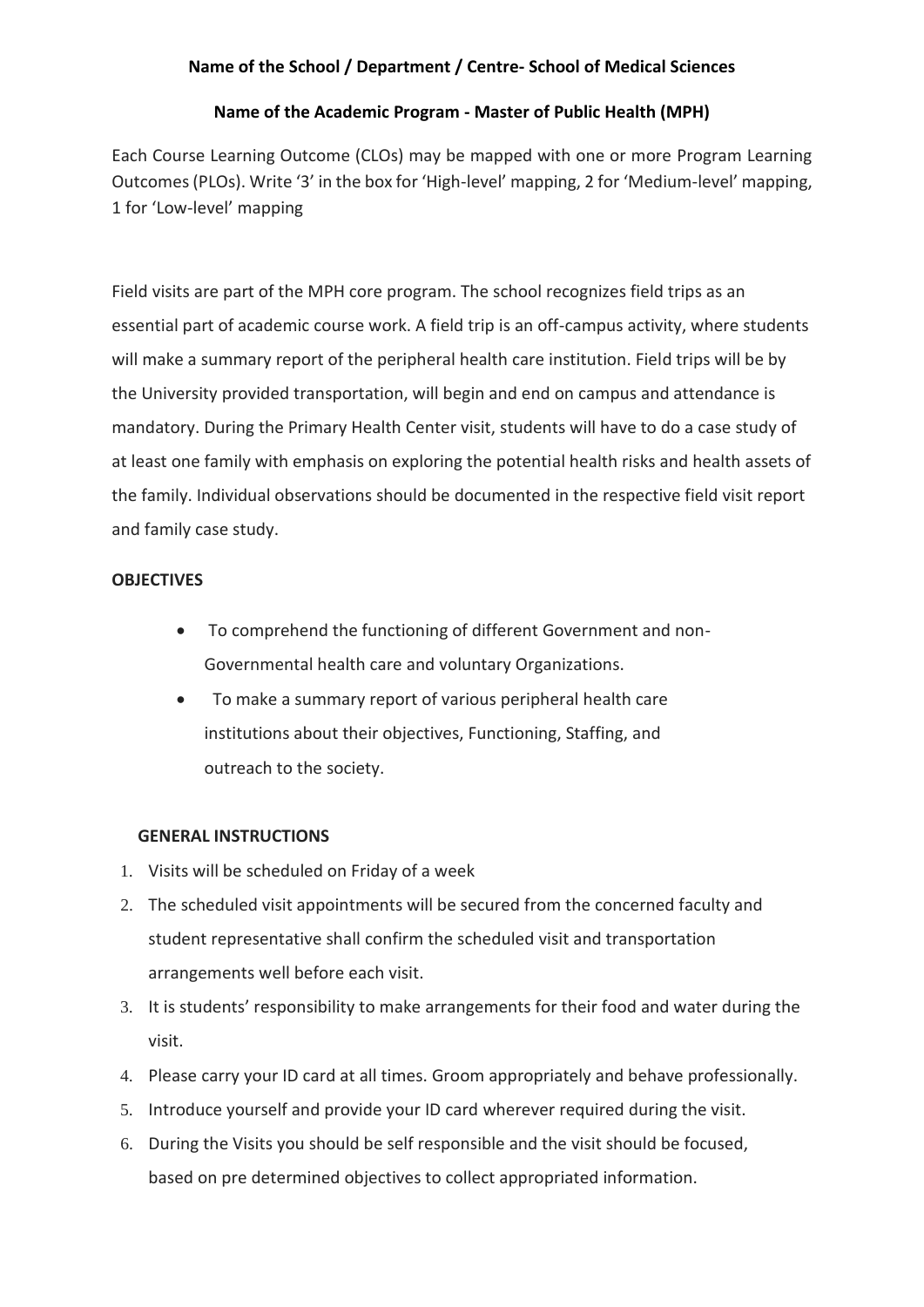#### **Name of the Academic Program - Master of Public Health (MPH)**

- 7. A brief report of each visit should be submitted to your PHPractice coordinating faculty soon after your visit
- 8. Cooperate with the institutional management to facilitate in your learning and teaching during the visit.
- 9. Be polite and dignified in your communication and never create any inconvenience to the visiting institution or your parent institute due to your visit.
- 10. Take care while handling the equipments and maintain the dignity in all places, such as class room, canteen, waiting area, corridors and premises of the organization.
- 11. Be punctual and attend all the visits and always carry your objectives to the visiting institute.
- 12. Keep visits very focused and manage the time as per the plan.

#### FINAL REPORT GUIDELINES

Observe and learn about physical layout, functioning, staffing pattern and administrative policies, funding of the organization and include the same information in your reporting.

Write a brief introduction about the institution and its operative and administrative functions.

The students' report will be part of your evaluation along with your punctuality, attendance and discipline being other criteria for evaluation. . Presentation of the report by the students may be required based on the discretion of the concerned faculty.

#### EVALUATION

Internal Assessment marks will be allocated based on Attendance/ Report /Presentation of reports. At the end of the visit, students are required to submit a detail consolidated individual report and make presentations on their case study, which are evaluated for summative evaluation.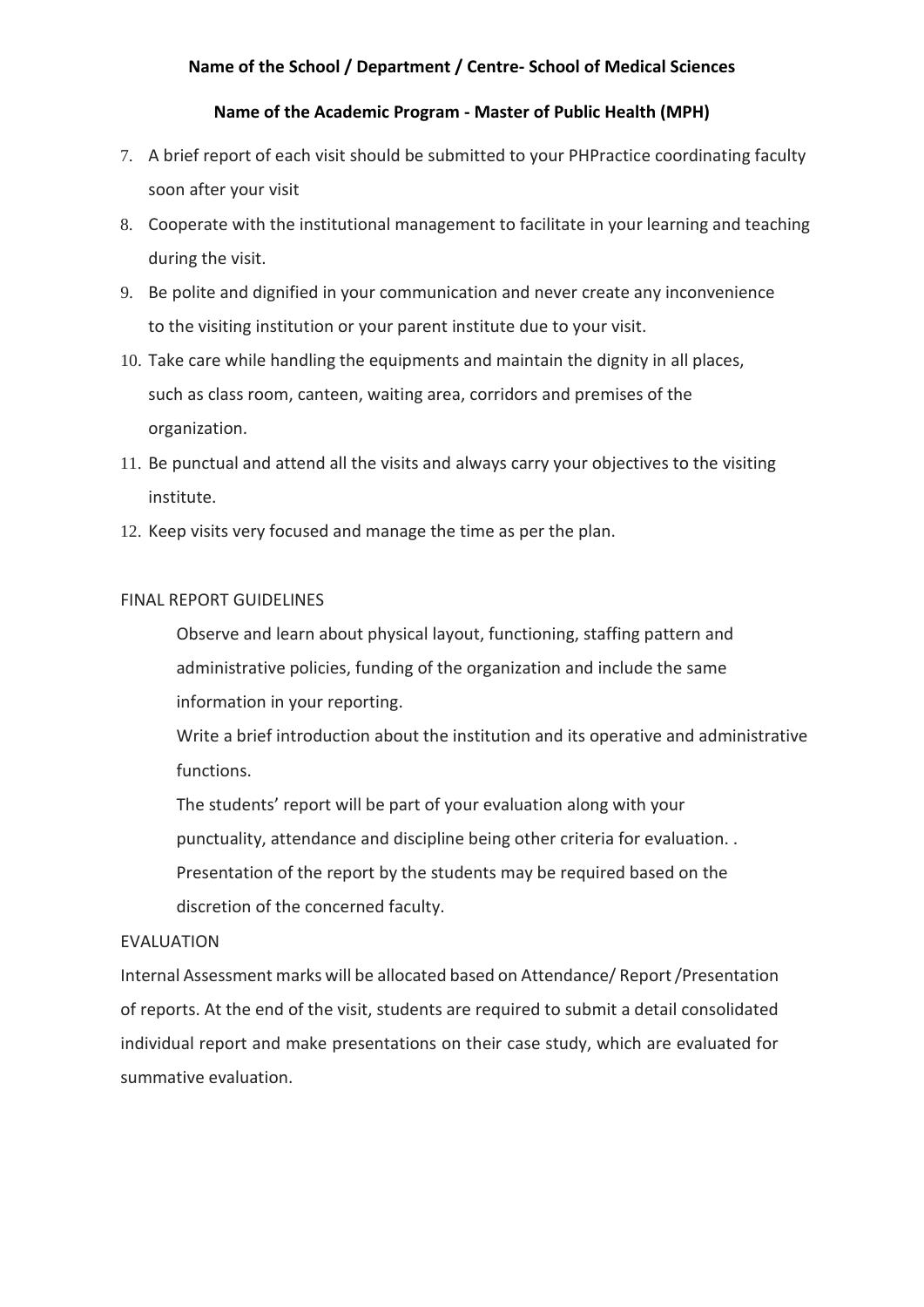## **Name of the Academic Program - Master of Public Health (MPH)**

| <b>Course Code: PU 577</b>                                                          | <b>Title of the Course: Project Work</b> |  |  |  |  |  |  |  |  |
|-------------------------------------------------------------------------------------|------------------------------------------|--|--|--|--|--|--|--|--|
| L-T-P – Project                                                                     | Semester IV/Credits: 4                   |  |  |  |  |  |  |  |  |
| Prerequisite Course / Knowledge (If any): As per the course eligibility requirement |                                          |  |  |  |  |  |  |  |  |

**Course Learning Outcomes (CLOs) (5 to 8)**

# **After completion of this course successfully, the students will be able to……**

CLO-1 – Demonstrate ability to identify relevant significant issues relevant to public health research

CLO-2 – Understanding different research approaches and formulate the research topic and conduct public health research

CLO-3 - Systematically collect relevant up-to-date information about the identified research topic , either directly or from published studies or publicly available data

CLO-4 - Analyse, interpret and discuss the information in accordance with standard academic and health research practice

CLO-5 - Draw conclusions and make recommendations relevant to the issue that will contribute to current knowledge and practice in health

CLO-6- Write and present a report in accordance with academic standards at a postgraduate level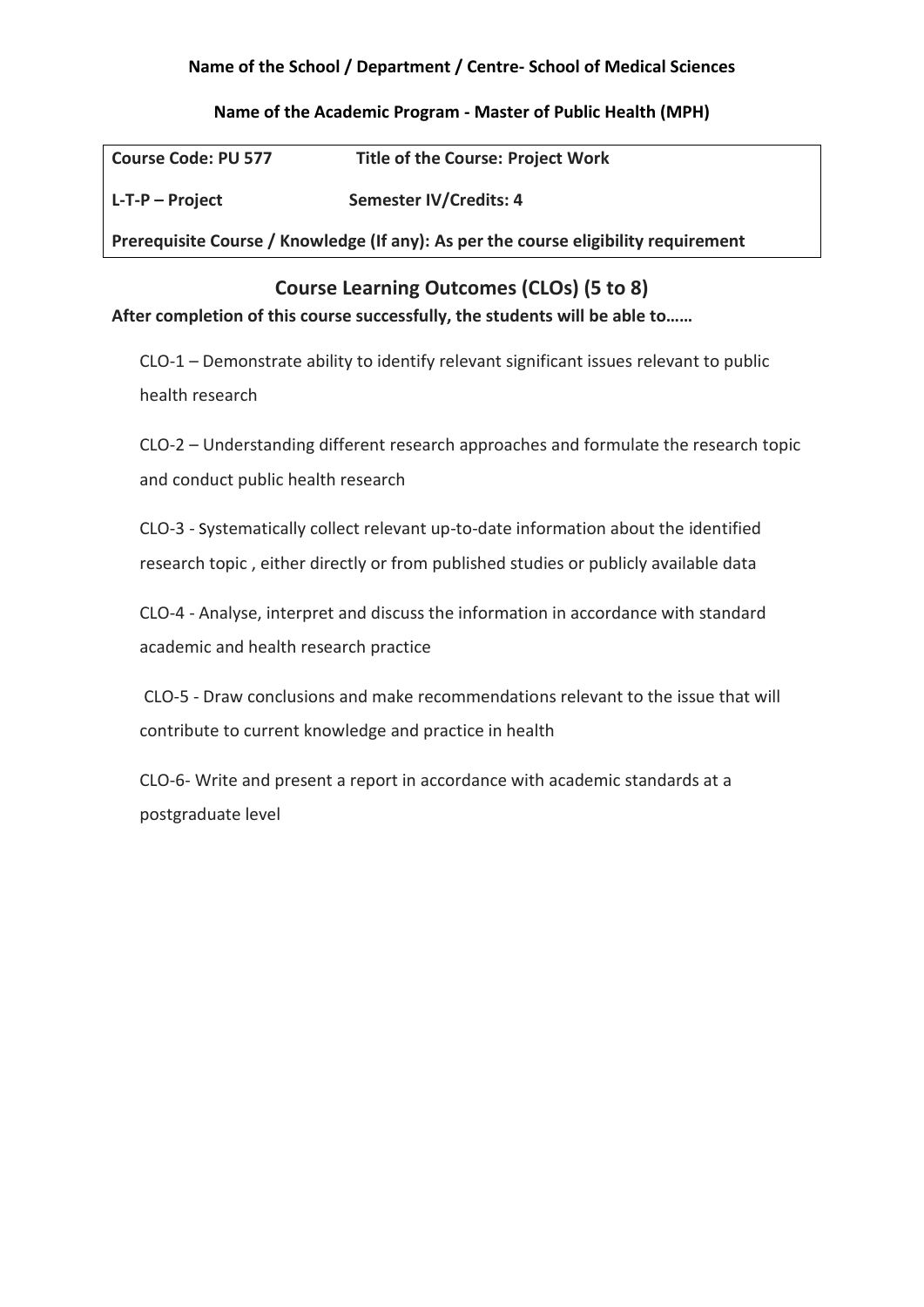# **Name of the Academic Program - Master of Public Health (MPH)**

|                  | <b>PLO</b>     | <b>PLO</b>     | <b>PLO</b>     | <b>PLO</b>     | <b>PLO</b>     | <b>PLO</b>     | <b>PLO</b>     | <b>PLO</b>     | <b>PLO</b>     | <b>PLO</b>     | <b>PLO</b>     | <b>PLO</b>     |
|------------------|----------------|----------------|----------------|----------------|----------------|----------------|----------------|----------------|----------------|----------------|----------------|----------------|
|                  | 1              | $\overline{2}$ | 3              | 4              | 5              | 6              | 7              | 8              | 9              | 10             | 11             | 12             |
| CLO <sub>1</sub> | $\overline{3}$ | $\overline{3}$ | $\overline{2}$ | $\overline{2}$ | $\mathbf{1}$   | $1\,$          | $\mathbf{1}$   | $\mathbf{1}$   | 3              | $\mathbf{1}$   | $\overline{3}$ | $\overline{2}$ |
| CLO <sub>2</sub> | 3              | $\overline{3}$ | $\overline{3}$ | $\overline{3}$ | $\overline{2}$ | $\overline{3}$ | $\overline{2}$ | $\overline{2}$ | $\overline{3}$ | $\mathbf{1}$   | $\overline{3}$ | $\overline{3}$ |
| CLO <sub>3</sub> | $\overline{3}$ | $\overline{3}$ | $\overline{2}$ | $\overline{3}$ | $\overline{2}$ | $\overline{2}$ | 2              | 3              | $\overline{3}$ | $\mathbf{1}$   | $\overline{3}$ | $\overline{2}$ |
| CLO <sub>4</sub> | $\overline{2}$ | $\overline{2}$ | $\overline{2}$ | $\overline{3}$ | $\overline{2}$ | $\overline{3}$ | 1              | $\mathbf{1}$   | $\overline{3}$ | 1              | $\overline{3}$ | $\overline{2}$ |
| CLO <sub>5</sub> | 3              | $\overline{2}$ | $\overline{2}$ | $\overline{2}$ | $\overline{2}$ | $\overline{3}$ | 3              | $\overline{2}$ | $\overline{3}$ | $\overline{2}$ | $\overline{3}$ | $\overline{2}$ |
| CLO <sub>6</sub> | 3              | $\overline{3}$ | $\overline{3}$ | $\overline{3}$ | $\overline{2}$ | $\overline{3}$ | $\overline{2}$ | $\overline{3}$ | $\overline{3}$ | $\overline{2}$ | $\overline{3}$ | 3              |
| CLO7             | 3              | $\overline{2}$ | 3              | $\overline{3}$ | $\overline{2}$ | $\overline{3}$ | $\overline{2}$ | $\overline{2}$ | $\overline{3}$ | $\mathbf{1}$   | $\overline{3}$ | $\overline{2}$ |

# **Mapping of Course Learning Outcomes (CLOs) with Program Learning Outcomes (PLOs) and Program Specific Outcomes (PSOs)**

Each Course Learning Outcome (CLOs) may be mapped with one or more Program Learning Outcomes (PLOs). Write '3' in the box for 'High-level' mapping, 2 for 'Medium-level' mapping, 1 for 'Low-level' mapping

# **GUIDELINES FOR THE PREPARATION OF PROJECT WORK**

The Master of Public Health Program of the University of Hyderabad requires a mandatory fulfilment of a **four (4) credit** task that encompasses the conceptualization, preparation and undertaking of a project in Semester 4 of the MPH coursework.

# **Definition of a project**

The Project has to have a direct or indirect relationship relevant to Public Health. It has to be an independent piece of work of each student. A mandatory project as partial fulfilment of the requirements of 4 credits for the award of MPH degree shall fall under either one of the below mentioned categories. An overlap of more than 1 category is also acceptable. The categories are:

- Any research project following the research methods structure.
- A white paper or policy review.
- A review of an issue of public health importance.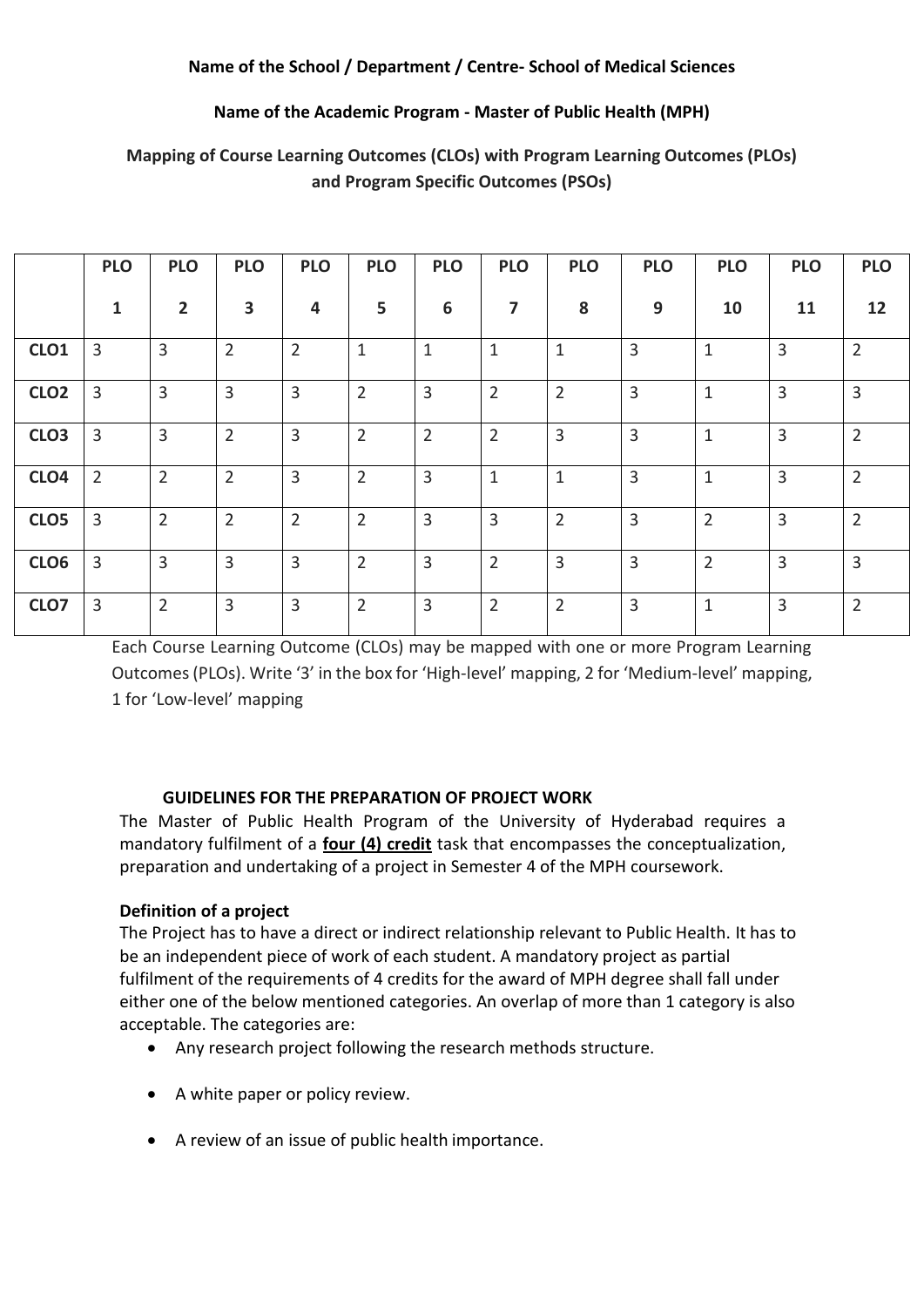## **Name of the Academic Program - Master of Public Health (MPH)**

- An exploratory study in the area of public health.
- A part of a combined large project with more than one investigator.
- A health management issue.
- A systematic review in health studies area.
- A project decided in consultation with the allotted supervisor of the School of Medical Sciences.

#### **Purpose of a project**

The purpose of the project is:

- a. To mandatorily fulfil a part requirement for completion and award of the Master of Public Health degree.
- b. To understand scientifically how to conceptualise, undertake and deliver a project report as part of the practical learning in the area of Public Health.

#### **Project Process**

All the successful MPH students entering  $4<sup>th</sup>$  semester shall compulsorily undertake the project as part of the coursework – (January to March).

The following will be the process to be followed for the project work.

- a. Allocation of a project supervisor by the co-ordinator of the MPH course. The main project supervisor will be a member on the faculty of the School of Medical Sciences of the University of Hyderabad. Students are welcome to request anyone who has participated in the teaching or have expertise in the area of their project title within or outside the university to be as co-supervisors. A minimum of 1 and maximum of 2 co- supervisors are allowed.
- b. In consultation with the main project supervisor and co-supervisors, the student should select any topic that falls into the category of the project described above to work on.
- c. The outline proposal consisting of the title, brief background, objectives and proposed methods (data collection tools) and outline analysis plan should be submitted with the required consent and information sheets for participants to the university ethics committee for human research in the prescribed format. This is currently being looked after by the School of Medical Sciences.
- d. On approval of the ethics committee, necessary permissions are to be secured from the authorities where the data collection is planned.
- e. Data collection can be undertaken anywhere across India in the time period allocated for the same. The school or the university does not provide any financial or in kind support for this activity.
- f. A project report described as under has to be presented to the school and defended in a presentation as part of the assessment and examination for the project work in the time period specified.